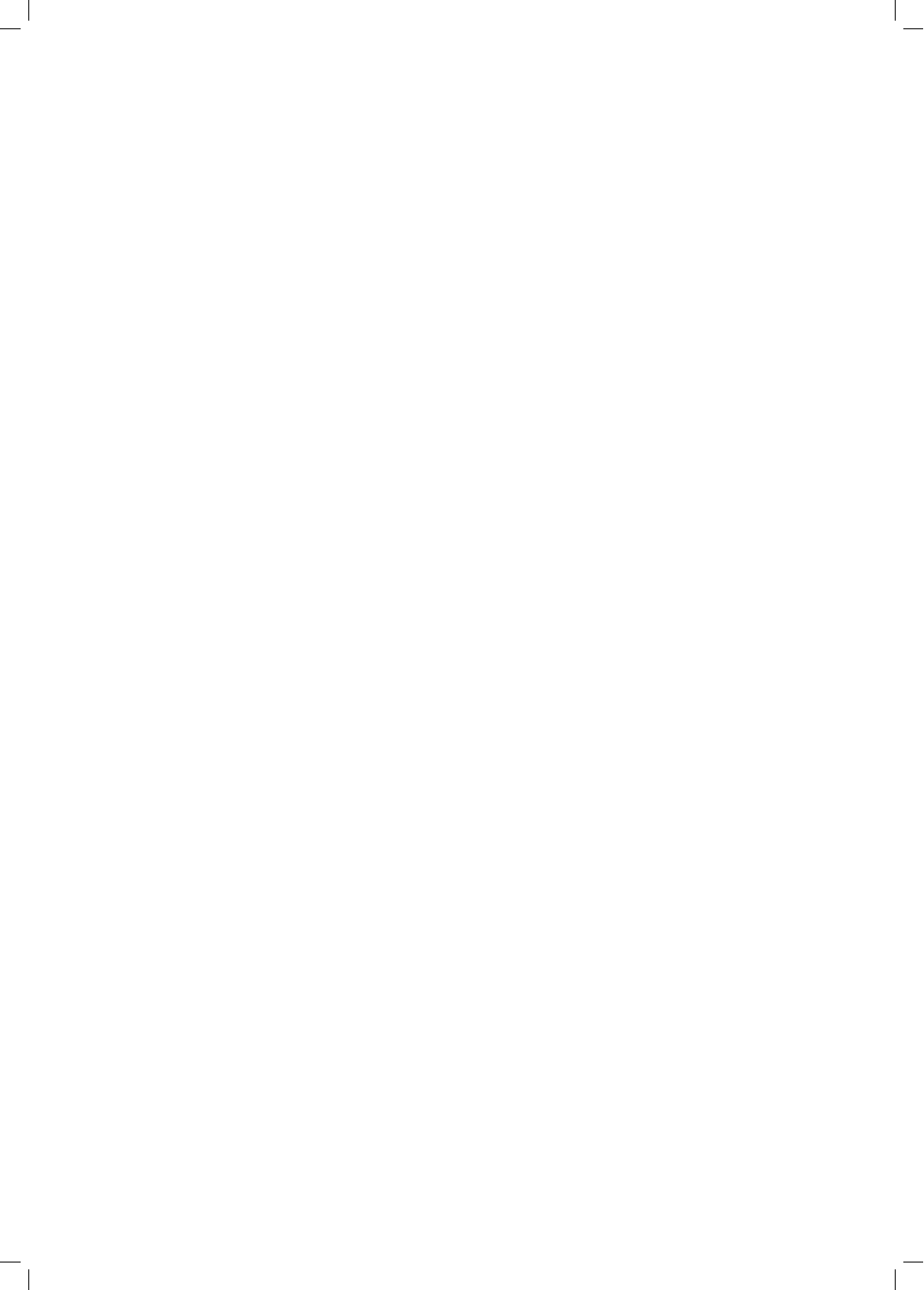Assessement of the Lebanese Electoral Framework I 3

# **Contents**

 $\overline{\phantom{a}}$ 

 $\overline{\phantom{a}}$ 

| <b>Executive Summary</b>                                                 | $\overline{7}$ |
|--------------------------------------------------------------------------|----------------|
| <b>The New Electoral Law</b>                                             | 7              |
| The Legal Reform                                                         | 7              |
| <b>Key recommendations</b>                                               | 8              |
| <b>Scope of the Assessment</b>                                           | 9              |
| <b>Appreciation of Support</b>                                           | 9              |
| <b>PART A</b>                                                            | 10             |
| <b>Political and Constitutional Framework and Role of Elected Bodies</b> | 11             |
| <b>Political System</b>                                                  | 11             |
| <b>Political Context</b>                                                 | 12             |
| <b>Until 2008</b>                                                        | 12             |
| <b>Since 2009</b>                                                        | 13             |
| <b>PART B</b>                                                            | 14             |
| Analysis of the Legal and Administrative Framework for Holding Elections | 15             |
| 1. Relevant International and Regional Standards                         | 15             |
| 2. Overview of the Constitutional and Legal Framework                    | 15             |
| 3. The Electoral System                                                  | 16             |
| 3.1 Confessional Representation in Parliament                            | 16             |
| 3.2 The Number and Size of Electoral Districts                           | 16             |
| 3.3 Method for Allocating Votes to Seats                                 | 19             |
| 4. Election Administration: The Supervisory Commission for Elections     | 30             |
| 4.1 The Ministry of the Interior and Municipalities                      | 30             |
| 4.2 The Supervisory Commission for Elections                             | 30             |
| 5. Right to Vote and Voter Registration                                  | 32             |
| 5.1 Minimum Voting Age                                                   | 32             |
| 5.2 Restrictions to the Right to Vote: Ban on Military Voting            | 32             |
| 5.3 Restrictions to the Right to Vote: Naturalised Citizens              | 32             |
| 5.4 Restrictions to the Right to Vote for Convicted Individuals          | 32             |
| 5.5 Voter Registration                                                   | 33             |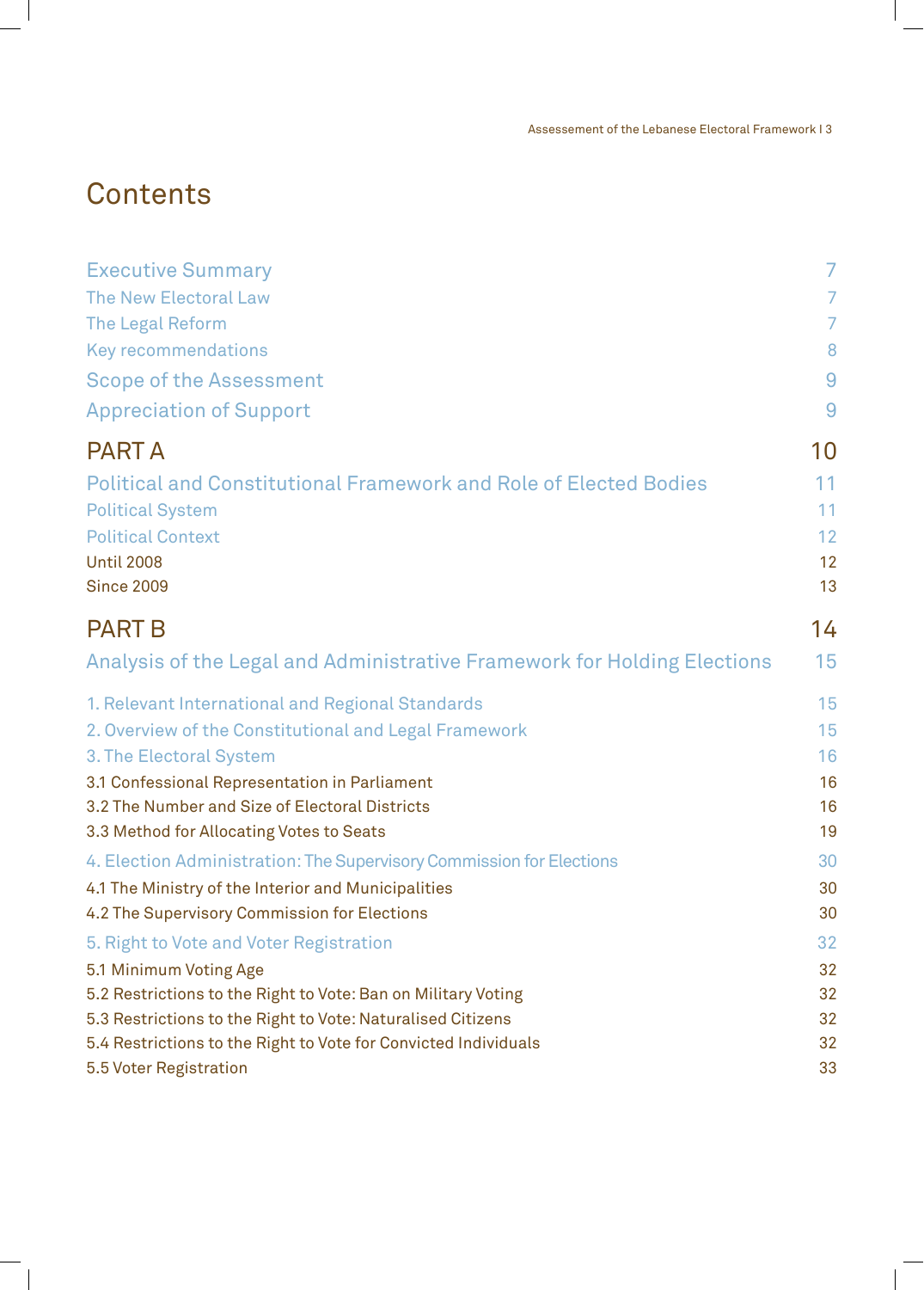4 I Assessement of the Lebanese Electoral Framework

| 6. Right to Stand: Registration of Candidates and Candidate Lists           | 36 |
|-----------------------------------------------------------------------------|----|
| 6.1. Candidate Registration and Religious Affiliation                       | 36 |
| <b>6.2 Naturalised Citizens</b>                                             | 36 |
| 6.3 Extension of the Nomination Period                                      | 36 |
| 6.4 Nomination Fees and Deposit                                             | 37 |
| 6.5 Withdrawal of Candidates                                                | 37 |
| 6.6 Registration of Candidate Lists                                         | 38 |
| 7. Electoral Campaign                                                       | 39 |
| <b>7.1 Political Parties</b>                                                | 39 |
| 7.2 Nomination Process, Time Limits and Election Campaign                   | 39 |
| 7.3 Restrictions on Campaigning                                             | 39 |
| 8. Media Campaign Regulations                                               | 40 |
| 8.1 Media Landscape                                                         | 40 |
| 8.2. Regulatory Framework                                                   | 40 |
| 8.3 Enforcement Powers of the Supervisory Commission for Elections          | 40 |
| 8.4 Impartiality/Neutrality Obligations Imposed on Public and Private Media | 40 |
| 8.5 Media-Related Disputes                                                  | 41 |
| 9. Campaign Finances                                                        | 42 |
| 9.1 Ceiling on Campaign Expenditures                                        | 42 |
| 9.2 Authorised Sources of Funding                                           | 42 |
| 9.3 Expenditure Control Mechanisms                                          | 42 |
| 10. Voting                                                                  | 43 |
| 10.1 Polling Stations                                                       | 43 |
| 10.2 Election Day                                                           | 43 |
| 10.3 Voter Identification                                                   | 43 |
| 10.4 Polling Staff                                                          | 44 |
| 10.5 Casting of Ballot Papers                                               | 44 |
| 10.6 Out-of-Country Voting                                                  | 45 |
| <b>10.7 Voters with Disabilities</b>                                        | 45 |
| 11. Counting, Tabulation and Aggregation of Votes                           | 46 |
| 12. Electoral Disputes Resolution (EDR)                                     | 47 |
| 12.1 Complaints and Appeals during the Electoral Process                    | 47 |
| 12.2 Challenging and Certifying the Electoral Results                       | 47 |
| <b>13. Election Observation</b>                                             | 48 |
| <b>14. Representation of Women</b>                                          | 49 |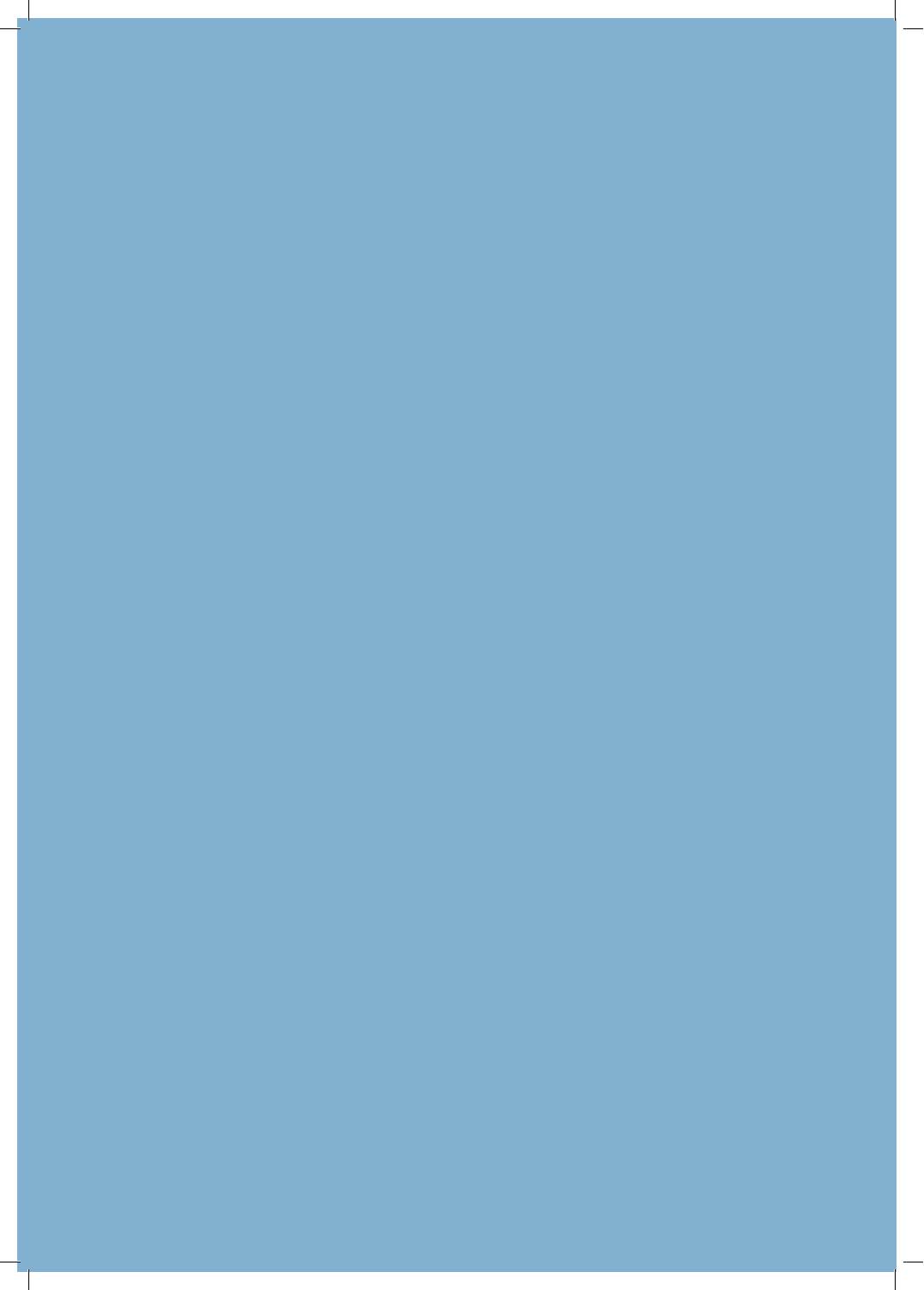## Executive Summary

#### The New Electoral Law

The law No. 44 on the Election of the Members of the Parliament published on 17 June 2017 paves the way for the first parliamentary election in 8 years. These elections are now scheduled for 6 May 2018. Current members of Parliament were elected in 2009 for what was meant as a four-year term but remained in office for five additional years after Parliament extended its mandate three times in a row in 2013, 2014 and 2017.

For the first time in its political history, Lebanon will use a proportional list-voting system. It is complex to the extent that the ability to project results proportionally in the allocation of seats will be highly limited. This is because of several factors, including relatively small electoral districts (compounded by the subdivision of districts in sub-districts) and the confessional quota. It will not be easy for parties and voters to understand how the results of the preferential vote are translated into seats. In short, there is a "lottery" aspect to the new electoral system.

#### The Legal Reform

Since the last elections in June 2009, the political system has been under severe domestic and international strain. The country is yet to find a sustainable consensus on the reform of the political system and the restoration of its institutions. The state apparatus, including Parliament, remains too weak to provide a framework for discussing key policy issues and reaching decisions. The ability to make compromises largely belongs to heads of religious communities and often takes place outside state institutions. In that sense, Parliament is not viewed as truly law-making institution as its role is often perceived as ratifying decisions made outside its premises.

Although most political parties had, since 2009, rejected holding new legislative elections based on the existing system (the 2008 election law with its 26 electoral districts), there were fundamental disagreements between them over the nature of the new electoral system, the size of the electoral districts and the issue of preferential voting. Discussions dragged on until the last minute. In June 2017, an agreement was eventually reached, days before the end of the legislature's term on 20 June, which avoided catapulting the country into another political crisis. To reach an agreement on the new law, it took Lebanese political actors four years of "regular" parliamentary time, four more years of "extended" parliamentary time, two Presidents, four governments, more than two years of presidential vacuum and a little less than one year of governmental vacuum.

The key hallmarks of the new electoral system can be summarised as follows:

- $\blacksquare$  The electoral map will be divided into 15 electoral districts (instead of 26 districts in the 2009 elections). Each electoral district may have at least one district, and seats are distributed among the sub-districts.
- $\blacksquare$  The seats remain allocated to confessions (64 each) for the Christian and Muslim communities), and within each confession they are further subdivided into 11 confessional branches (four within Islam and seven within Christianity);
- $\blacksquare$  Citizens are registered to vote at the place of their family's origin, rather than their actual place of residence. The election register does not reflect the demographic reality. This practice is recurrently being criticised, but remains "untouchable". Citizens naturalised for less than 10 years can neither vote nor stand as candidates. Military personnel, including conscripts, cannot vote. The minimum voting age remains 21 years despite several attempts to reduce it to 18 years.
- $\blacksquare$  The bloc vote plurality system is replaced with a list proportional electoral system using an electoral quotient (Hare quota) and the largest remainder method for allocating seats to lists, in the first phase, and to individual candidates in the second phase. Seats are allocated proportionally across the lists considering the confessional denomination and the regional allocation of seats (i.e. the distribution of seats among sub-districts). Only lists that reach the quotient are eligible to seat allocation.
- $\blacksquare$  Voters have two votes: they vote for a list of candidates and for one individual candidate on the same list (preferential vote) competing for a seat in their subdistrict (or the district if there are no sub-districts). Candidates form lists at least 40 days prior to election day, and these lists must comply with the seat allocation of electoral districts as well as with the confessional distribution of these seats. While lists can be incomplete, they must include a minimum of 3 candidates per district.
- For the first time, Lebanese citizens living abroad will be allowed to vote at embassies, consulates or other locations, provided they are registered in the Lebanese civil registry. There is no separate district for them, and while the law allocates 6 seats to them (3 for Christians and 3 for Muslims), the votes of nonresident voters will be distributed in-country, depending on where they are registered in Lebanon. In the elections following the 2018 parliamentary elections, 6 additional seats will be added to the 128 seats (which will make a Parliament with 134 MPs), but the law does not specify how this will work.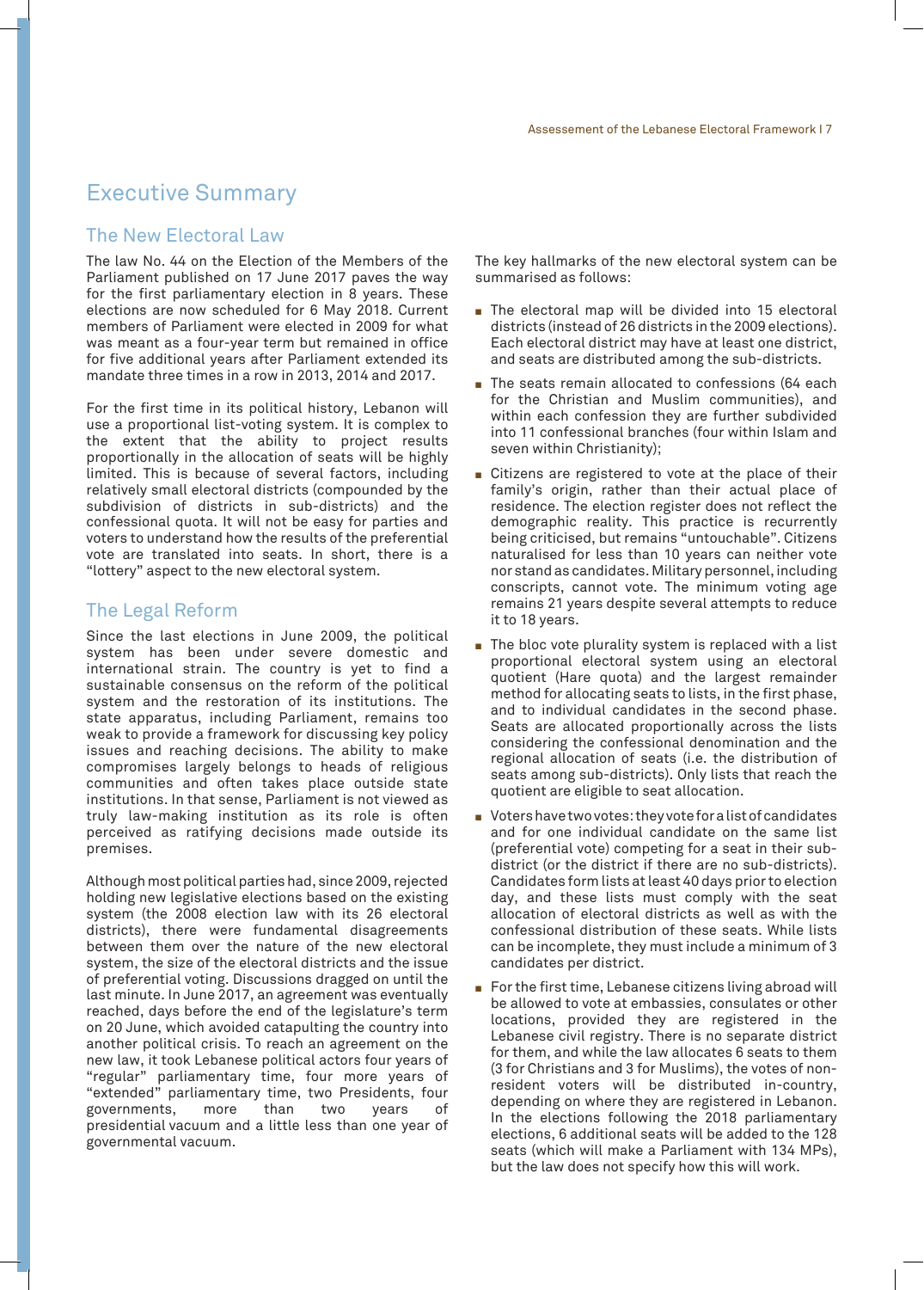#### 8 I Assessement of the Lebanese Electoral Framework

- Voting will be carried out using official ballot papers provided by the Ministry of the Interior and Municipalities (hereafter "MOIM") for every district and distributed to the polling stations staff along with the elections material. The official ballot papers will include the names of all lists and their members.
- $\blacksquare$  The election campaign begins 90 days before election day. The media regulations applicable to election campaigning remained largely unchanged. The same goes for the regulations on campaign spending by candidates.
- A permanent Supervisory Commission for Elections (replacing the Supervisory Commission for Electoral Campaigns) was set up. While MOIM remains in charge of organising the elections, the Supervisory Commission was granted a slightly extended mandate, but remains primarily tasked to supervise compliance with campaign finance, media and advertising regulations. According to the new law, and in contrast to the previous one, the Commission is established as an independent body, but it will depend how this will be reflected in practice.

Although the new law is mostly in line with international standards on democratic elections, it is problematic in some respects. Furthermore, while it introduces longdemanded elements of proportionality, it does not endorse a fully proportional system. For instance, it adds preferential voting but combines it with parameters that make it unpredictable. Also, it generates inequalities in the weight of votes because of the considerable fluctuations from one district to another in the ratio of votes per seat and the eligibility quota for seat allocation. In some districts, the votes will have double the influence of votes than in other districts. Ultimately, the degree of proportionality could considerably differ from one district to another, as the level of competition may vary from one seat to another. On all these aspects, it remains to be seen how the new law will work in practice.

The law retains all the positive changes made in 2008 (campaign spending regulations, media regulations, permanent voter register, establishment of an electoral commission with supervisory powers, etc.) but does not bring about changes on problematic issues, such as the ban on the vote of citizens naturalised for less than 10 years (a distinction introduced in the 2008 law), voters' registration at the place of family origin and the ban on military voting.

As the new law will most likely produce "losers" and "winners", a debate on a revisited electoral law may be launched following the next elections. It is essential that the practice of late amendments driven by shortterm political objectives and ad hoc interests be relinquished. This leads to defective laws that require further amendments with no prospects for stabilisation of the electoral framework. Stability of the law is

essential to the credibility of the electoral process. The next stage should now be to create favourable conditions for a full-fledged proportional system as well as consolidating and rationalising the legal framework.

This would require reducing the current voting inequalities and making steps towards the abolition of the confessional quota. While the confessional arrangements are recurrently presented as a distinctive trait of the Lebanese society aimed at defusing tensions, their entrenchment in the electoral system rather serves to perpetuate these tensions and increase, in the mid or long-term, the potential for conflict.

Electoral reform must be based on inclusive, systematic, transparent and genuine consultations. Proposed changes, particularly on the most sensitive issues, such as the electoral system and the drawing of electoral districts, must be discussed with political parties, opposition leaders, independent candidates, civil society organisations representing voters' interests, election management bodies, the media and the public.

#### Key recommendations

The key recommendations of this assessment are summarised as follows:

- 1. In light of the lessons learnt from the upcoming elections, the new electoral system should be reviewed to yield the full benefits usually associated with a proportional voting system. This should be a transparent process that defines larger districts with no subdivisions and alleviates voting inequalities. This would imply that the role of confessions in political life be reduced.
- 2. A fully independent permanent election commission should be established with an extended role in the organisation of the electoral process (particularly regarding the registration of candidacies), clearer and longer terms of office for its members, mandatory gender balance in its membership, increased monitoring, enforcement powers and its own budget.
- 3. Steps should be taken to allow voters to cast their vote in their place of residence instead of the place of their family origin. Administrative procedures should not be a deterrent for citizens who wish to register where they live.
- 4. Steps should be taken to define eligibility criteria that do not include the requirement for candidates to be affiliated with one of the officially recognised religious sects.
- 5. To ensure transparency and confidence in the electoral process, the breakdown of the results per polling station should be published with the aggregate results immediately after the elections. It should be kept regularly updated.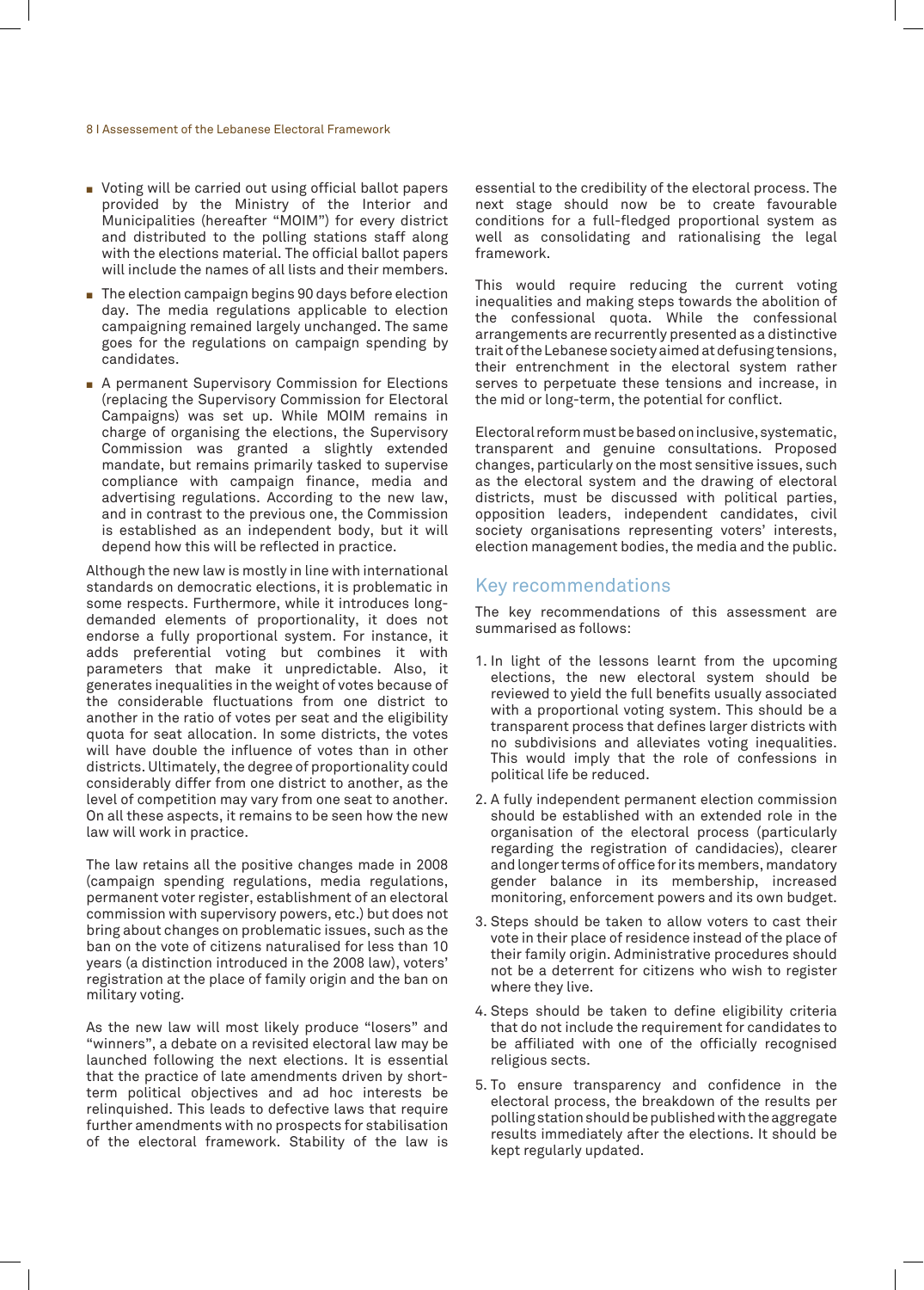6. Special measures must be taken to end the chronic underrepresentation of women in Lebanese political life and boost their participation in elected and appointed public positions, and not only in the Lebanese Parliament.

A detailed list with all recommendations can be found at the end of each section.

## Scope of the Assessment

This report assesses the legal framework governing the election of the members of Parliament in Lebanon in light of international standards on democratic elections. It focuses on the Law No. 44 "Election of the Members of Parliament" published in the Official Gazette No. 27 on 17 June 2017, which replaces the Law No. 25 published in the Official Gazette No. 41 on 9 October 2008. It does not include an exhaustive review of other pieces of legislation on related matters such as political parties, the freedom of expression, the freedom of media or the freedom of assembly.

In the absence of an official translation, the current analysis is based on an unofficial English translation of the above-mentioned law.1 As such, some observations might not be entirely accurate.

## Appreciation of Support

This report follows a December 2008 Electoral Framework Assessment which was jointly published by Democracy Reporting International (DRI) and the Lebanese Association for Democratic Elections (LADE).

Both organisations express their gratitude to all the interlocutors met by the lead writer Denis Petit and the contributor Ammar Abboud in December 2017. It was revised by André Sleiman.

Provided by UNDP's Lebanese Electoral Assistance Project (LEAP).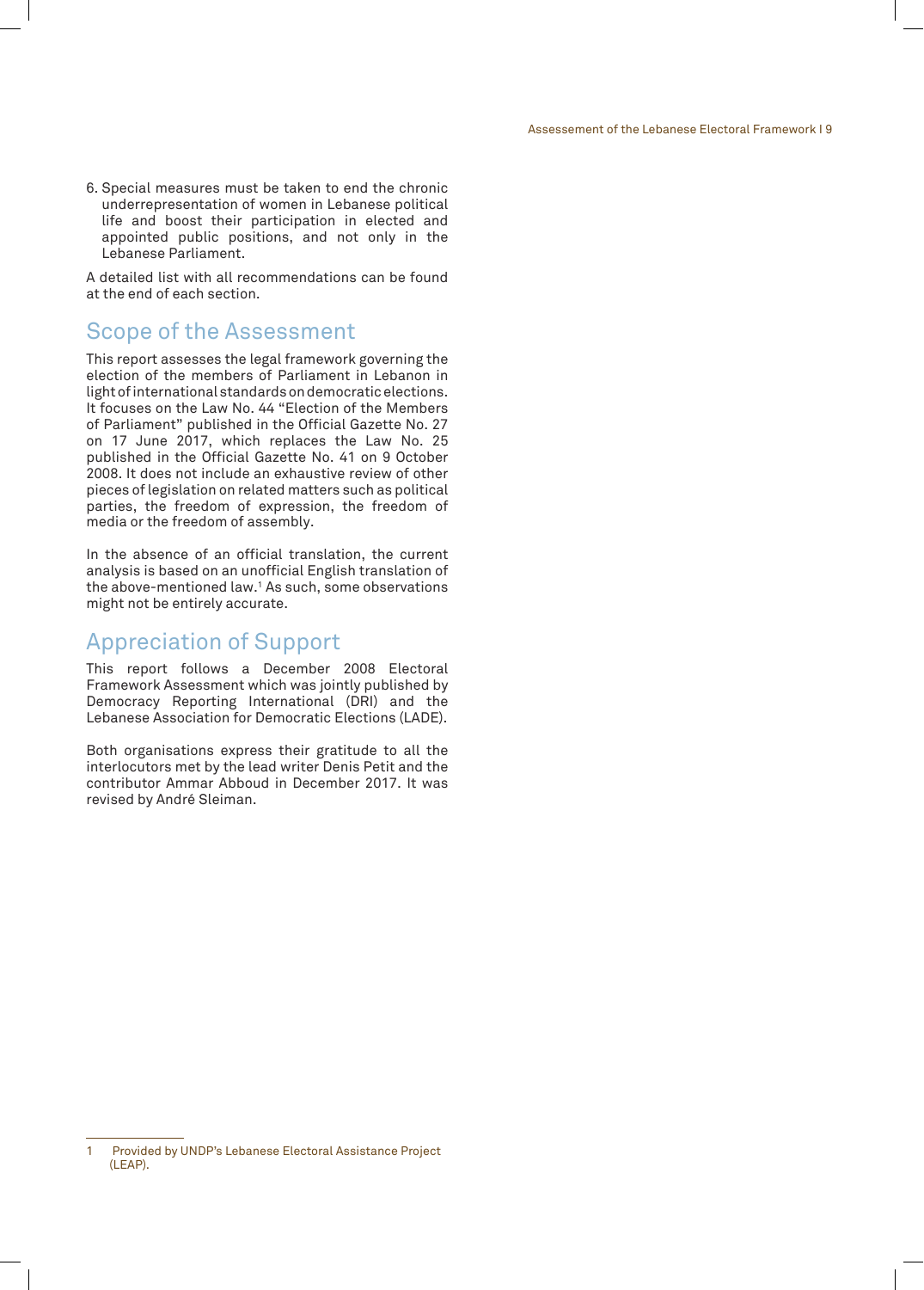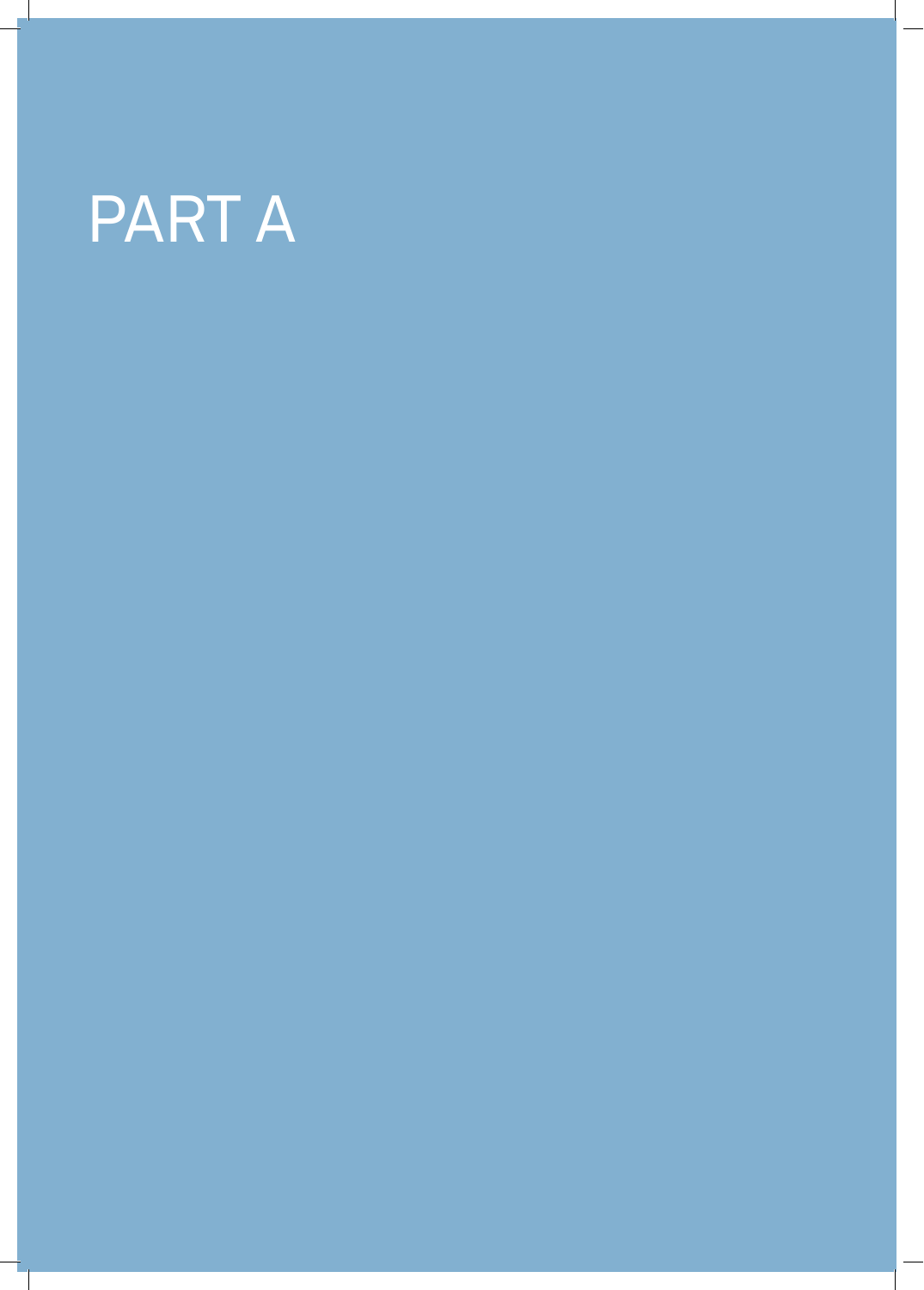## Political and Constitutional Framework

## and Role of Elected Bodies

#### Political System

Lebanon is a parliamentary republic. Ever since its first Constitution of 1926, when still under the French Mandate (1920–1943), the political system has been marked by the logic of confessional power-sharing. Following the declaration of independence from France in 1943, the "National Pact" determined the representation of confessions in state institutions and the public administration. The 1943 National Pact is a customary, unwritten part of the Lebanese Constitution. It introduced a confessional ratio of 6 -to- 5 Christian-Muslim seats on the basis of the 1932 population census. Given the political sensitivity of sectarian demography in Lebanon, no census was held since.

The 1989 Ta'if Agreement, which paved the way for civil peace after a long period of civil war (1975–1990), established a Muslim-Christian parity of seats in Parliament. The Agreement also envisaged that confessionalism should be abolished in the long term. The Constitution was amended in 1990 to include provisions to this effect (preamble, Art. 24 and 95).

The National Pact also reserves the Presidency of the Republic to a Maronite Christian, the position of Prime Minister to a Sunni Muslim and, since 1947, the post of Speaker of the Chamber of Deputies to a Shi'ite Muslim.2 Given their central role in the political process after Ta'if, no political decision can be made without the consent of the so-called "three presidencies". While these bulwarks seem to reassure the confessional communities, they also increase the risk of political stalemate, as exemplified in the 2006–2008 government gridlock and the 2014–2016 presidential crisis.

The Chamber of Deputies elects the President of the Republic3 for a 6-year non-renewable term.4 The eligibility requirements for the post of President, other than being a Maronite, are the same as those for members of the Chamber of Deputies. The President is the Head of State, negotiates international treaties,

promulgates the laws and appoints the Prime Minister based on "consultations with Parliament which shall be binding" (Art. 53.2 Constitution). The President can veto a law passed by the Chamber, in which case it must be re-confirmed by an absolute majority of the MPs to become valid.

Following the Ta'if Agreement, the amended 1990 Constitution reduced the direct powers of the President and reinforced the mandate of the government and the Prime Minister within the executive. It also increased the powers of the Speaker. The government countersigns presidential decisions, liaises with the President in the conduct of international negotiations, appoints public servants and assumes by delegation the powers of the President in case of vacancy. The ministers are collectively and individually responsible before Parliament and can be subjected to a vote of no confidence. As is the case with the other institutions, the composition of the government should reflect a dual political and confessional balance (Art. 95). The Constitution includes specific procedures for cabinet decisions on "national issues" (Art. 65.5), such as constitutional amendments, general mobilisation of the army, calling a state of emergency, the election law and the annual budget. Such issues should be decided by cabinet consensus or by a two-thirds majority of cabinet members. This grants a crucial and very powerful veto power for opposition or minority groups in the government. It is commonly referred to as the "blocking third" by government loyalists and "guaranteeing third" by the government opposition.

The prerogatives of the speakership were also expanded in 1990. The Speaker is elected for 4 years (instead of one, previously) and can only be removed under near-prohibitive conditions (Art. 44.3). The speaker has also gained extensive powers and influence over the law-making process. The number of deputies was increased from 99 to 128 in 1992. The deputies are elected for a four-year term.

The 1990 constitutional laws that implemented the Ta'if Agreement also included a provision for the creation of a Senate where Lebanon's religious communities would be represented when the Chamber of Deputies is no longer elected on a confessional basis. However, no steps were taken in this direction and there appears to be no political will to do so. Lebanon abolished the Senate in 1927, a little more than a year after its creation, citing an unclear separation of power between both chambers, a heavy financial burden on the state budget and a systematic stalemate within the legislative power.

<sup>2</sup> The posts of Deputy Prime Minister and Deputy Speaker of Parliament are reserved for a Greek-Orthodox.

<sup>3</sup> Art. 49.2 of the Constitution states that "the President of the Republic shall be elected by secret ballot and by a two-thirds majority of the Chamber of Deputies. After a first ballot, an absolute majority shall be sufficient." The article is silent about the quorum needed for the election to be valid, which has led to conflicting interpretations, contributing to the stalemate on the election of a new President in 2008–2007.

This provision was overruled by 'exceptional constitutional amendments' in 1995 to allow the extension of President Elias Hrawi's term until 1998 and again in 2004 to allow the extension of Émile Lahoud's term until 2007.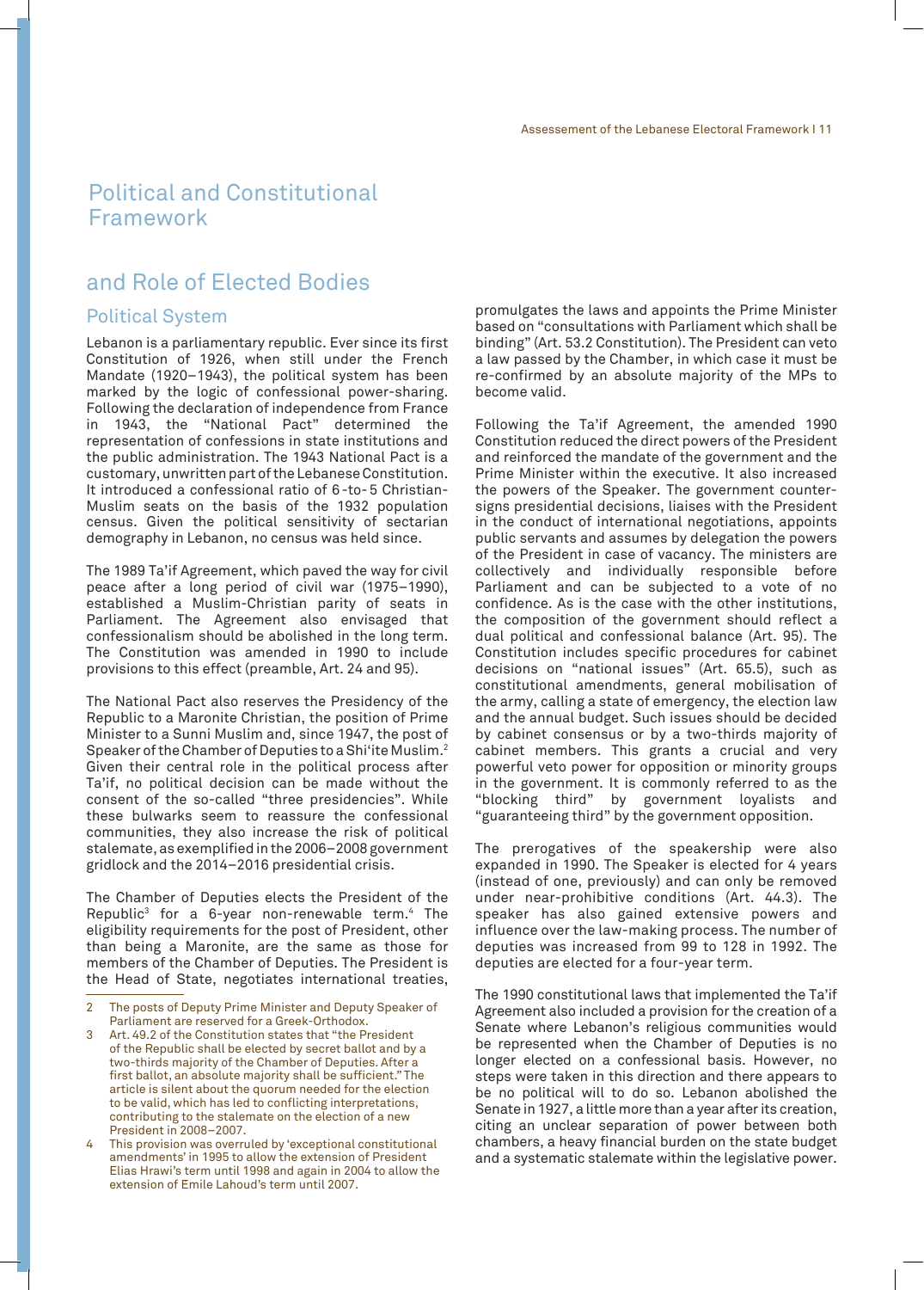## Political Context

#### Until 2008

Lebanon's recent history is marked by 15 years of civil war (1975–1990), followed by political domination and military occupation by Syria, which faded after the assassination of Prime Minister Rafiq Hariri in February 2005.

In the wake of the 2005 parliamentary elections and resulting formation of a unity government, which constituted a moment of hope that national politicians could finally agree on fundamental issues pertaining to Lebanon's future, a National Commission on Electoral Law was appointed. The appointment of an independent expert commission, chaired by the widely respected former Foreign Minister Fouad Boutros, on a subject as sensitive as the election law seems as a promising innovation. The commission engaged in extensive public consultations and proposed a new electoral system.

However, the process was overshadowed by regular assassinations of prominent politicians and public figures. It marked a shift from the traditional Christian/ Muslim divide to the growing Sunni/Shi'ite divide.5 Since the assassination of Prime Minister Hariri, Lebanon has been polarised between two grand coalitions, the Shi'ite parties leading the so-called "March 8 Alliance" and the Sunnis leading the "March 14 Alliance",6 while Christians remained distributed on both sides:

- The March 8 Alliance, a pro-Syrian coalition of political parties that are predominantly Shi'ite (Hizbullah and the Amal Movement) and Christian (Free Patriotic Movement and the Marada Movement), as well as smaller parties such as the Syrian Social Nationalist Party, as well as Druze and Sunni politicians. The March 8 Alliance supported Hizbullah's fight against Israel and condemned the United Nations Special Tribunal for Lebanon (STL) which is mandated to investigate into the assassination of Rafiq Hariri and his companions;
- **Fig.** The March 14 Alliance, an anti-Syrian coalition of political forces that are predominantly Sunni (mainly the Future Movement and the Jama'a Islamiya), Christian (Lebanese Forces, Kataeb Party) and Druze (the Progressive Socialist Party), with smaller, secular parties and individual politicians from various communities.

After the end of the military conflict between Israel and Hizbullah in 2006, Lebanon entered a long political stalemate. When disagreements over issues such as the convening of an international special tribunal to investigate the murder of Rafiq Hariri and the assessment of the 2006 war with Israel multiplied, Hizbullah and Amal ministers withdrew from the government in November 2006. They constituted the third of the government. Therefore their withdrawal triggered a government gridlock. Since Parliament did not convene either, no President could be elected between November 2007 and May 2008. Moreover, serious security risks limited the mobility of key politicians.

The emergence of the two political blocs obscures more fundamental features in Lebanese politics, namely the strong role played by individual personalities, leading families, patronage networks and local interests within various confessional groups. Lebanese politics is seldom marked by strong ideological or programmatic antagonisms. Its most decisive features are confessional allegiance and interconfessional alliances. It is possible that, at any point, a shift in Lebanon's confessional or power interests trumps the country's orientation on the international and domestic scenes.

In May 2008, a Cabinet decision to dismantle Hizbullah's private communication network, a crucial infrastructure in the Shi'ite party's fight against Israel, triggered violent clashes in which Hizbullah and aligned forces took control of parts of Beirut and Mount-Lebanon for several days. At least 80 people died in the violence. Faced with the country on the brink of all-out civil war, the political forces agreed to negotiations under the aegis of the Emir of Qatar. The meeting in Doha (17–21 May 2008) resulted in agreements on key issues (referred to as the Doha Agreement), namely:

- **Fi** The election of General Michel Sleiman, former Commander-in-chief of the Lebanese Army, to the Presidency of the Republic in May 2008;
- $\blacksquare$  The formation of a government in which March 8 forces were given one third of the seats;
- $\blacksquare$  The adoption of a new electoral law based on the draft of the 2006 Boutros Commission (the electoral system proposed by the commission in September 2008 was, eventually, not adopted).

<sup>5</sup> Rafiq Hariri was assassinated together with 22 members of his entourage in February 2005. Several "anti-Syrian" politicians, journalists and security officers have been assassinated between 2005 and 2012.

<sup>6</sup> Both alliances are named after massive demonstrations led by the "pro-Syrian" and the "anti-Syrian" camps on these dates.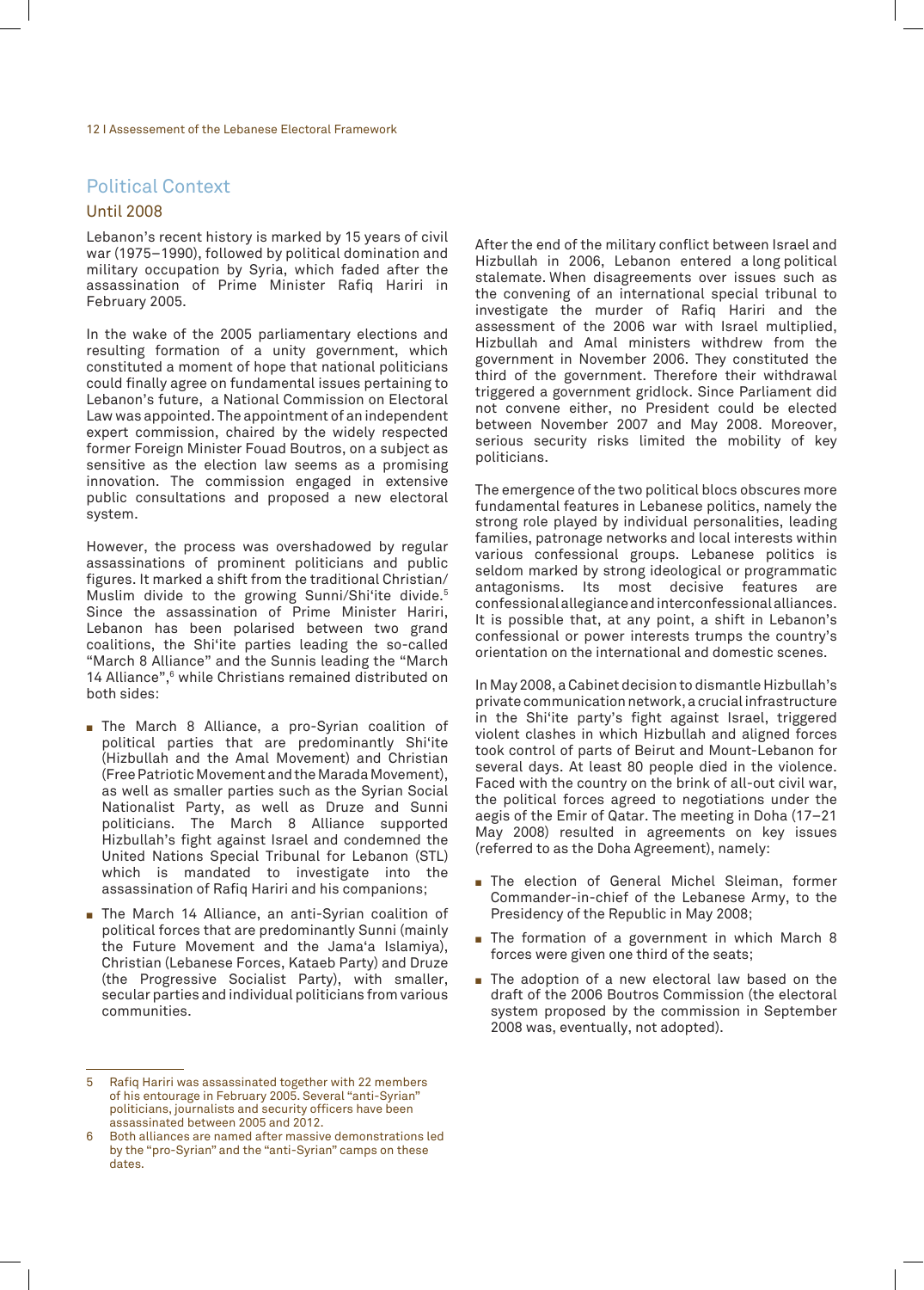#### Since 2009

The clear majority obtained by the March 14 Coalition in the 2009 elections (71 out of 128 seats) did not stabilise the political climate because the consociational nature of Lebanon's power-sharing politics gives priority to confessional representation over the results of the election. Therefore, the composition of the cabinet was not only limited to the members of the winning majority. This practice kept the country in a state of permanent political and constitutional deadlock, which culminated in the non-election of a President during the 2014–2016 period. Again, the parliamentary sessions could not reach a quorum under the opposition's argument that the election of a president required a vote by a twothirds majority of the members present. The majority (March 14) retaliated by blocking the discussion on the new electoral law. As a result, parliamentary elections were postponed three times. They are now scheduled for 6 May 2018.

The institutional gridlock ended with the election of a President in October 2016, after a tug-of-war that lasted 46 parliamentary rounds. The elected President prompted the formation of a new government led by Saad Hariri in December 2016.

While animosities and tensions persist amongst the two blocs, the March 8/14 divide seems to be fading away, particularly since the January 2016 political reconciliation between the FPM and the Lebanese Forces, and the increasingly conciliatory Hariri rhetoric towards Hizbullah. The previously unthinkable coalitions which cut through the two blocs during the 2016 municipal elections are a major indicator of the easing antagonism.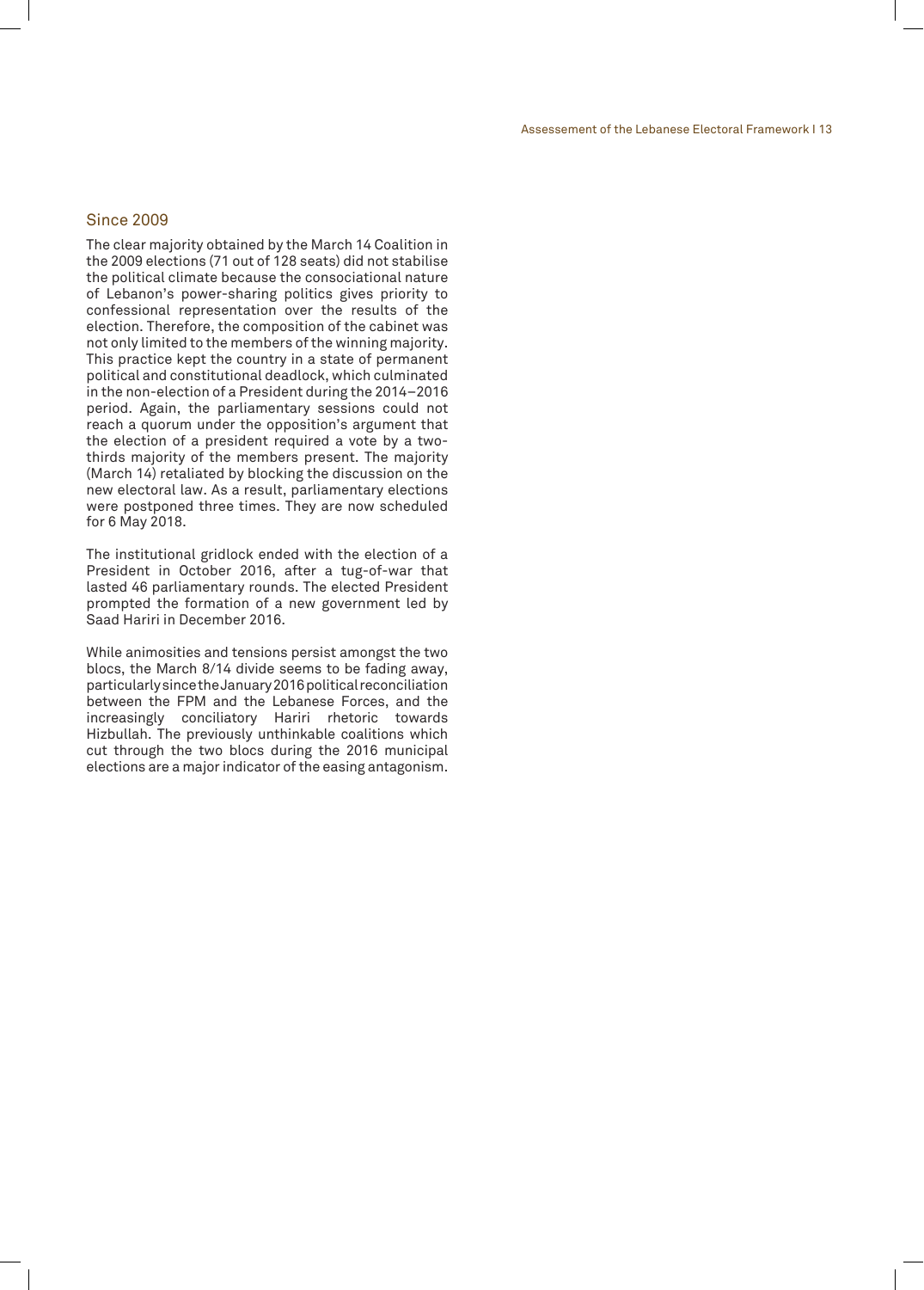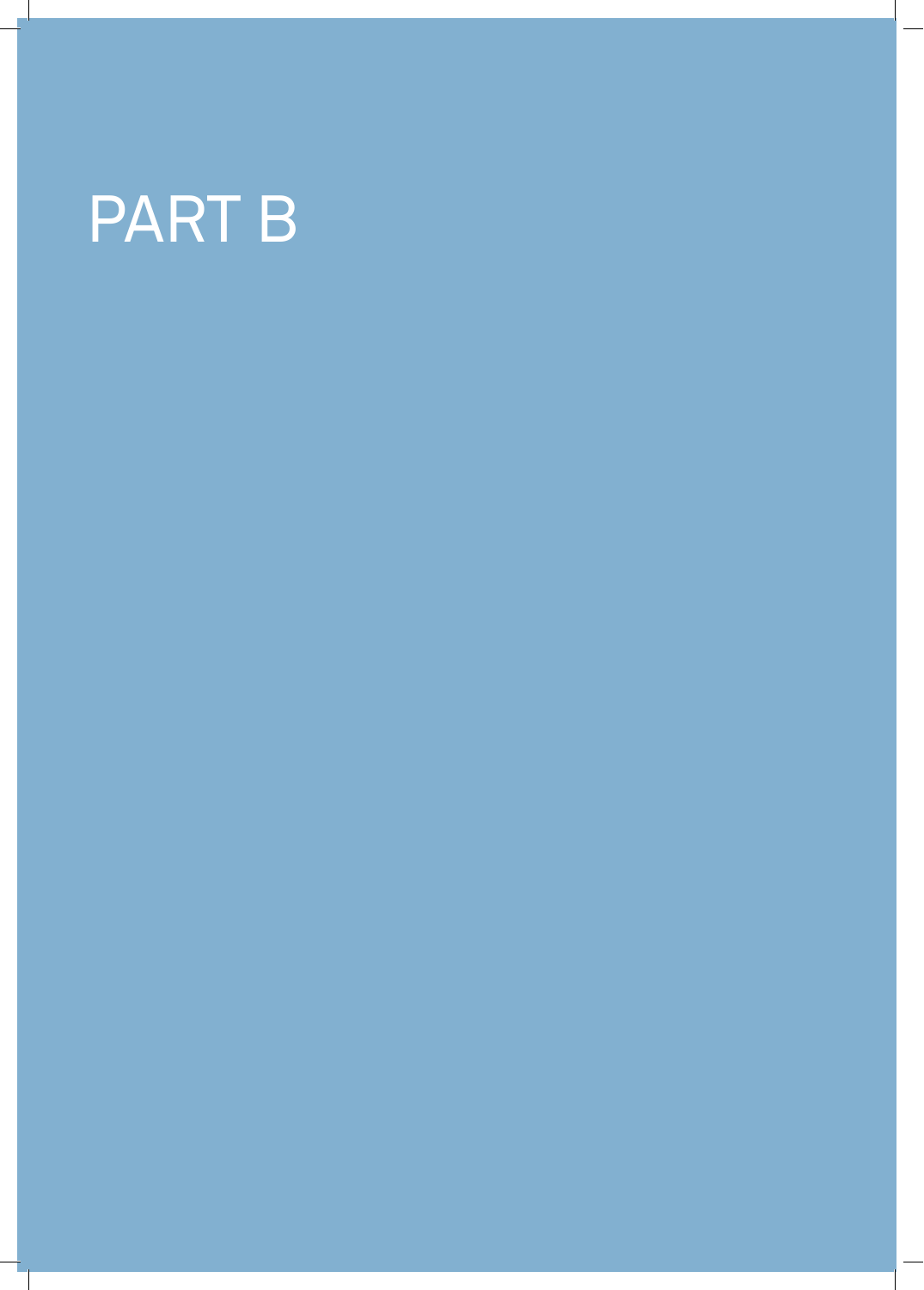## Analysis of the Legal and Administrative Framework for Holding Elections

## 1. Relevant International and Regional Standards

In 1972, Lebanon acceded the International Covenant on Civil and Political Rights (ICCPR).7 Article 25 of the ICCPR sets out basic international standards for democratic elections. It provides for the right "to vote and to be elected at periodic, fair, equal and universal elections, with universal and secret suffrage guaranteeing the free expression of the will of voters".

Since 1997, Lebanon is state party to the Convention on the Elimination of All Forms of Discrimination against Women (CEDAW).<sup>8</sup> In 2007, it signed but did not ratify the Convention on the Rights of Persons with Disabilities. In 2011, Lebanon ratified the Arab Charter on Human Rights. Article 24 of the Charter states that "every citizen has the right (...) to take part in the conduct of public affairs, directly or through freely chosen representatives [and] to stand for election or choose his representatives in free and impartial elections, in conditions of equality among all citizens that guarantee the free expression of his will." According to the preamble of the Lebanese Constitution, the Universal Declaration of Human Rights (UDHR)9 and the principles enshrined in the Charter are binding upon Lebanon.10

## 2. Overview of the Constitutional and Legal Framework

The constitutional framework for holding and regulating elections is given by the unwritten National Pact of 1943, the Ta'if Agreement of 1989 and the Constitution of 1990. Given Lebanon's tradition of integrating successive political agreements into the constitutional framework, the contradictory nature of these agreements has undermined the clarity and firmness of the constitutional framework.11 Even more destabilising

10 "The government shall embody these principles in all fields and areas without exception" (paragraph b).

is the recurrence of ad hoc legislation  $-$  for instance "one-time" constitutional laws that have extended presidential or parliamentary mandates beyond their constitutional terms in 1995, 2004, 2013, 2014 and 2017 – which contradict constitutional provisions. This points to a broader pattern where legal requirements are perceived as of relative value and thus frequently disregarded.12 Furthermore, Lebanese laws often regulate matters that should ordinarily fall under constitutional law, such as determining the number of MPs in Parliament.<sup>13</sup>

In May 2018, Lebanon will be holding its sixth legislative elections since the end of the civil war.14 Because of the political deadlock and security concerns related to the on-going war in Syria since 2011, Parliament voted three times (in May 2013, November 2014 and June 2017) to extend its mandate by respectively 31, 17 and 11 months. Parliamentary elections are thus overdue for five years.<sup>15</sup>

Five electoral laws were adopted since the civil war: in 1992, 1996, 2000, 2008 and 2017. Two parliamentary elections (2000 and 2005) were held under the election law No. 171 of 6 January 2000, and one (2009) under the election law No. 25 of 8 October 2008. These laws established a multi-member district plurality system with a breakdown of seats based on religious communities. They are similar in most organisational aspects to the earlier election laws of 1960 and 1996. The new law, No. 44 of 17 June 2017, replaces the plurality system with a multi-member proportional system and introduces major reforms.

However, it did not ratify its Optional Protocol under which the UN Human Rights Committee may consider complaints from individuals who claim their rights under the Covenant were violated.

Lebanon is not bound by the Optional Protocol to the CEDAW, which gives individuals and groups of women the right to complain to the Committee on the Elimination of Discrimination against Women about violations of the Convention.

Article 3) 21) of the UDHR: "The will of the people shall be the basis of the authority of the government; this will shall be expressed in periodic and genuine elections which shall be by universal and equal suffrage and shall be held by secret vote or by equivalent free voting procedures.'

<sup>11</sup> For instance, the Ta'if Agreement provides that the electoral district shall be the governorate, while according to the Doha Agreement the administrative district shall be the electoral district.

<sup>12</sup> See for instance: the decision of the Constitutional Council No. 7 of 2014/8/6, which dismissed the appeals lodged by MPs against the law extending the term of Parliament claiming that not extending the term of the Parliament would have resulted in an institutional vacuum.

<sup>13</sup> According to Article 24 of the Constitution, the number of MPs is prescribed by electoral laws.

<sup>14</sup> Previous parliamentary elections took place in 1992, 1996, 2000, 2005 and 2009.

<sup>15</sup> Municipal elections, on the contrary, have taken place every six years since 1998. Before that date, they had not been held since 1963.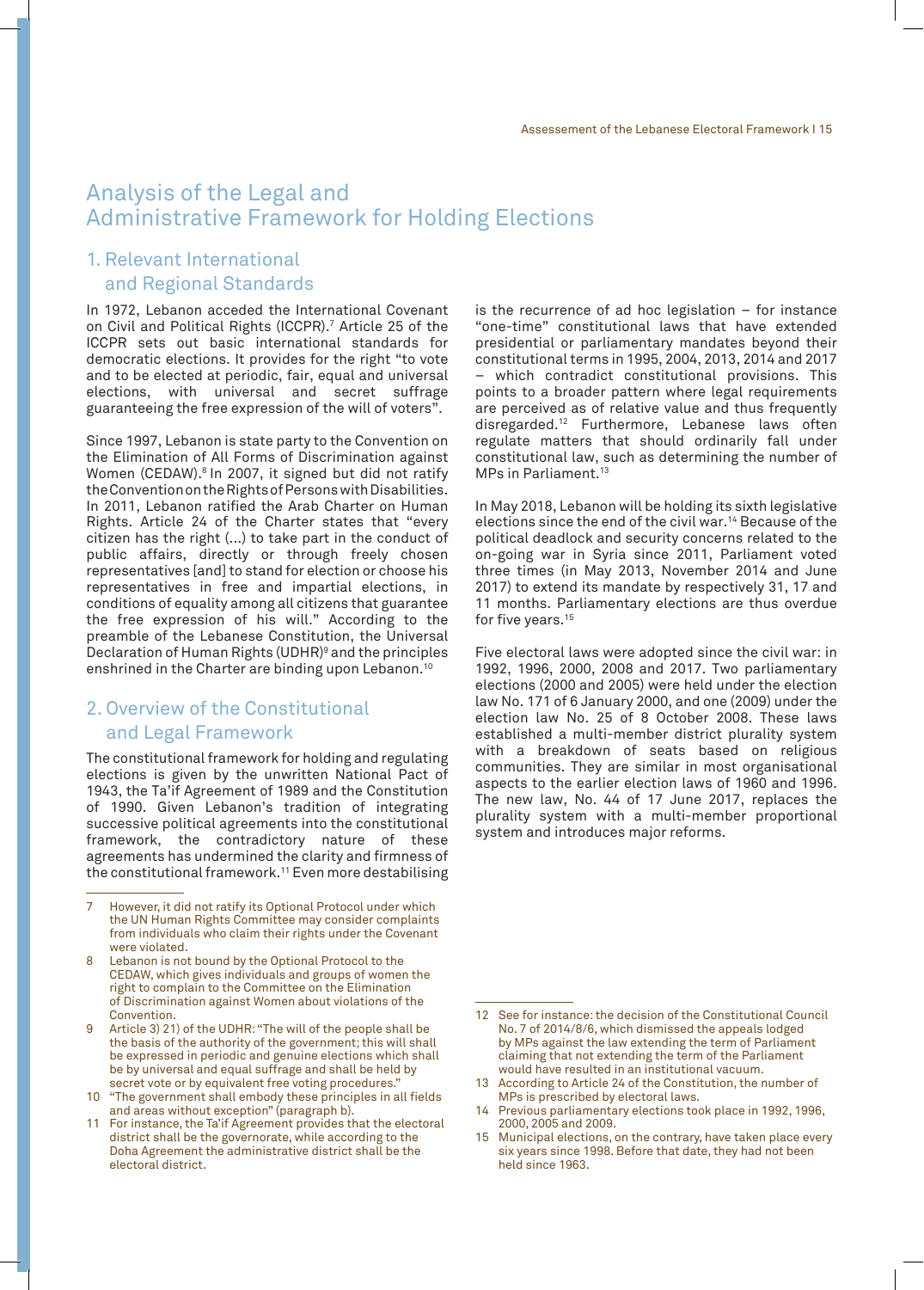### 3. The Electoral System

#### 3.1 Confessional Representation in Parliament

Lebanon is a country of religious minorities with none of its 18 officially recognised communities in Lebanon (known as confessions or sects) being a majority. Representation in Parliament is based on religious communities. Until the 1972 general elections (the last ones that were held until 1992), electoral laws preserved a parliamentary ratio of 6 Christians to 5 Muslim members with all Parliaments having numbers in multiples of eleven. The Ta'if Agreement increased the number of parliamentary seats from 99 to 108 (a number further increased to 128 by the 1992 electoral law), shared equally between Christians and Muslims. This is reflected in Article 24 of the Constitution, which provides that the composition of the Chamber of Deputies is based on "equal representation between<br>Christians and Muslims" and "proportional "proportional representation among the confessional groups within each religious community." In addition, the representation in Parliament must ensure a "proportional representation among geographic regions".

Equal representation between Christians and Muslims means that each community has half of the number of seats in Parliament (i.e. 64 seats each). The seats are further subdivided into 11 confessional branches, four within Islam and seven within Christianity (see Table 1 below).

Table 1: Confessional Distribution of Seats in the Lebanese Parliament

| Confession              | <b>Number of Seats</b> |
|-------------------------|------------------------|
| Sunni                   | 27                     |
| Shi'ite                 | 27                     |
| Druze                   | 8                      |
| Alawite                 | 2                      |
| <b>Total Muslims</b>    | 64                     |
| Maronite                | 34                     |
| Greek-Orthodox          | 14                     |
| Greek-Catholic          | 8                      |
| Armenian Orthodox       | 5                      |
| Armenian Catholic       | 1                      |
| Evangelical             | 1                      |
| <b>Minorities</b>       | 1                      |
| <b>Total Christians</b> | 64                     |
| Total                   | 128                    |

The confessional quota applied in Lebanese parliamentary elections implies that for instance MPs elected on a seat earmarked for one of the Christian communities are elected by voters of all confessions, including Muslims. Some view this as a breach of the principle of equality between Christians and Muslims laid down in the Constitution and claim that candidates of each religious community should be elected exclusively through the vote of members of the same community, as was put forth by the highly controversial law proposal of the "Greek-Orthodox Gathering" in 2012.16 On the other hand, this would also entrench sectarian voting behaviour and perpetuate divisions, removing any incentive for candidates to appeal to a multi-confessional electorate. It would also run against Article 27 of the Constitution, which provides that members of Parliament "represent the whole nation," and against Article 22, which calls for a non-sectarian Chamber of Deputies as a first step towards establishing a second chamber where all religious communities are represented.

Although the confessional quota does not affect the principle of equal suffrage (as voters are not restricted to vote for candidates of their religious affiliation only), there remains an inequality in terms of representation given the requirement that 50% of the seats be filled by Christian candidates when Christian voters represent around 40% of the electorate. Moreover, the confessional quota is problematic in terms of eligibility requirements. The UN Human Rights Committee has considered the requirement that candidates must belong to one of the officially recognised religious denominations to be eligible to run for public office "does not (…) comply with the requirement of Article 25 of the Covenant."<sup>17</sup> This implies that the discrimination based on religious affiliation restricts the candidate's right to stand for election, thereby triggering a broader discussion on the compatibility of confessionalism with democracy.

#### 3.2 The Number and Size of Electoral Districts

The number and size of electoral districts used for parliamentary elections has varied considerably. This was the key parameter used by rival political factions to periodically reconfigure the confessional map of the elections and to predetermine, to a large degree, the outcome of the elections. They have varied between mid-sized districts (12 in 1992, 14 in 2000 and 2005, 15 in 2009) and small districts, i.e. the so-called "1960 districts" in reference to the 1960 electoral law that was lastly used in 2009, corresponding to Lebanon's 25 administrative districts, plus the governorate of Beirut,

<sup>16</sup> Elie Hajj. (2013). "March 14 Bloc Threatened by Draft Lebanese Electoral Law". Al-Monitor. 22 February 2013.

<sup>17</sup> Paragraph 23, Concluding Observation of the Human Rights Committee: Lebanon, 1997/04/01 CCPR/C/79/Add 78. See also UN HRC, General Comment No. 25, paragraph 3.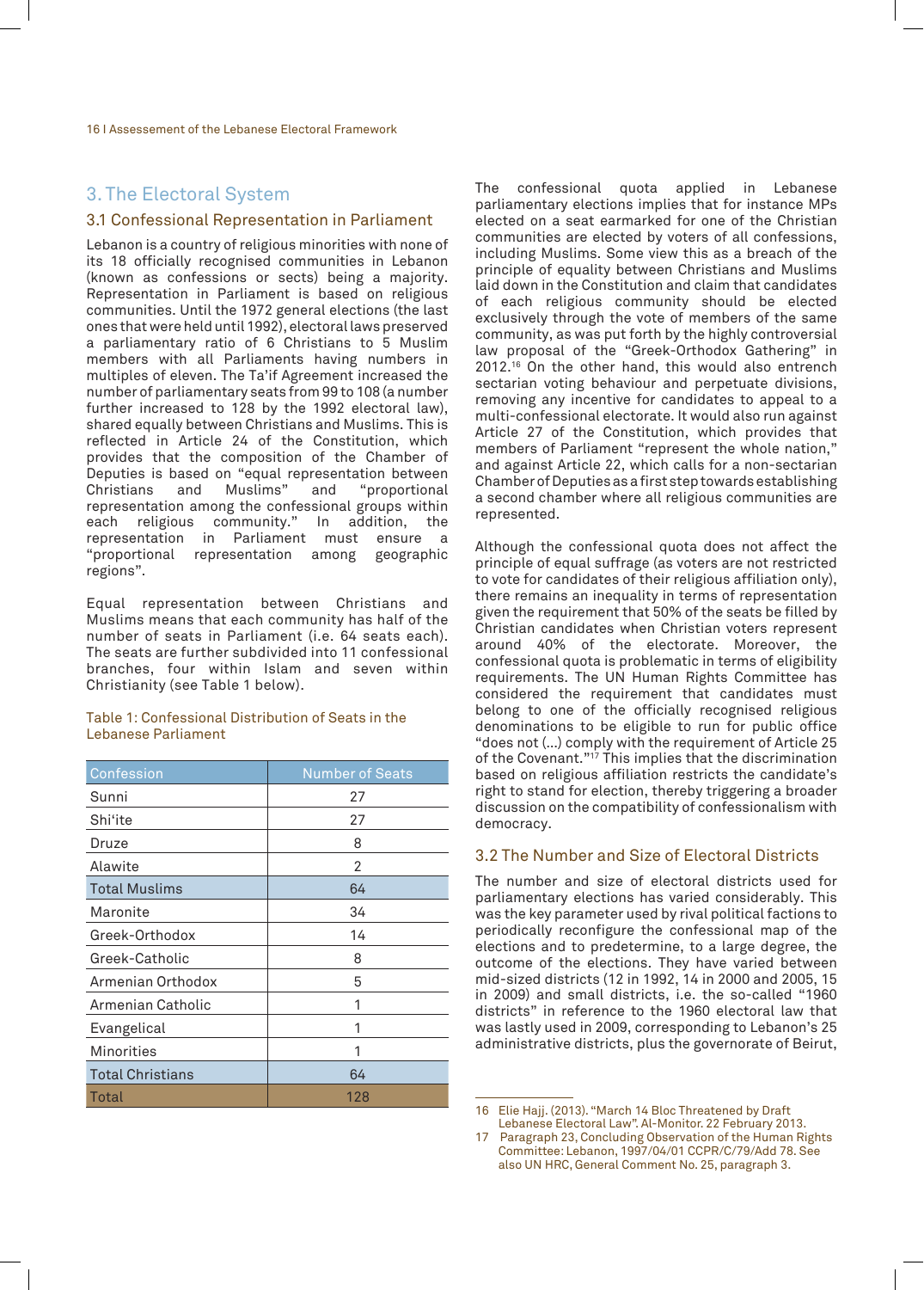with some adjustments.18 On this issue, the Ta'if Agreement and the Doha Agreement are in contradiction with one another: while the former required that the electoral district be the governorate, the latter reverted to the administrative district.

In the new law, the number of districts has been reduced from 26 to 15, with seats ranging from 5 (South-Lebanon I) to 13 seats (Mount-Lebanon IV) per district. Districts include one sub-district (in which case, sub-districts and districts coincide) or more, with a maximum of 4 in North-Lebanon III and South-Lebanon III. There were no such geographical subdivisions of electoral districts in the 2009 elections, but they were in place for the 1992 and 2000 elections. The number of seats allocated to each district is further broken down per sub-district, each seat being earmarked for one of the eleven religious affiliations.

#### Table 2: Evolution of the Number and Size of Electoral Districts in Lebanon

| Region        | 1992 (12 districts)                                                                             | 2000 (13 districts)                                                                                                                                                           | 2008 (26 districts)                                                              | 2017 (15 districts)                                                                                                                                                           |
|---------------|-------------------------------------------------------------------------------------------------|-------------------------------------------------------------------------------------------------------------------------------------------------------------------------------|----------------------------------------------------------------------------------|-------------------------------------------------------------------------------------------------------------------------------------------------------------------------------|
| North-Lebanon | Single district<br>7 sub-regional<br>districts<br>Total: 28 seats                               | 2 districts:<br>1 with 5 sub-districts<br>and 17 seats<br>1 with 3 sub-<br>districts and<br>11 seats                                                                          | 7 districts:<br>1 of 8 seats<br>1 of 7 seats<br>3 of 3 seats<br>2 of 2 seats     | 3 districts:<br>1 with 4 sub-<br>districts (10 seats)<br>1 with 3 sub-<br>districts (11 seats)<br>1 with no sub-<br>district (7 seats)                                        |
|               |                                                                                                 | Total: 28 seats                                                                                                                                                               | Total: 28 seats                                                                  | Total: 28 seats                                                                                                                                                               |
| Mount-Lebanon | 6 districts:<br>2 of 8 seats<br>1 of 6 seats<br>2 of 5 seats<br>1 of 3 seats<br>Total: 35 seats | 4 districts:<br>1 with 2 sub-<br>districts (8 seats)<br>1 with no sub-<br>district (8 seats)<br>1 with 2 sub-<br>districts (11 seats)<br>1 with no sub-<br>district (8 seats) | 6 districts:<br>2 of 8 seats<br>1 of 6 seats<br>2 of 5 seats<br>1 of 3 seats     | 4 districts:<br>1 with 2 sub-<br>districts (8 seats)<br>1 with no sub-<br>district (8 seats)<br>1 with no sub-<br>district (6 seats)<br>1 with 2 sub-<br>districts (13 seats) |
|               |                                                                                                 | Total: 35 seats                                                                                                                                                               | Total: 35 seats                                                                  | Total: 35 seats                                                                                                                                                               |
| South-Lebanon | Single district<br>7 sub-districts<br>Total: 23 seats                                           | Unchanged                                                                                                                                                                     | 7 districts:<br>1 of 5 seats<br>1 of 4 seats<br>4 of 3 seats<br>1 of 2 seats     | 3 districts:<br>1 with 2 sub-<br>districts (5 seats)<br>1 with 2 sub-<br>districts (7 seats)<br>1 with 3 sub-<br>districts (11 seats)                                         |
|               |                                                                                                 |                                                                                                                                                                               | Total: 23 seats                                                                  | Total: 23 seats                                                                                                                                                               |
| Beqaa         | 3 districts                                                                                     | Unchanged                                                                                                                                                                     | Unchanged                                                                        | Unchanged                                                                                                                                                                     |
|               | Total: 23 seats                                                                                 |                                                                                                                                                                               |                                                                                  |                                                                                                                                                                               |
| <b>Beirut</b> | Single district<br>Total: 19 seats                                                              | 3 districts:<br>1 of 6 seats<br>1 of 7 seats<br>1 of 6 seats<br>Total: 19 seats                                                                                               | 3 districts:<br>1 of 5 seats<br>1 of 4 seats<br>1 of 10 seats<br>Total: 19 seats | 2 districts:<br>1 of 8 seats<br>1 of 11 seats<br>Total: 19 seats                                                                                                              |

<sup>18</sup> There are 8 governorates in Lebanon subdivided in 25 administrative districts, except for Beirut, which is only a governorate.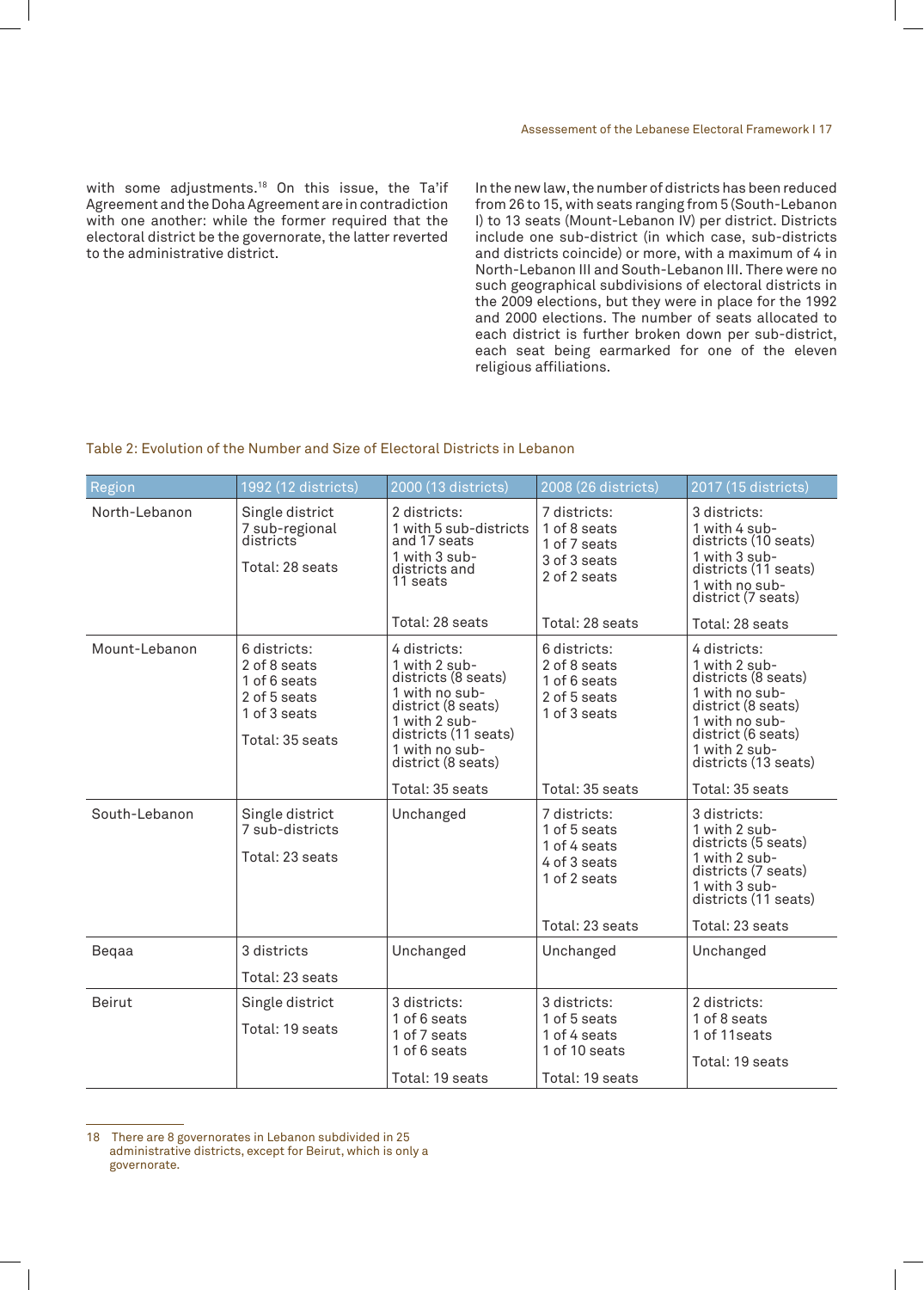#### 18 I Assessement of the Lebanese Electoral Framework

The distribution of seats under the 2000 law was relatively equal with the ratio of registered voters per seat, ranging from 19,471 in the district of Beqaa III to 23,115 in the district of Beirut I. Under the 2017 law, the gap between the voters-per-seat ratios has increased, widening to the point of a significant inequality in the weight of a vote in some areas compared to others. The 2017 law kept the same seats distribution in the same districts (except in Beirut), but merged the existing districts, with their seats, into new and larger ones. Therefore, the ratio of registered voters per seat differs substantially from one district to another, as illustrated in the table below.

#### Table 3: Ratio of registered voters per seat in each district

| Name              | <b>District</b>                            | No. of Seats | Voters-per-Seat Ratio |
|-------------------|--------------------------------------------|--------------|-----------------------|
| South-Lebanon I   | Saida-Jezzine                              | 5            | 24,476                |
| South-Lebanon II  | Tyr-Zahrani                                | 7            | 43,459 - HIGHEST      |
| South-Lebanon III | Nabatiyeh-Bint Jbeil-<br>Hasbaya-Marjeyoun | 11           | 41,862                |
| Begaa I           | Zahlé                                      | 7            | 24,992                |
| Beqaall           | West Beqaa-Rashaya                         | 6            | 23,939                |
| Begaa III         | Baalback-Hermel                            | 10           | 31,540                |
| North-Lebanon I   | Akkar                                      | 7            | 40,527                |
| North-Lebanon II  | Tripoli-Minieh-Dannieh                     | 11           | 31,831                |
| North-Lebanon III | Zgharta-Bsharri-<br>Batroun-Koura          | 10           | 24,945                |
| Mount-Lebanon I   | Jbeil-Kesrwan                              | 8            | 22,102                |
| Mount-Lebanon II  | Metn                                       | 8            | 22,473                |
| Mount-Lebanon III | Baabda                                     | 6            | 27,692                |
| Mount-Lebanon IV  | Chouf-Aley                                 | 13           | 25,353                |
|                   | Beirut I                                   | 8            | 16,794 - LOWEST       |
| <b>Beirut</b>     | Beirut II                                  | 11           | 32,105                |

Source: MOIM Elections Database (elections.gov.lb). Accessed on 24 February 2018.

The principle of equal suffrage is a cornerstone of democracy. It means that voters must be given an equal opportunity to influence the results of the election in exercising their right to participate in the conduct of public affairs through the election of representatives. The same goes for candidates who must have an equal opportunity to be elected. Commenting on Article 25 of ICCPR, the UN Human Rights Committee interprets this principle as requiring that "the drawing of electoral boundaries and the method of allocating votes should not distort the distribution of voters or discriminate against any group and should not exclude or restrict unreasonably the right of citizens to choose their representatives freely."19 However, there is no universally recognised standard with regards to a

specific limit beyond which variations would be unacceptable. In the European context, the Council of Europe indicated that variations up to 15 per-cent (%) are acceptable.20 The Human Rights committee has found unacceptable a variation in the number of voters per district ranging from 200 to 1,400 voters.21

<sup>19</sup> UN HRC General Comment on Article 25, paragraph 21

<sup>20</sup> More precisely, the Code of Good Practice in Electoral Matters of the Venice Commission of the Council of Europe suggest that « the maximum admissible departure from the distribution criterion (…) should seldom exceed 10 per cent and never 15 per cent, except in really exceptional circumstances » (p. 2.2.15).

<sup>21</sup> UN HRC, Matyus v. Slovakia, communication No. 9 ,2000/923 October 2002.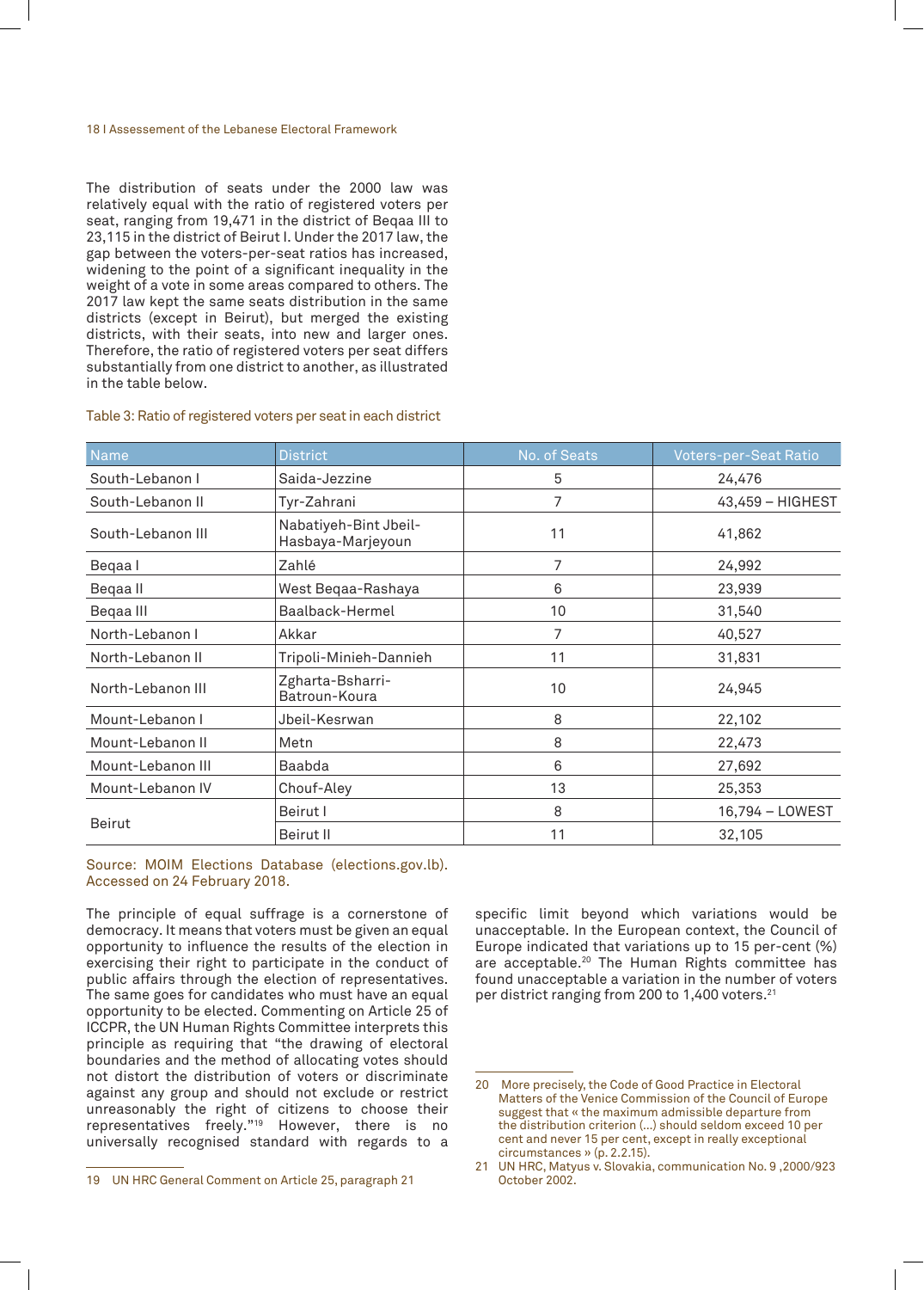Table 3 shows that the weight of one voter in the district of Tyr-Zahrani is twice less than the weight of a voter in the district Jbeil-Kesrwan, i.e. a variation of 100%.<sup>22</sup> Such a substantial variation affects the very essence of the equal suffrage requirement and may be further compounded by the votes of non-resident voters as their votes will be counted in the district where they are registered.

In general, minor variations naturally occur because of the demographic characteristics of some districts, but these should be justified based on the criteria used for the electoral districting. No reference is made in the law to criteria and factors that might explain these differences. There is no provision on the subject in the law, only tables attached to the law with no mention of the criteria used for drawing districts and allocating seats. The jurisprudence of the UN Human Rights Committee shows that a high degree of inequality becomes questionable when no explanation is provided, creating an impression of arbitrariness.

In 1996, the Lebanese Constitutional Council ruled that a single uniform criterion should be used in the delimitation of election districts.23 The practice, however, shows that electoral districting follows the logic of political and sectarian bargaining. What is essential though is that (1) consistent criteria are used, (2) that these criteria are agreed upon and periodically reviewed through a public and transparent process, and (3) that the law specifies under what circumstances the population size of a district might deviate from the established criteria.

#### 3.3 Method for Allocating Votes to Seats

With the 2017 electoral law, Lebanon switched from a plurality voting system to a list-based proportional representation system. This is the first time in Lebanese history that an electoral law changes the electoral system itself, i.e. the method for converting votes into seats. Until then, there had never been a consensus among rival political factions on how to introduce proportional representation without jeopardising the position of the established parties. As such, the only variable used to influence the election's results was electoral districting.

In the upcoming elections, voters will have two votes: in addition to voting for a list of candidates, they will be able to indicate a preference among the candidates of that same list (Art. 98 of the new law). If no preference is indicated, only the choice of the list will be considered.

If the voter omits to select a list but picks an individual candidate, his/her vote will count for both the chosen candidate and the list of that candidate. Finally, if the voter picks a list but indicates a preference for a candidate belonging to another list or to a candidate within the same list but competing in a sub-district other than the sub-district where (s)he is registered to vote, in which case, only the choice of the list will be taken into account. These restrictions aside, voters can vote for any list and any candidate on the lists, irrespective of his or her religious affiliation, while candidates can only compete for seats that match their religious affiliation.

The new electoral law uses the Hare quota largest remainder formula to distribute seats to lists. The "price" (or value) of a seat is determined by dividing the total number of votes cast in a district by the number of seats allocated in that same district. At that stage, subdistricts don't matter, but as seats are allocated to sub-districts (in districts with more than one subdistrict), this comes as an additional variable.

Only lists that reach the quotient are eligible to seat allocation. Other lists are eliminated. Then, the Hare quota is calculated a second time excluding the votes won by a list or lists that did not reach the initial quotient. The next stage is to distribute seats to candidates. The percentage of votes obtained by individual candidates from the winning lists is calculated at the level of each sub-district against the total number of votes cast for all individual candidates. Candidates are then ranked in descending order of their percentages and seats are distributed considering (1) their ranking, (2) the regional quota (i.e. the number of seats to be filled per sub-district), (3) the confessional quota and the number of seats won by each list. To illustrate the complexity of the system, an example is given below.

South Lebanon I with 5 seats distributed between two sub-districts: 2 Sunni seats in Saida and 3 seats in Jezzine (2 Maronites and 1 Greek-Catholic).

<sup>22</sup> While under the 2000 electoral law (used in 2000 and 2005) the share of registered voters per seat varied between 19,471 and 23,115, under the 2008 law there were much larger differences in voting power: each seat in predominantly Shi'ite Bint Jbeil district represented 38,873 registered voters, while in predominantly Maronite Kesrwan a seat represented only 17,656 voters. The 2017 law has maintained the same ratio.

<sup>23</sup> Decision No. 96/4.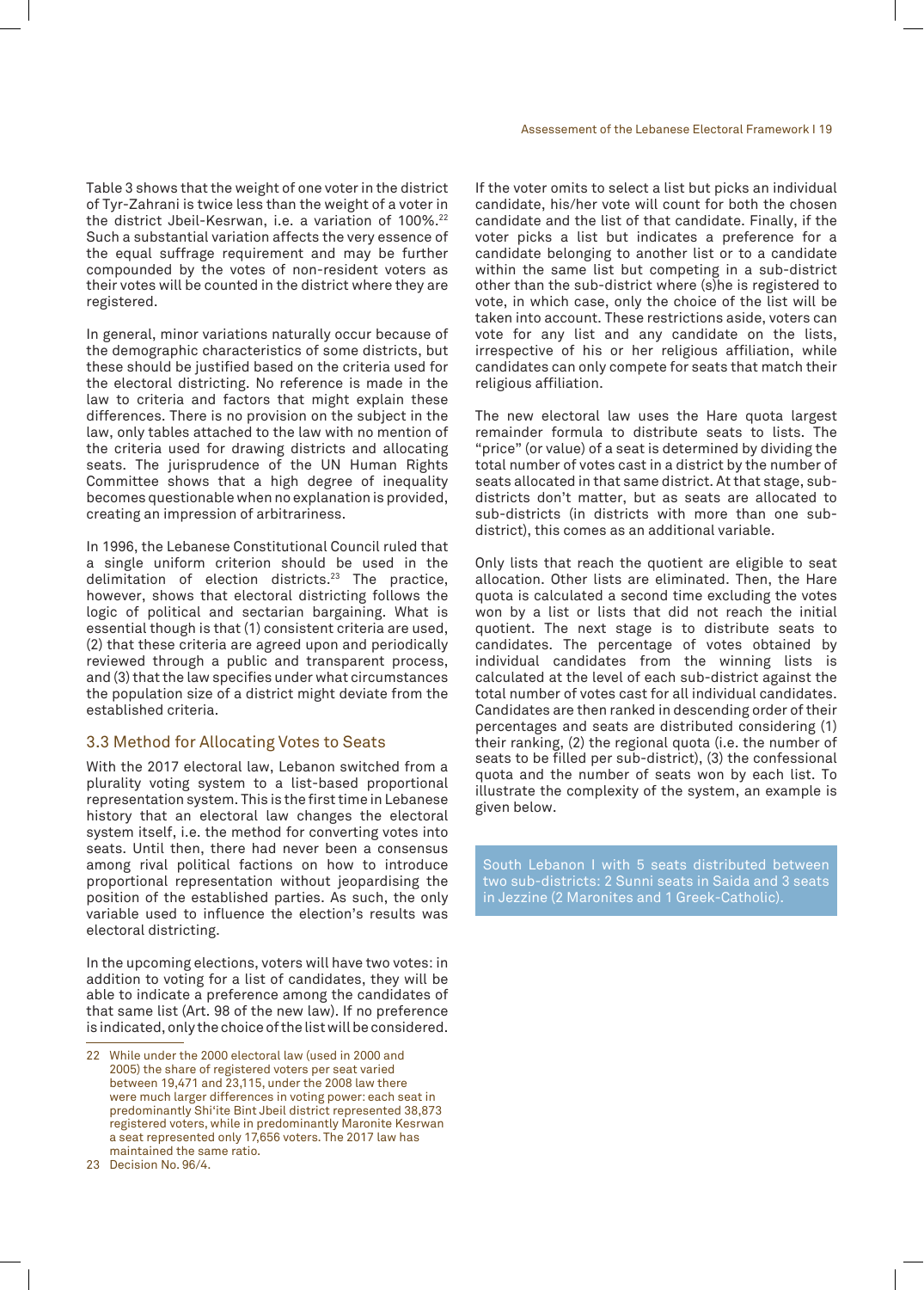#### Phase One: Calculation of the Electoral Quotient

Voters cast their vote for one of the lists of candidates among lists A, B, C and D. Candidates compete for seats at the level of the sub-district. In the case of South Lebanon I, lists of candidates must present at least 3 candidates, including a minimum of 1 per sub-district (Art. 52). The results of the vote on the lists are summarised below.

| List A                    | List B                    | List C                    | List D                    |
|---------------------------|---------------------------|---------------------------|---------------------------|
| Sunni/Saida: 4,230 votes  | Sunni/Saida: 7,540 votes  | Sunni/Saida: 14,004 votes | Sunni/Saida: 3,106 votes  |
| Maronite/Jez: 4,207 votes | Maronite/Jez: 7,324 votes | Maronite/Jez: 2,934 votes | Maronite/Jez: 4,765 votes |
| Maronite/Jez: 3,287 votes | Maronite/Jez: 5,232 votes | Catholic/Jez: 2,314 votes | Maronite/Jez: 2,168 votes |
| Sunni/Saida: 4,522 votes  | Sunni/Saida: 7,693 votes  |                           | Sunni/Saida: 2,356 votes  |
| Catholic/Jez: 2,102 votes |                           |                           | Catholic/Jez: 576 votes   |
| Total = $18,348$ votes    | Total = $27,789$ votes    | Total = $19,252$ votes    | Total = $12,971$ votes    |

The electoral quotient is calculated to determine the list(s) to be eliminated. The total of the votes cast<sup>24</sup> is divided by the number of seats to be filled (Hare method). The electoral quotient in this example is 15,672. List D is eliminated as it did not reach the quotient.

#### Phase Two: Identification of Winning Lists

A new electoral quotient is then calculated by removing from the total number of votes the votes cast for List D. The new quotient is 13,077.

The largest remainder method is used. This method requires the numbers of votes for each party to be divided by the quotient representing the number of votes required for a seat. The number of seats allocated to each list is equal to the number of times it reaches the quotient. The lists are then ranked based on the fractional remainders, and one additional seat is allocated to each of the lists with the largest remainders until all the seats have been allocated (Art. 99).

The results are the following:

- $\blacksquare$  2 seats are allocated to List B (twice the quotient)
- $\blacksquare$  2 seats are allocated to List C (once the quotient and then the largest remainder)
- The last seat goes to List A (the only remaining list).

#### Phase Three: Preferential Voting

The winning lists have been identified. Voters also have a second vote. They can only pick one individual candidate from the list chosen with their first vote. The results of the preferential voting will designate the individuals who will sit in parliament. They are calculated in percentages of votes at the level of sub-districts.

The table shows the percentage of preferential votes obtained by each candidate of the three remaining lists.

<sup>24</sup> Valid votes include blank votes (Art. 103). However, for the sake of simplicity, this simulation is based on the assumption that there were no blank votes.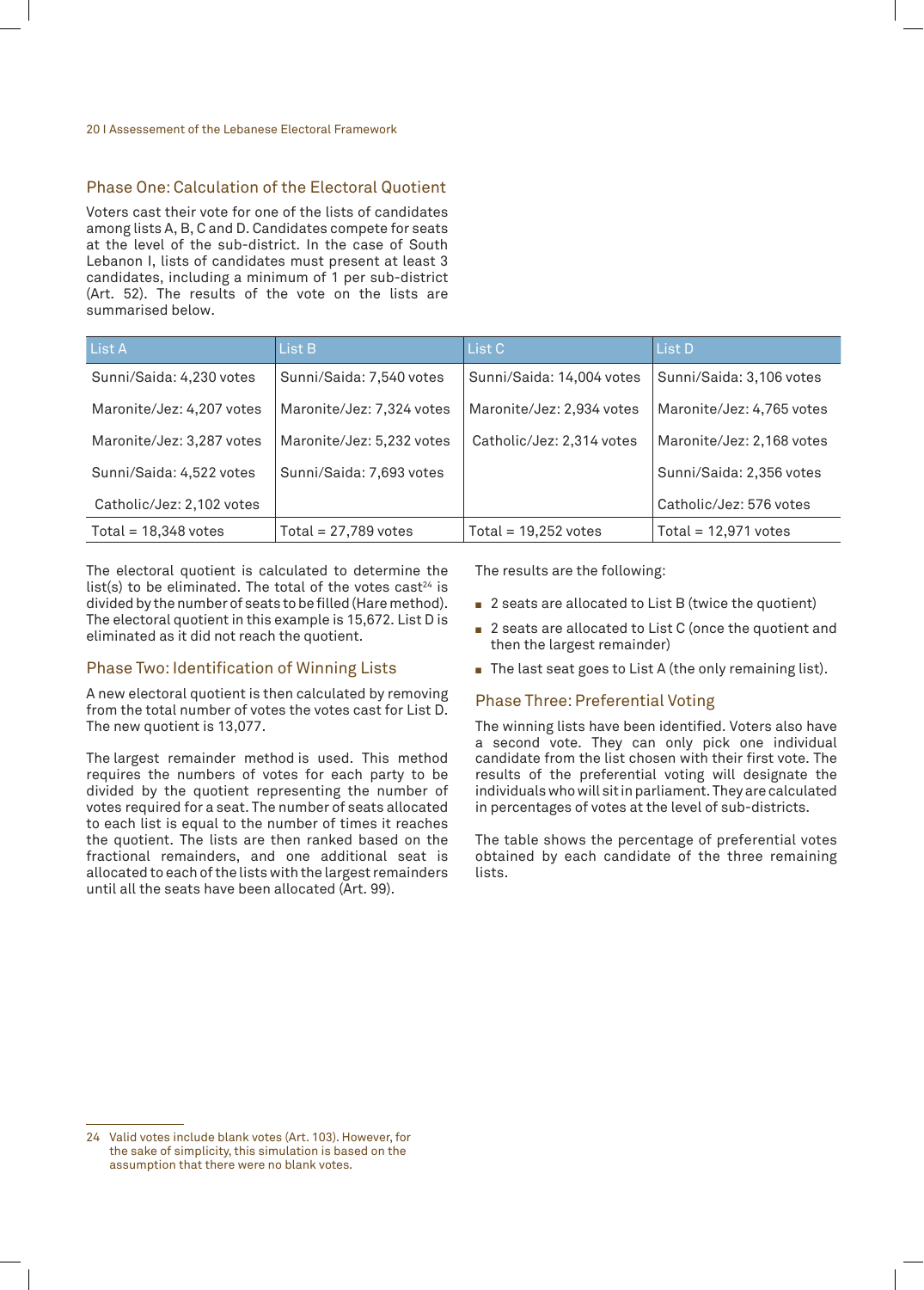#### Assessement of the Lebanese Electoral Framework I 21

| List A<br>%                       | List B<br>%                       | List C<br>%                       |
|-----------------------------------|-----------------------------------|-----------------------------------|
| Sunni/Saida $4,230$ votes = 11.1  | Sunni/Saida 7,540 votes = 19.7    | Sunni/Saida 14,004 votes = 36.6   |
| Maronite/Jez 4,207 votes = $14.9$ | Maronite/Jez 7,324 votes = $26$   | Maronite/Jez 2,934 votes = $10.4$ |
| Maronite/Jez 3,287 votes = $11.7$ | Maronite/Jez $5,232$ votes = 18.6 | Catholic/Jez 2,314 votes = $7.6$  |
| Sunni/Saida 4,522 votes = $11.8$  | Sunni/Saida 7,693 votes = 17.8    |                                   |
| Catholic/Jez 2,102 votes = $7.5$  |                                   |                                   |

The percentages are calculated at the level of the subdistrict. For instance, the percentages of the votes obtained by each candidate competing for one of the two Sunni seats in Saida (sub-district) are calculated by reference to the total number of preferential votes of all three winning lists for these two seats.

#### Phase Four: Ranking of Candidates on Winning Lists

Candidates must then be ranked in descending order of their percentages.

| Sunni/Saida   | 36.6% | List C |
|---------------|-------|--------|
| Maronite/Jez  | 26%   | List B |
| Sunni/Saida   | 19.7% | List B |
| Maronite/Jez  | 18.6% | List B |
| Sunni/Saida   | 17.8% | List B |
| Maronite/Jez  | 14.9% | List A |
| Sunni/Saida   | 11.8% | List A |
| Maronite/Jez  | 11.7% | List A |
| Sunni/Saida   | 11.1% | List A |
| Maronite/Jez  | 10.4% | List C |
| Catholic/ Jez | 7.6%  | List C |
| Catholic/Jez  | 7.5%  | List A |

#### Phase Five: Application of Confessional, Regional and Seats Parameters

The seats are then distributed to the individual candidates considering three additional parameters:

- 1. The confessional quota (2 seats for the Sunni, 2 for the Maronite and 1 for the Greek-Catholic);
- 2. The regional quota (2 seats for Saida and 3 for Jezzine);
- 3. The number of seats obtained by the lists (2 seats each for Lists B and C, 1 seat for List A).

The non-barred candidates are the successful candidates for the 5 seats:

| Sunni/Saida  | 36.6% | List C | (1) |
|--------------|-------|--------|-----|
| Maronite/Jez | 26%   | List B | (2) |
| Sunni/Saida  | 19.7% | List B | (3) |
| Maronite/Jez | 18.6% | List B |     |
| Sunni/Saida  | 17.8% | List B |     |
| Maronite/Jez | 14.9% | List A | (4) |
| Sunni/Saida  | 11.8% | List A |     |
| Maronite/Jez | 11.7% | List A |     |
| Sunni/Saida  | 11.1% | List A |     |
| Maronite/Jez | 10.4% | List C |     |
| Catholic/Jez | 7.6%  | List C | (5) |
| Catholic/Jez | 7.5%  | List A |     |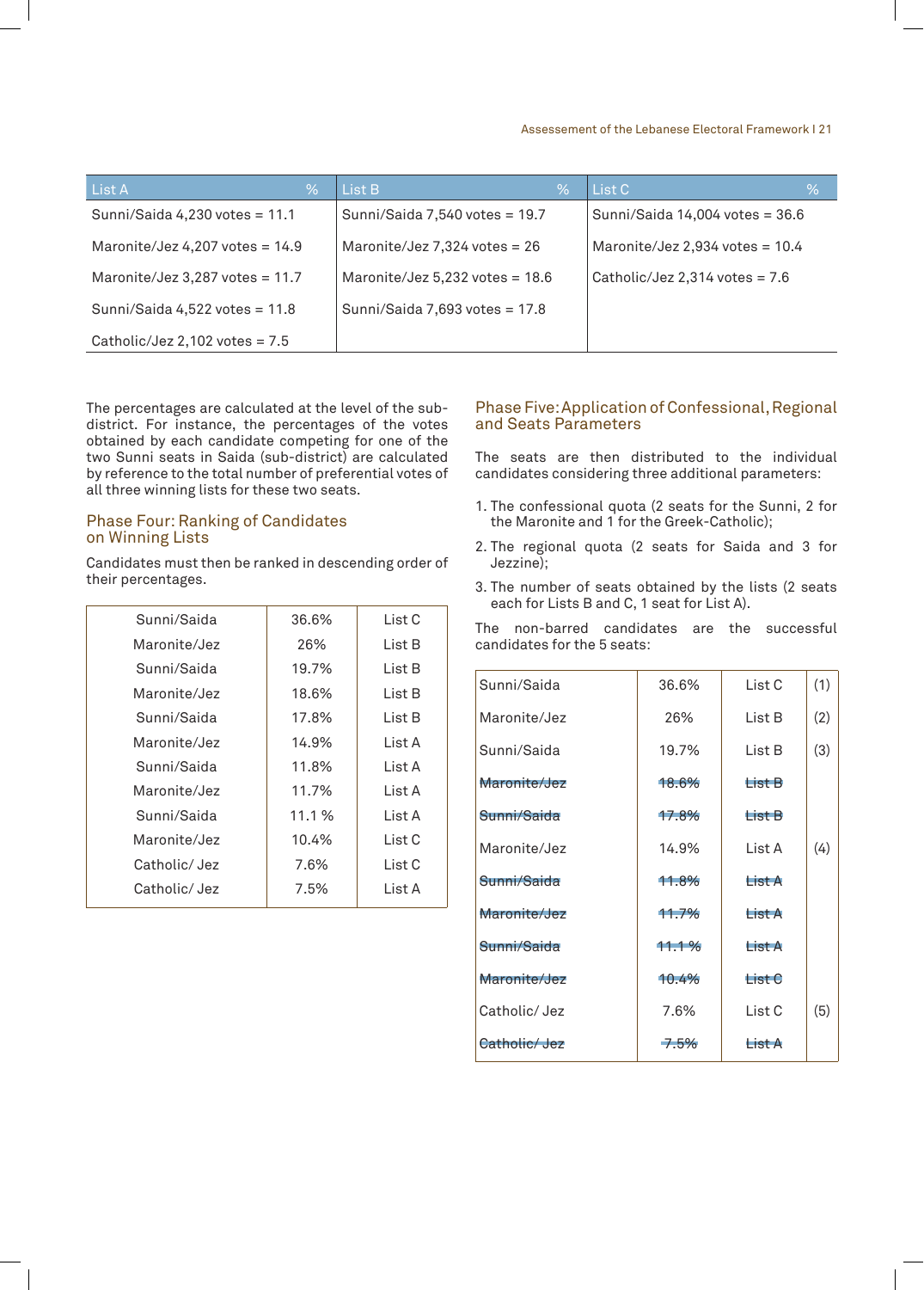#### 22 I Assessement of the Lebanese Electoral Framework

When designing their electoral systems, states enjoy a wide margin of appreciation. International standards do not favour or prescribe a particular electoral system, but it is implicit that any electoral system must protect the rights guaranteed under Article 25 of ICCPR and uphold the right to vote and to be elected by universal and equal suffrage in periodic elections that freely express the will of the electors. Electoral systems should therefore be understood and assessed in light of these tenets and the political evolution of the concerned country. Features that are deemed unacceptable in one system may be justified or legitimate in another. As such, the margin of state discretion could entail that all votes do not have equal weight, or even that all candidates do not have equal chances of victory. Also, no electoral system can eliminate the so-called "wasted votes".

The fact is that the highest level of proportionality depends primarily on the number of seats per district. However, while we now have 15 electoral districts, seats are distributed at the level of sub-districts, and while the number of seats won by lists of candidates is established at the level of districts, the subsequent distribution of seats to individual candidates is based on the votes cast in 26 sub-districts.

As the number of sub-districts is not proportionate to the number of seats, the level of proportionality of the election result fluctuates. The district with the highest number of seats (Mount-Lebanon IV with 13 seats) has only two sub-districts, while 11 seats are allocated to Beirut II, which has no sub-districts. Also, the quota for lists to qualify for seat allocation varies considerably across districts from 7.7% (Mount-Lebanon IV) to 20% of votes (South-Lebanon I). This also undermines the principle of equal suffrage.

Finally, because of the combined effect of the confessional (allocation of seats per religious affiliation) and regional quotas (the distribution of seats per subdistrict), the allocation of seats to individual candidates may be affected by anomalies; for instance, a candidate could be disqualified even if (s)he is ranked higher than his/her opponent, or if all seats in his/her sub-district have already been filled, irrespective of how high (s)he was ranked. Similarly, seats can be won with an extremely low percentage of votes. The result may also be skewed by the number of candidates presented on the lists for the seats to be filled, which could give rise to last-minute political bargaining. Overall, as far as preferential voting is concerned, it seems as if proportionality is replaced with unpredictability. Because of its complexity, the new electoral system, which has no precedent elsewhere in the world, makes it difficult to predict the impact of these changes.

Electoral law reform is a challenge in any country because it often undermines vested political interests. Elected representatives have strong opinions on any

electoral reform that might compromise their chances of being re-elected. In Lebanon, the confessional character of political negotiations represents an additional challenge. As such, it is likely that the new law will be subject to further changes based on the lessons learnt from the upcoming elections. It is essential that the practice of last-minute amendments driven by short-term political objectives and ad hoc interests be relinquished as it only leads to defective laws that would require additional amendments, with no prospect of stabilisation of the electoral framework.

In sum, the shift to a proportional system is a first step. The next steps should be to consolidate and rationalise the legal framework in a way that fulfils true proportional representation. This must be based on inclusive, systematic, transparent and genuine consultations with political parties, opposition leaders, independent candidates, civil society organisations, groups representing voters' interests, election management bodies, the media and the general public.

- The electoral system should be reviewed in light of the lessons learnt from the upcoming elections to give full effect to the benefits usually associated with a proportional voting system. This should be a transparent process that defines larger districts with no subdivisions and alleviates voting inequalities. This would imply that the role of confessions in political life be reduced.
- $\blacksquare$  The variations across electoral districts in the ratio of voters per seats should be substantially reduced to comply with the principle of equal suffrage. Clear and consistent criteria for the delimitation of electoral districts must be prescribed in the law, based on broad consultations.
- The electoral framework should be consolidated and stabilised based on inclusive, transparent and genuine consultations.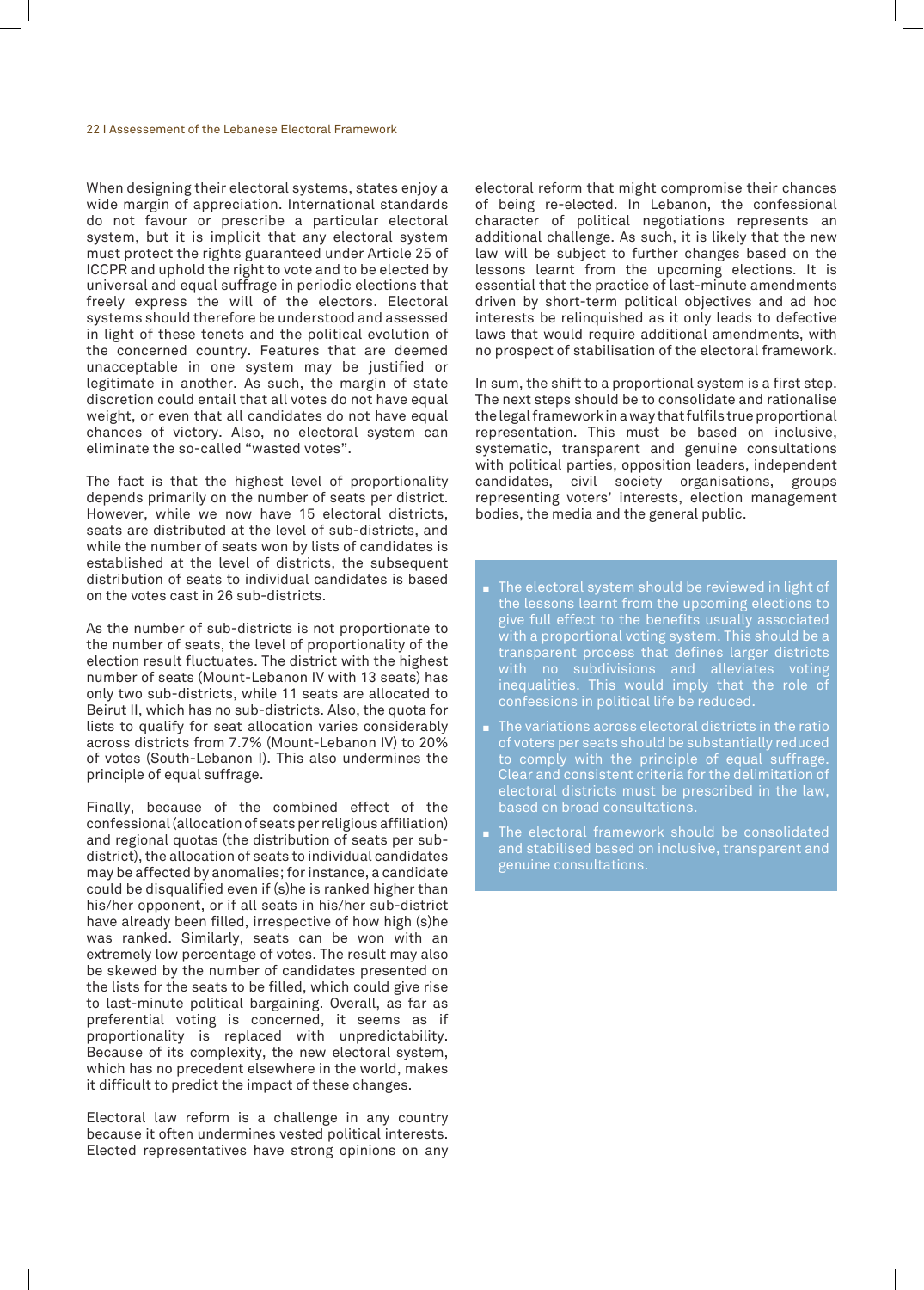# Seats Distribution On Electoral Districts According To Law 44/2017

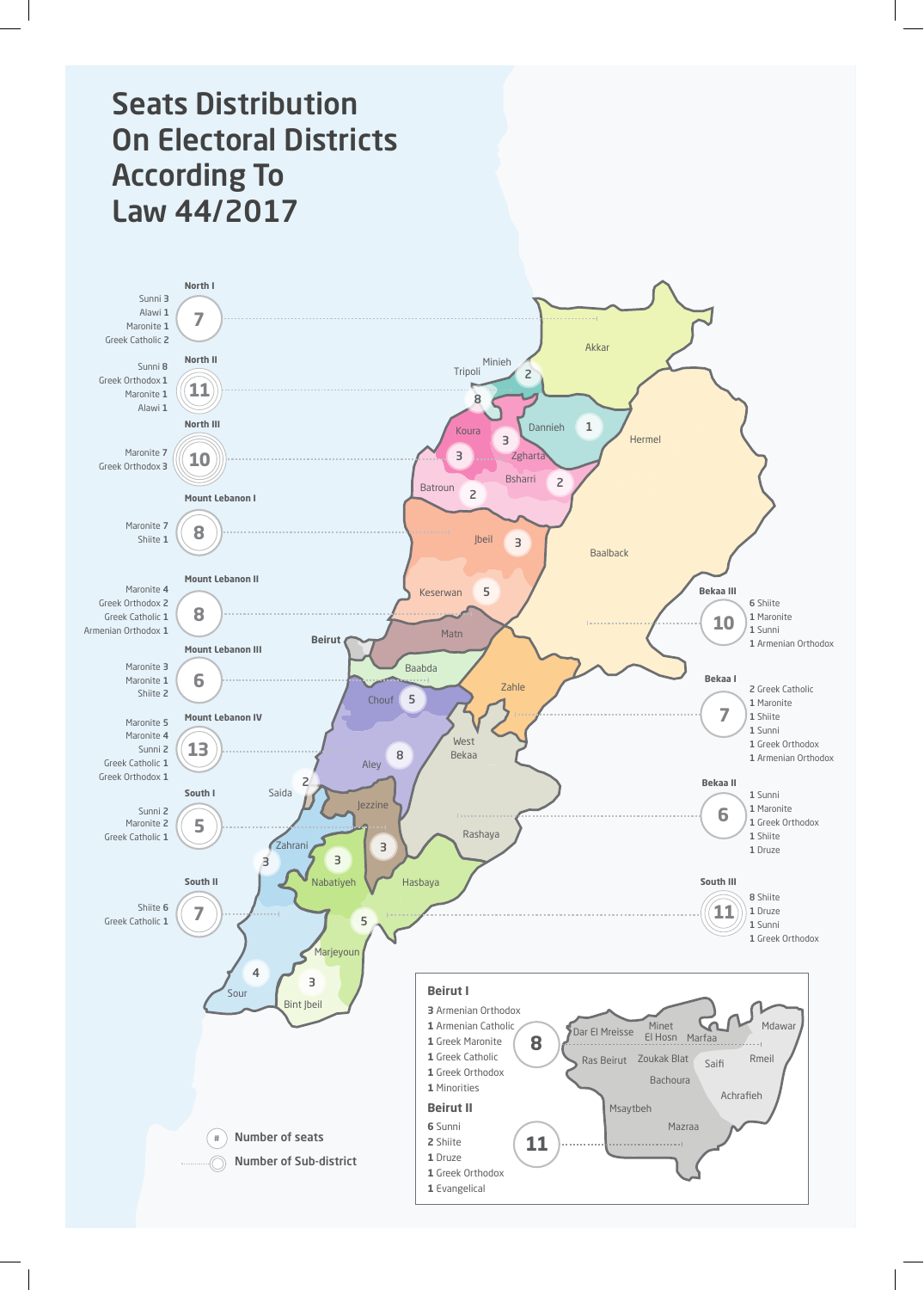24 I Assessement of the Lebanese Electoral Framework

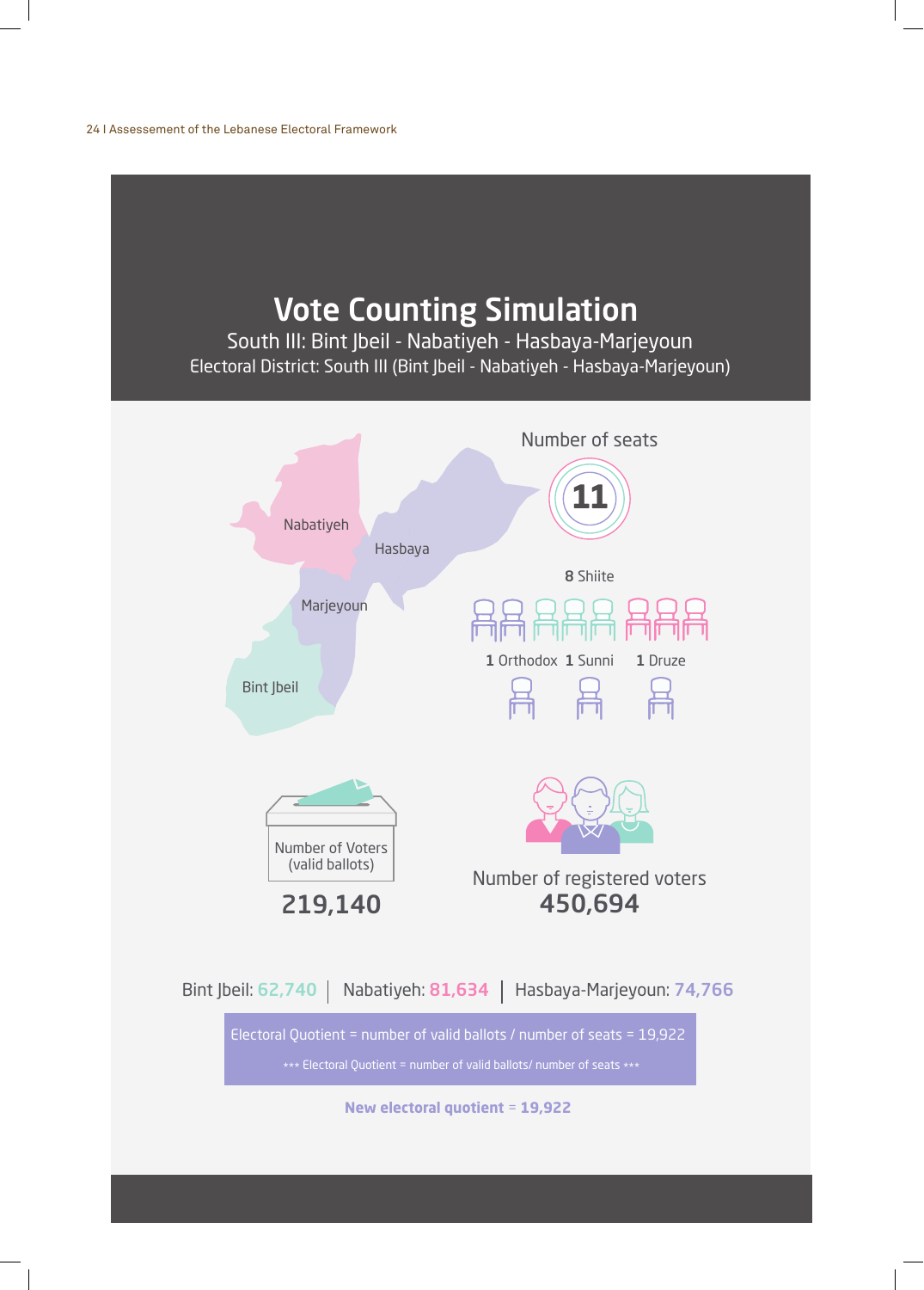

**New electoral quotient** = **19,922** 



The list that failed to achieve the quotient, i.e. List **B**, is eliminated A new electoral quotient is calculated after having eliminated the List **B** votes

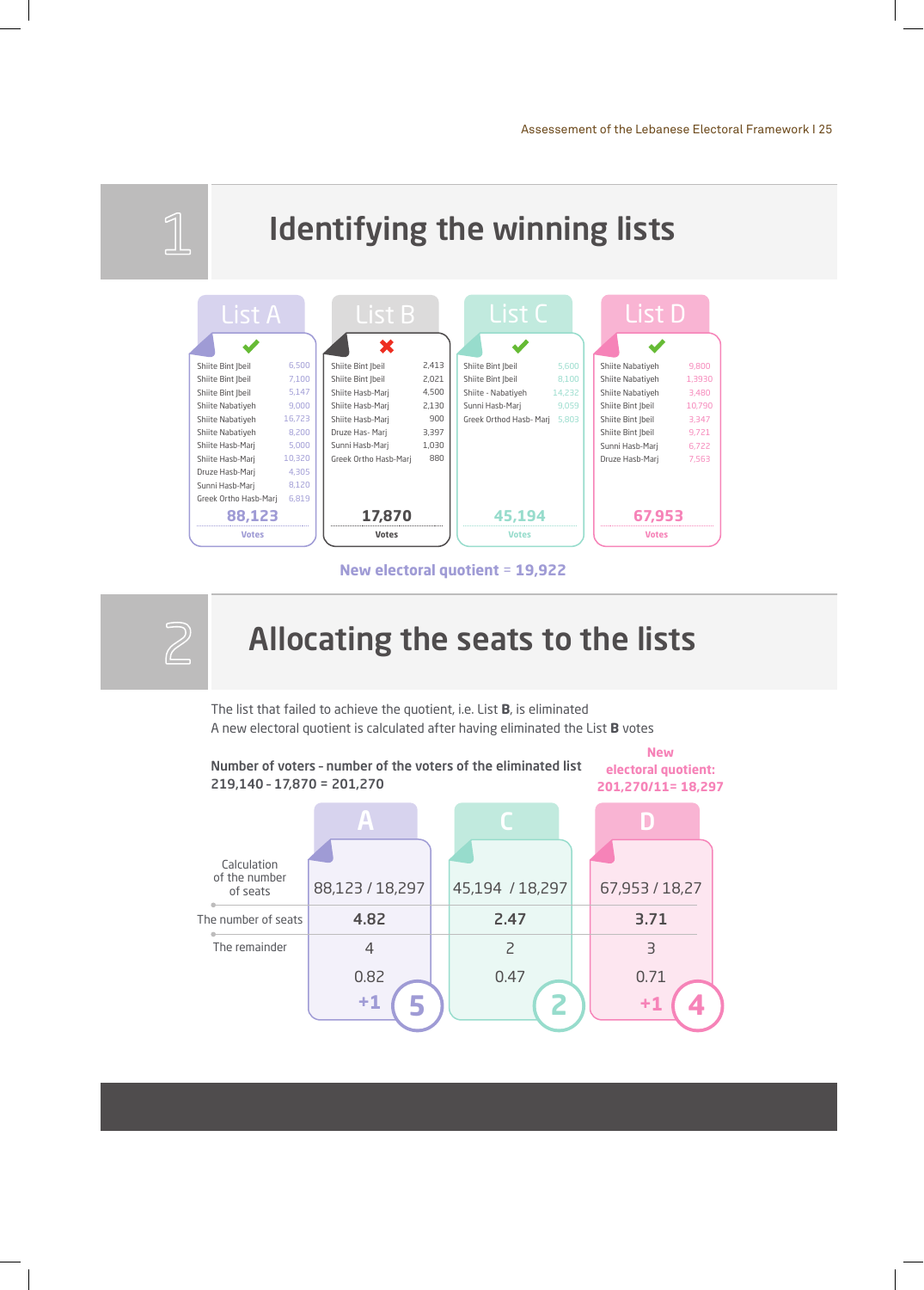#### 26 I Assessement of the Lebanese Electoral Framework

# Calculating the preferential votes for all candidates on qualifying lists

The percentage of preferential votes obtained by each candidate is calculated by dividing the number of preferential votes obtained by the total number of preferential votes in the district (eg. Baalback and Hermel).

The district may be divided, as in this case, into several sub-districts.

## Total preferential votes at the sub-district level:

Bint Jbeil: 56,305

Nabatiyeh: 75,365

## Hasbaya-Marjeyoun: 63,711

|                   |        | 0/    |                       |        |              |  |
|-------------------|--------|-------|-----------------------|--------|--------------|--|
| Shiite Bint  beil | 6,500  | 11.54 | Sunni Hasb-Mari       | 5,000  | 7.85         |  |
| Shiite Bint  beil | 7,100  | 12.61 | Sunni Hasb-Mari       | 10,320 | 16.20        |  |
| Shiite Bint  beil | 5,147  | 9.14  | Druze Hasb-Marj       | 4,305  | 6.76         |  |
| Shiite Nabatiyeh  | 9,000  | 11.94 | Sunni Hasb-Mari       | 8,120  | 12.75        |  |
| Shiite Nabatiyeh  | 16,723 | 22.19 | Greek Ortho Hasb-Mari | 6,819  | 10.70        |  |
| Shiite Nabatiyeh  | 8,200  | 10.88 |                       |        |              |  |
|                   |        |       |                       |        |              |  |
|                   |        | 0/    |                       |        | 0/           |  |
| Shiite Bint Jbeil | 5,600  | 9.95  | Sunni Hasb-Mari       | 9,059  | 14.22        |  |
| Shiite Bint Jbeil | 8,100  | 14.39 | Greek Ortho Hasb-Mari | 5,803  | 9.11         |  |
| Shiite Nabatiyeh  | 14,232 | 18.88 |                       |        |              |  |
|                   |        |       |                       |        |              |  |
|                   |        | 0Z    |                       |        | $\mathbf{0}$ |  |
| Shiite Nabatiyeh  | 9,800  | 13    | Shia Bint  beil       | 9,721  | 5.94         |  |
| Shiite Nabatiyeh  | 13,930 | 18.48 | Sunni Hasb-Mari       | 6,722  | 17.26        |  |
| Shiite Nabatiyeh  | 3,480  | 4.62  | Druze Hasb-Marj       | 7,563  | 10.55        |  |
| Shiite Bint  beil | 10,790 | 19.16 | Shiite Bint  beil     | 3,347  | 11.87        |  |
|                   |        |       |                       |        |              |  |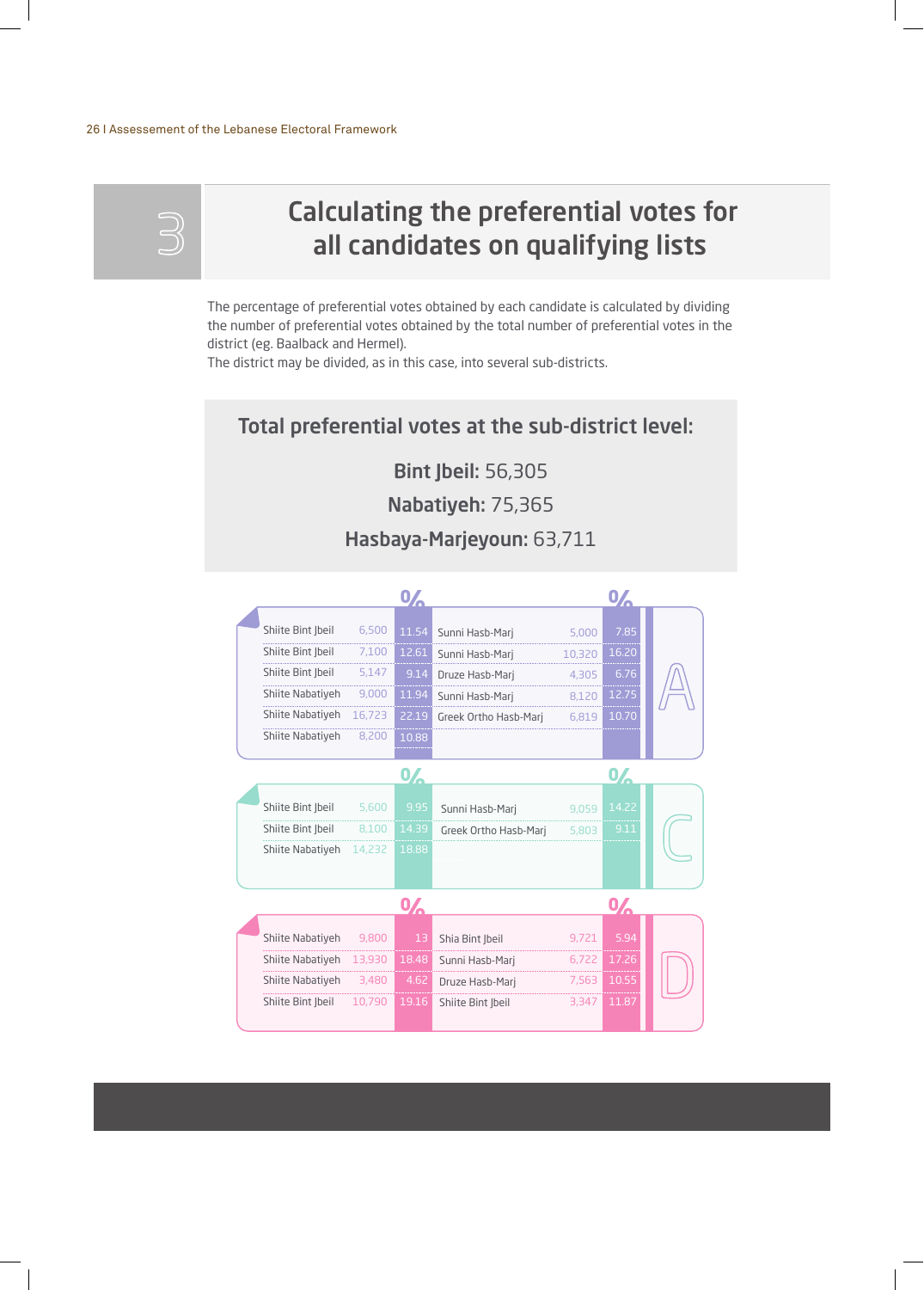

 $5$ 

## Integrating candidates into a single list

All qualifying lists are integrated into one single list where the names of candidates are ranked from the largest to the lowest percentage of preferential votes in the sub-district, regardless of the list to which they belong.

| <b>Shiite Nabativeh</b>  | %22.19 | Druze Hasb-Mari              | %11.87 |
|--------------------------|--------|------------------------------|--------|
| Shiite Bint  beil        | %19.16 | Shiite Bint  beil            | %11.54 |
| <b>Shiite Nabativeh</b>  | %18.88 | <b>Shiite Nabativeh</b>      | %10.88 |
| <b>Shiite Nabativeh</b>  | %18.48 | <b>Greek Ortho Hasb-Mari</b> | %10.70 |
| <b>Shiite Bint Jbeil</b> | %17.26 | Sunni Hasb-Mari              | %10.55 |
| Shiite Hasb-Mari         | %16.20 | <b>Shiite Bint Ibeil</b>     | %9.95  |
| <b>Shiite Bint Ibeil</b> | %14.39 | Shiite Bint  beil            | %9.14  |
| Sunni Hasb-Mari          | %14.22 | <b>Greek Ortho Hasb-Marj</b> | %9.11  |
| <b>Shiite Nabativeh</b>  | %13    | <b>Shiite Hasb-Mar</b>       | %7.85  |
| Sunni Hasb-Mari          | %12.75 | Druze Hasb-Mari              | %6.76  |
| <b>Shiite Bint Ibeil</b> | %12.61 | Shiite Bint  beil            | %5.94  |
| <b>Shiite Nabative</b>   | %11.94 | <b>Shiite Nabativeh</b>      | %4.62  |

# Identifying the winning candidates in each list

**The winning candidates are identified according to a set of criteria:**

- The confessional quota
- **8** Shiite
- **1** Druze
- **1** Sunni
- **1** Greek Orthodox
- The regional quota Bint Jbeil: **3** Shiite Nabatiyeh: **3** Shiite Hasbaya-Marjeyoun: **2** Shiite
- **1** Druze
- **1** Sunni
- **1** Greek Orthodox
- 

• The Seats

| <b>Shiite Nabatiyeh</b>  | %22.19    |
|--------------------------|-----------|
| <b>Shiite Bent Ibeil</b> | %19.16    |
| <b>Shiite Nabatiyeh</b>  | %18.88    |
| <b>Shiite Nabatiyeh</b>  | %18.48    |
| Shiite Bent Jbeil        | %17.26    |
| <b>Shiite Hasb- Marj</b> | %16.20    |
| <b>Shiite Bent  beil</b> | %14.39    |
| <b>Sunni Hasb Mari</b>   | $0/14$ 22 |
| <b>Shiite Nabativeh</b>  | %13       |
| Sunni Hasb- Marj         | %12.75    |
| Shiite Bent Ibeil        | $%12f$ 61 |
| <b>Shiite Nabative</b>   | %1        |
|                          |           |

| Druze Hasb- Marj               | %11.87       |
|--------------------------------|--------------|
| <del>- Shiite Bent Ibeil</del> | %11.54       |
| -Shiite Nabatiyeh              | 0.10.88      |
| <b>Greek Ortho Hasb- Marj</b>  | %10.70       |
| -Sunni Hasb- Mari              | %10.55       |
| <b>Shiite Bent Jbeil</b>       | %9.95        |
| Shiite Bent  beil              | %914         |
| <b>Greek Ortho Hasb Mari</b>   | %9.11        |
| <b>Shiite Hasb- Marj</b>       | %7.85        |
| -Druze Hasb-Mari               | %6.76        |
| -Shiite Bent Jbeil             | <u>%5 94</u> |
| <b>Shiite Nabativeh</b>        | %4 62        |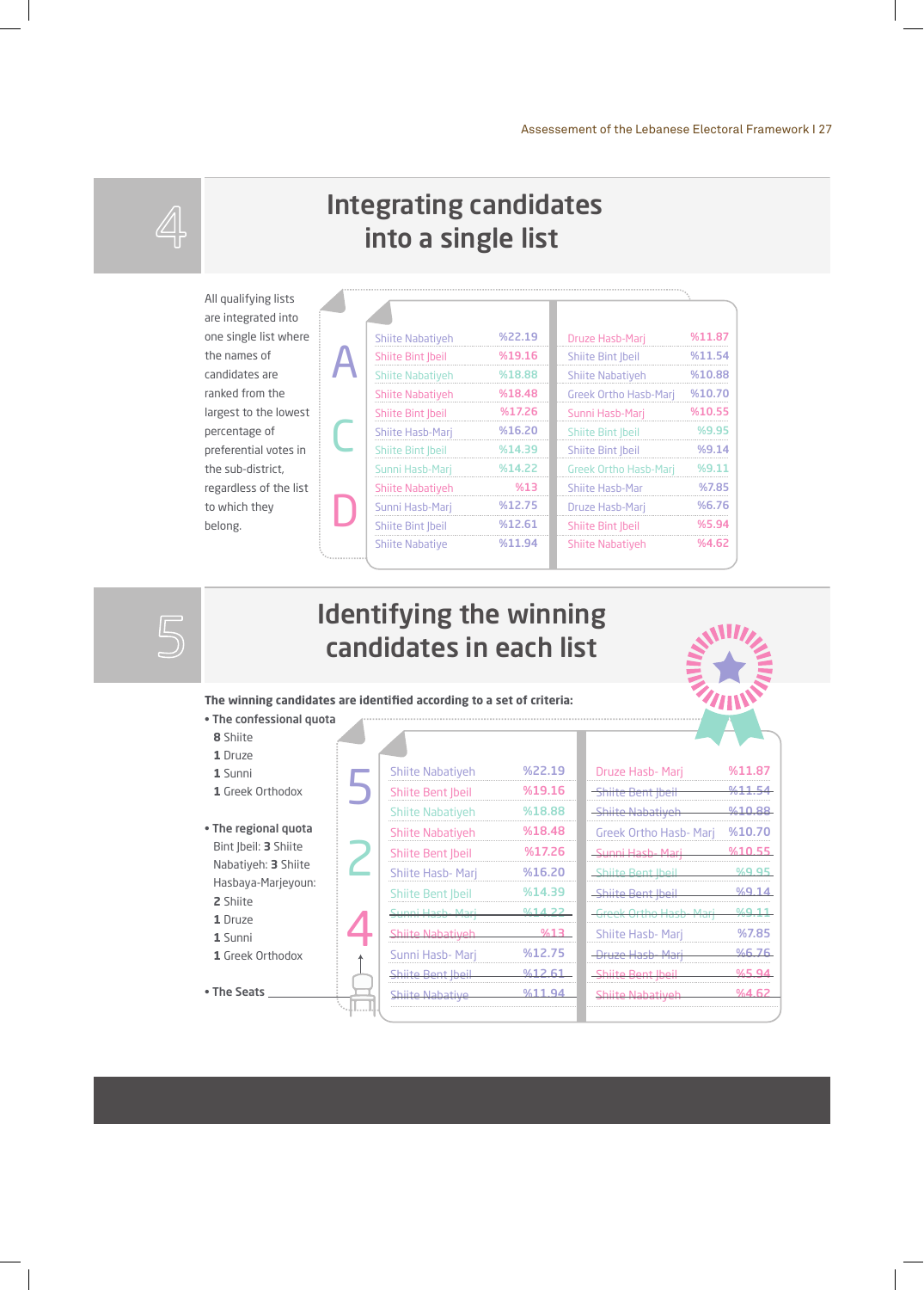# Each voter may vote for one list only. Add (x) or  $(\vee)$  sign next to your preferred list

You may also vote for one candidate from the list you voted for

by adding  $(x)$  or  $(y)$  next to the candidate name and picture.

Make sure that the candidate is from your own minor district and

his/her box is white and not black.

**This form is only a replica and not to be used for electoral voting**

## **General Elections, 6 May 2018**

South III District: Nabatiyeh - Bint Jbeil - Hasbaya - Marjeyoun

## **Paper ballot for sub–districts: Hasbaya–Marjeyoun**

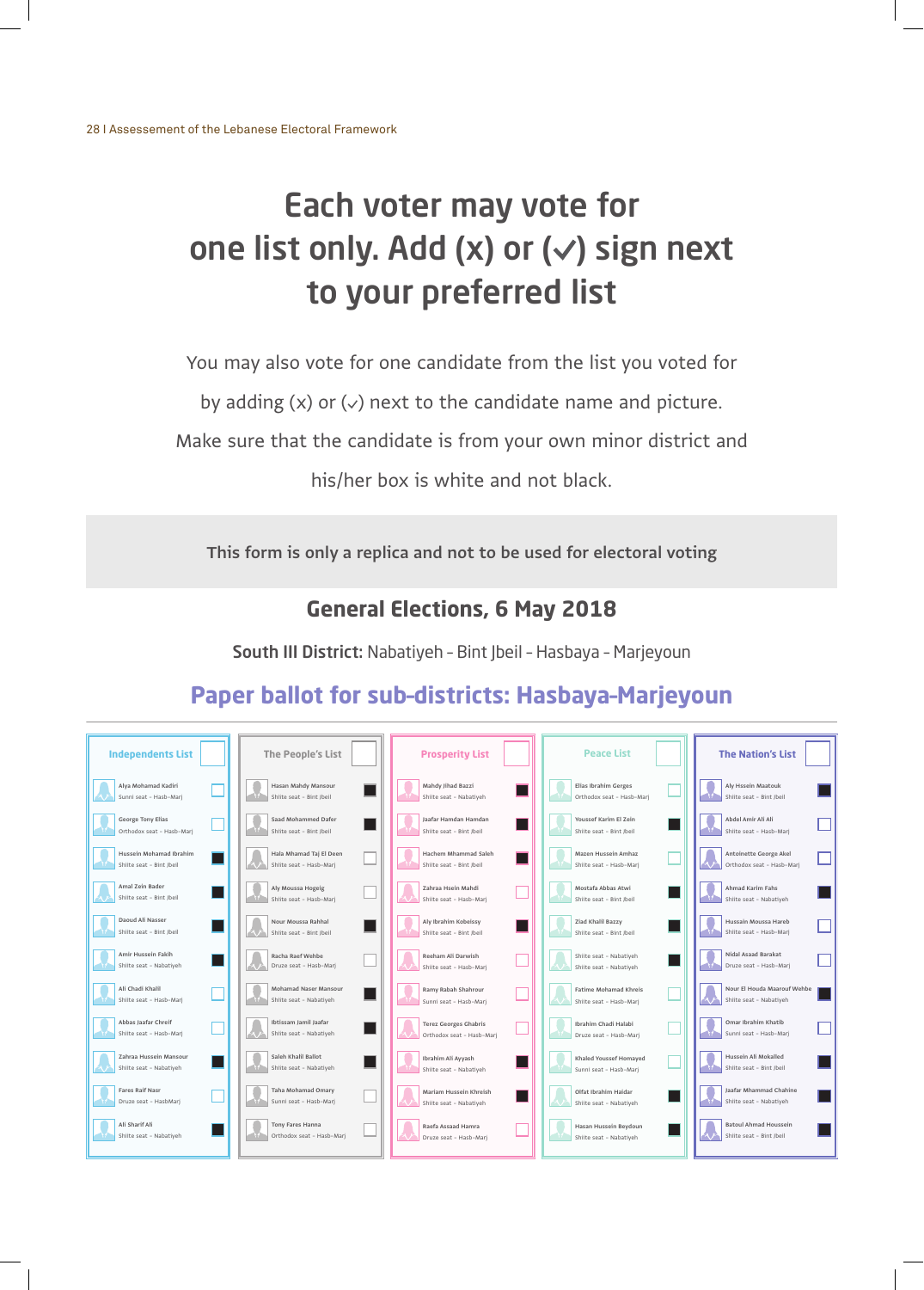

## **Paper ballot for sub-district: Nabatiyeh**

## **Paper ballot for sub-district district: Bint Jbeil**

| <b>Independents List</b>  | <b>The People's List</b>     | <b>Prosperity List</b>       | <b>Peace List</b>            | <b>The Nation's List</b>     |
|---------------------------|------------------------------|------------------------------|------------------------------|------------------------------|
| Alya Mohamad Kadiri       | Hasan Mahdy Mansour          | Mahdy Jihad Bazzi            | Elias Ibrahim Gerges         | Aly Hssein Maatouk           |
| Sunni seat - Hasb-Marj    | Shiite seat - Bint Jbeil     | Shiite seat - Nabatiyeh      | Orthodox seat - Hasb-Marj    | Shiite seat - Bint Jbeil     |
| <b>George Tony Elias</b>  | Saad Mohammed Dafer          | Jaafar Hamdan Hamdan         | Youssef Karim El Zein        | Abdel Amir Ali Ali           |
| Orthodox seat - Hasb-Marj | Shiite seat - Bint Jbeil     | Shiite seat - Bint Jbeil     | Shiite seat - Bint Jbeil     | Shiite seat - Hasb-Marj      |
| Hussein Mohamad Ibrahim   | Hala Mhamad Taj El Deen      | Hachem Mhammad Saleh         | Mazen Hussein Amhaz          | Antoinette George Akel       |
| Shiite seat - Bint Jbeil  | Shiite seat - Hasb-Marj      | Shiite seat - Bint Jbeil     | Shiite seat - Hasb-Marj      | Orthodox seat - Hasb-Mari    |
| Amal Zein Bader           | Aly Moussa Hogeig            | Zahraa Hsein Mahdi           | Mostafa Abbas Atwi           | Ahmad Karim Fahs             |
| Shiite seat - Bint Jbeil  | Shiite seat - Hasb-Marj      | Shiite seat - Hasb-Marj      | Shiite seat - Bint Jbeil     | Shiite seat - Nabatiyeh      |
| Daoud Ali Nasser          | Nour Moussa Rahhal           | Aly Ibrahim Kobeissy         | Ziad Khalil Bazzy            | Hussain Moussa Hareb         |
| Shiite seat - Bint Jbeil  | Shiite seat - Bint Jbeil     | Shiite seat - Bint Jbeil     | Shiite seat - Bint Jbeil     | Shiite seat - Hasb-Marj      |
| Amir Hussein Fakih        | Racha Raef Wehbe             | Reeham Ali Darwish           | Shiite seat - Nabatiyeh      | Nidal Asaad Barakat          |
| Shiite seat - Nabatiyeh   | Druze seat - Hasb-Marj       | Shiite seat - Hasb-Marj      | Shiite seat - Nabatiyeh      | Druze seat - Hasb-Marj       |
| Ali Chadi Khalil          | <b>Mohamad Naser Mansour</b> | Ramy Rabah Shahrour          | <b>Fatime Mohamad Khreis</b> | Nour El Houda Maarouf Wehbe  |
| Shiite seat - Hasb-Marj   | Shiite seat - Nabatiyeh      | Sunni seat - Hasb-Marj       | Shiite seat - Hasb-Marj      | Shiite seat - Nabatiyeh      |
| Abbas Jaafar Chreif       | Ibtissam Jamil Jaafar        | <b>Terez Georges Ghabris</b> | Ibrahim Chadi Halabi         | Omar Ibrahim Khatib          |
| Shiite seat - Hasb-Marj   | Shiite seat - Nabatiyeh      | Orthodox seat - Hasb-Marj    | Druze seat - Hasb-Marj       | Sunni seat - Hasb-Marj       |
| Zahraa Hussein Mansour    | Saleh Khalil Ballot          | Ibrahim Ali Ayyash           | Khaled Youssef Homayed       | Hussein Ali Mokalled         |
| Shiite seat - Nabatiyeh   | Shiite seat - Nabatiyeh      | Shiite seat - Nabatiyeh      | Sunni seat - Hasb-Marj       | Shiite seat - Bint Jbeil     |
| <b>Fares Raif Nasr</b>    | Taha Mohamad Omary           | Mariam Hussein Khreish       | Olfat Ibrahim Haidar         | Jaafar Mhammad Chahine       |
| Druze seat - HasbMarj     | Sunni seat - Hasb-Marj       | Shiite seat - Nabatiyeh      | Shiite seat - Nabatiyeh      | Shiite seat - Nabatiyeh      |
| Ali Sharif Ali            | Tony Fares Hanna             | Raefa Assaad Hamra           | Hasan Hussein Beydoun        | <b>Batoul Ahmad Houssein</b> |
| Shiite seat - Nabatiyeh   | Orthodox seat - Hasb-Marj    | Druze seat - Hasb-Marj       | Shiite seat - Nabatiyeh      | Shiite seat - Bint Jbeil     |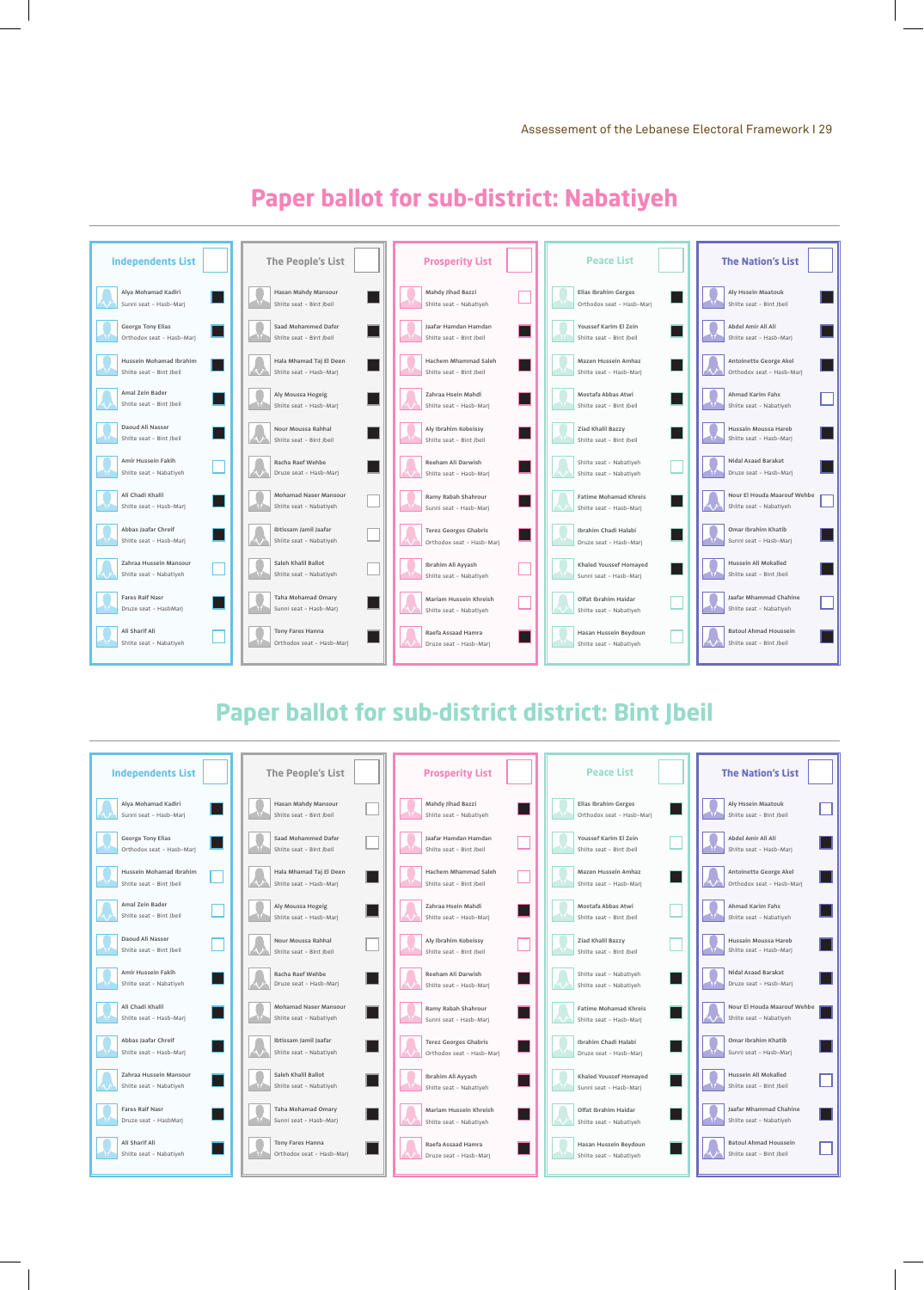## 4. Election Administration: The Supervisory Commission for Elections

The administration of democratic elections requires that election administration bodies perform – and are perceived to perform – their duties in a professional and impartial manner, independent from political interests. There is no international standard on the form that election management bodies should take,<sup>25</sup> but it is widely recognised that independent election commissions play a useful role in many transitional democracies.

#### 4.1 The Ministry of the Interior and Municipalities

Elections are administered by MOIM, which co-operates with the governors (muhafez) and the district commissioners (qaimaqam), both appointed by the Council of Ministers. The primary responsibility for organising elections falls to MOIM's Directorate General of Political Affairs and Refugees.

Among its many tasks, MOIM prepares and maintains the voter lists, produces national ID cards, distributes election materials, registers candidates, trains polling staff, organises polling, counting and publication of the results and deals with election complaints in the first instance (excluding complaints related to media regulations). In 2009, MOIM maintained a trilingual elections website – in Arabic, English and French – on which citizens, candidates and observers could access information about various aspects of the electoral process. Finally, MOIM can suggest the adoption of government decrees to regulate the implementation of the electoral law where the latter is silent or unclear (Art. 124).

MOIM's technical competence to carry out these tasks is generally recognised. In the 2009 elections, it gained the confidence of the public and the political parties for its impartiality and its ability to administer the elections in an organised manner.<sup>26</sup> However, nine years have passed since the last parliamentary elections; given the highly polarised political context and the unprecedented electoral system in Lebanon, the same level of confidence is no longer secured.

#### 4.2 The Supervisory Commission for Elections

In 2006, the Boutros Commission proposed the establishment of a fully independent electoral commission to manage all aspects of the elections. This was not retained in the 2008 law, which created the Supervisory Commission for Electoral Campaigns

(SCEC) to supervise compliance with campaign finance, media and advertising regulations. The SCEC was not independent from MOIM.

The 2017 law turned the SCEC into a permanent body with a broader denomination, namely the "Supervisory Commission for Elections" (SCE). Like its predecessor, the SCE is appointed by the Council of Ministers upon the recommendation of the Minister of the Interior (Art. 11). It is established as an "independent body" operating in coordination with the Ministry.

#### 4.2.1 Composition, Appointment and Decision-Making

The membership of the SCE was slightly altered. It is now composed of eleven (instead of ten) members (three judges, two former Bar Association Presidents, one media expert, one accountant, two senior election experts and one representative of civil society27) all appointed by the Council of Ministers (Art. 11). Nine of them are recommended to the Council of Ministers by judicial and professional bodies that are required to submit lists of candidates, while two (the electoral experts) are recommended by MOIM (Art. 10). Gender balance in the composition of the commission is encouraged but not legally binding. In September 2017, only one woman, the civil society representative, was appointed on the SCE.

The Minister of the Interior attends the meetings of the SCE but has no voting right, as in 2009. However, s/he no longer chairs the meetings. Instead, this role is assigned to the administrative or the ordinary judge sitting on the commission. There is now a quorum requirement of seven members for meetings of the commission to be valid (Art. 21). Decisions are taken by an absolute majority. They can be appealed to the Council of State28 within 3 days of their notification or publication. The Council of State has then 3 days to make a decision. This procedure was already foreseen in the previous law.

#### 4.2.2 Mandate and Enforcement Capacity

The functions of the SCE were marginally expanded. Previously, the 2008 commission was primarily responsible for receiving and deciding on the applications of print and audio-visual media requesting to participate in the advertising campaign, and supervising the compliance of media, advertisement and candidates with the electoral law and the law on media regulations. The commission also supervised electoral spending and audited the financial statements of the candidates. These functions remain within the mandate of the SCE with only marginal changes (e.g. increased enforcement power regarding regulations on opinion polls).

<sup>25</sup> UN HRC, General Comment on article 25, paragraph 20: "An independent electoral authority should be established to supervise the electoral process and to ensure that it is conducted fairly, impartially and in accordance with established laws which are compatible with the Covenant." The Inter-Parliamentary Union refers to "the establishment of a neutral, impartial and balanced mechanism for the management of elections" (1994 Declaration on Criteria for Free and Fair Election).

<sup>26</sup> See EUEOM to Lebanon Final Report on the 7 June 2009 Parliamentary Elections, pp. 12–11.

<sup>27</sup> The SCEC did not include a civil society representative (Art.12 of the 2008 law).

<sup>28</sup> The Council of State or Conseil d'État is the ultimate authority on administrative law cases.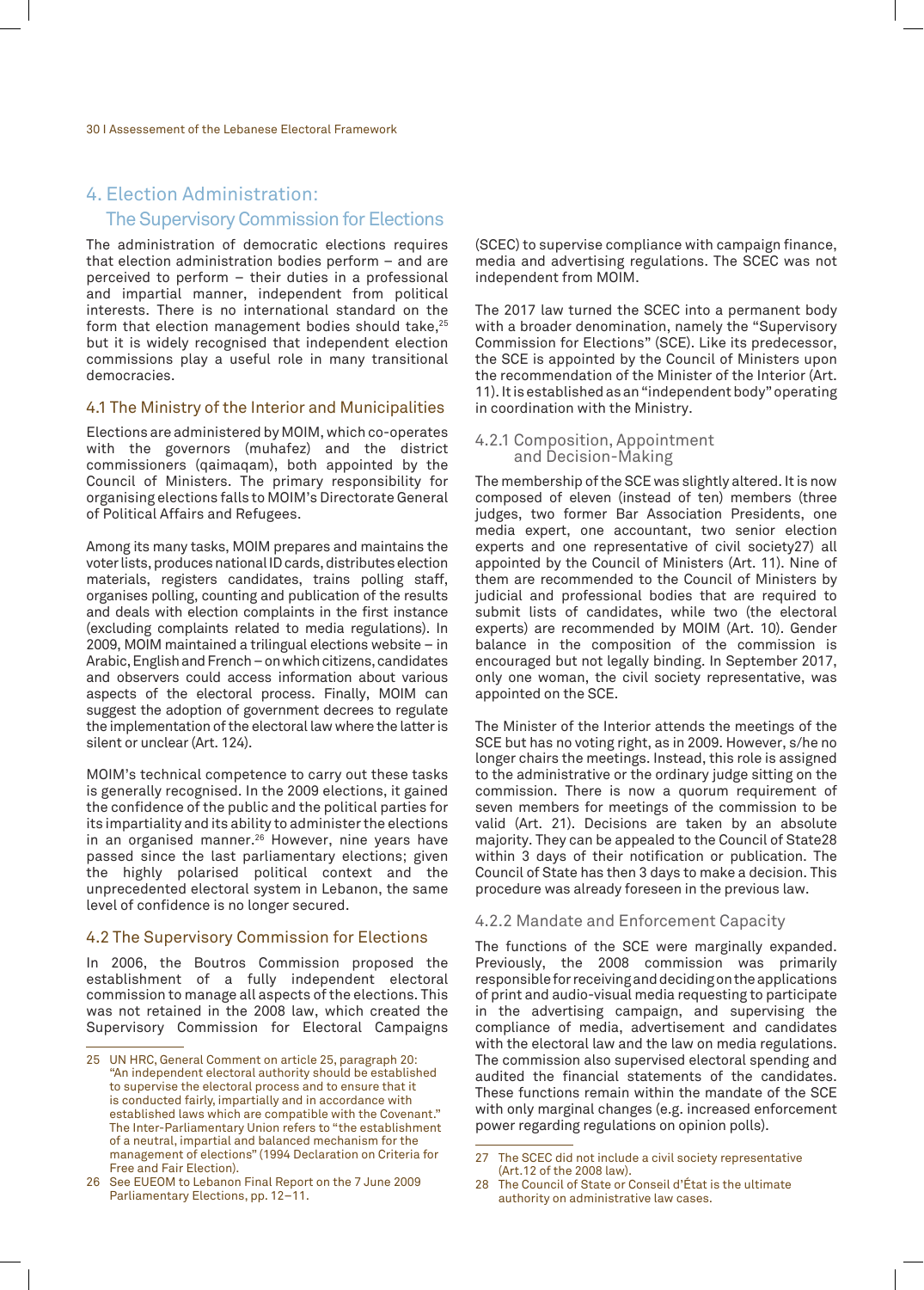Based on the lessons learnt from the 2009 elections, the enforcement capacity in terms of media regulation and campaign spending largely depends on the resources available to the SCE. Apart from a budget specifically allotted to the Commission (Art. 23) – a reference which was absent from past legislation –, the new law does not include provisions that could increase the SCE's effectiveness. In terms of internal organisational capacity, the SCE can form special committees and delegate to them, or to one or more of its members, specific tasks that fall within its prerogatives. The head of the commission can also delegate some of his/her powers to his/her deputy or another member of the commission (Art. 22).

Apart from supervising the electoral campaign, the SCE provides accreditation for both national and international election observers, a task that previously fell to the Ministry.

#### 4.2.3 Status

Like its predecessor, the SCE remains a hybrid body, neither fully integrated into the political executive nor fully independent from it. It has an extremely limited administrative and budgetary autonomy, and, as in 2008, is placed under direct MOIM supervision (Art. 9). Furthermore, the legal mandate of the SEC has not been substantially expanded. It is confined to the short timeframe of a parliamentary election and does not mention any activity taking place in-between. Finally, its enforcement capacity is limited. For instance, on key aspects of its mandate like campaign spending and media regulations, the law is incomplete or not specific enough to make the SCE's monitoring effective.

Nevertheless, there are two novelties that could ultimately make the difference. Firstly, the term "independent" is used for the first time in the law (Art. 9) and while it may remain fictitious for the time being and ultimately depends on the collective capacity and willingness of its members to assert themselves vis-àvis MOIM, this independence points to an evolutionary process towards a fully or truly independent commission with more powers and resources.

Secondly, the SCE is a permanent body. It remains fragile, however, as the term of office of its members is not specified in the law. Their term begins at the time of their appointment and expires 6 months after the parliamentary elections, but the law does not indicate when members must be appointed. It can only be inferred from the law that new members, who will be appointed after the expiry of the terms of office of current members, will be appointed for 4 years – until 6 months after the upcoming parliamentary elections. If the Council of Ministers fails to appoint new members, the current members will remain in office until new ones are appointed. While it is laudable that SCE members remain in office until new ones are appointed, their independence is seriously undermined given the

permanent threat of being replaced at any time by the political executive. With a view to ensuring the continuity of the commission's work and to building its "institutional memory", it is recommended that the law expressly set out the terms of office of SCE's members. They should be appointed for terms of office covering at least one full electoral cycle.

Furthermore, the SCE should receive new competences in areas where its independence would represent a comparative advantage over the Ministry for securing the confidence of voters and candidates. The SCE could, for instance, supervise voter registration, register candidates and train polling staff. This inevitably questions the appointment procedure and the membership of the SCE. Regardless of the appointment procedure chosen, the more responsibilities are given to the SCE, the more essential it is that it enjoys the full confidence of all political parties.

- There have been no significant changes to the structure of the electoral administration, which is still largely run by MOIM. The establishment of the SCE, an "independent" permanent body, remains a declaration of intent rather than a reality. Extending its role in the electoral process may be a step towards the creation of a truly independent body.
- In a context of extreme political polarisation like in Lebanon, the risk of mistrust from the electorate should not be underestimated. This calls for an independent SCE with increased powers, particularly in areas where its independence could represent a significant comparative advantage over MOIM.
- For this, the following steps should be reflected in the law:
	- ▸ SCE members should be appointed for a term of office specified in the law, the duration of which should ensure the continuity of the SCE's work and cover a full electoral cycle;
	- The SCE should have a larger mandate to include scrutiny of elections other than parliamentary elections;
	- ▶ The SCE should be involved in the preparation and organisation of key aspects of electoral processes in coordination with MOIM, particularly in areas where its independence could represent a significant comparative advantage over the Ministry;
	- ▸ The SCE should have its own budget that is separate from that of MOIM. The law should include measures that strengthen the SCE's monitoring and enforcement capacity;
	- Gender balance in the composition of the SCE should be mandatory.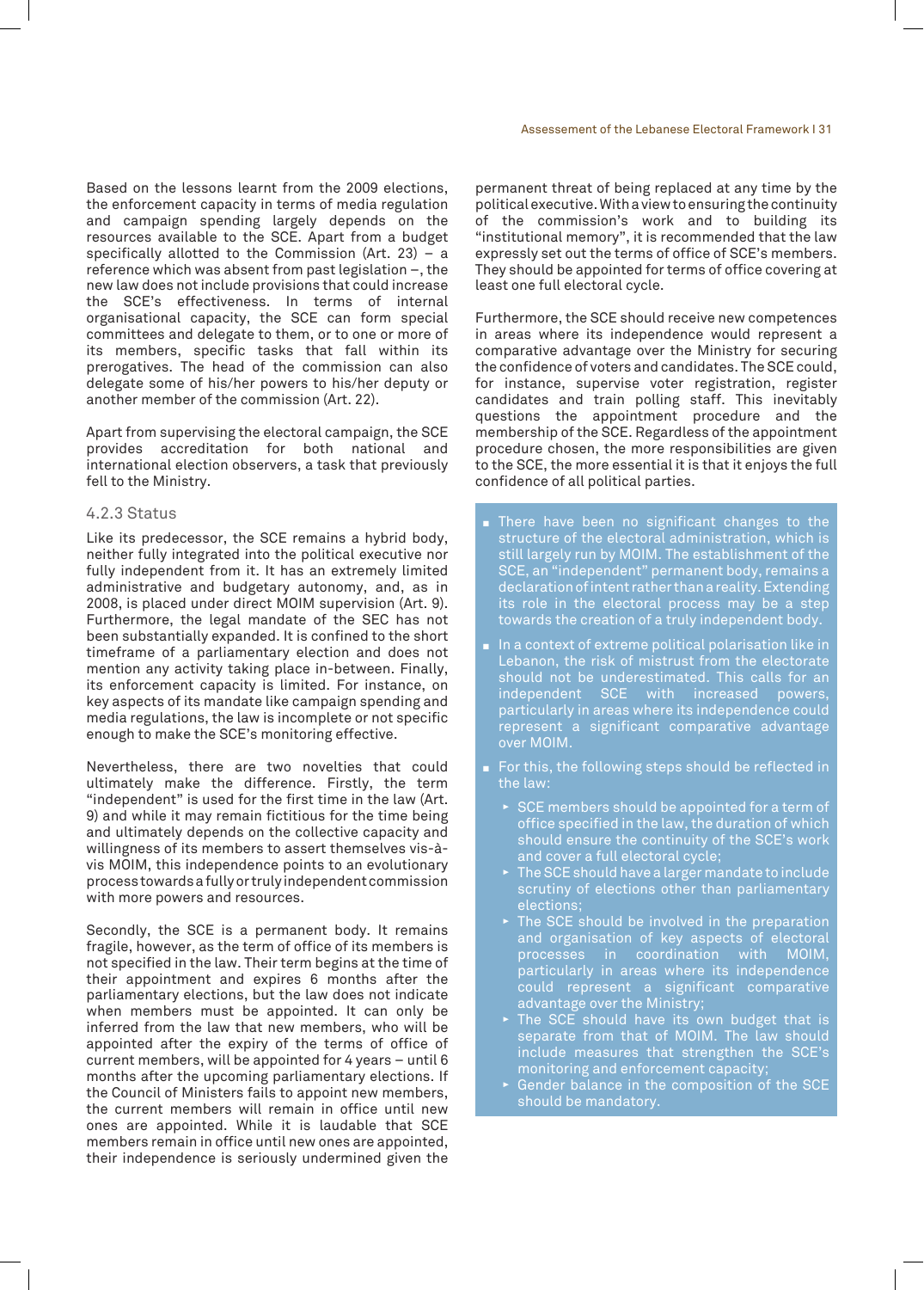### 5. Right to Vote and Voter Registration

#### 5.1 Minimum Voting Age

Lebanese citizens must be 21 years of age to vote, as stipulated in Article 21 of the Constitution. Its amendment would require a two-thirds quorum in Parliament. In 2006, the Boutros Commission unsuccessfully recommended lowering the voting age to 18, which is the majority age. The issue of the voting age has a political dimension because of long-standing concerns that lowering the voting age would benefit the Muslim electorate, because of its higher birth rates, at the expense of the once dominant Christian community. Some also consider it would favour the Shi'ites over the Sunnis. In 2010, another attempt was made, but it failed.29

In general, the right to vote may be subject only to reasonable restrictions, such as a minimum age limit. Setting the age limit at 18 or 21 is left at the discretion of national authorities. Nowadays, very few countries have set the voting age at 21 like Lebanon (e.g. Samoa, South Korea, Malaysia, Maldives, Pakistan, Singapore). The majority age coincides with the voting age in most of the countries given the perceived interrelation between legal and political eligibility (legal responsibility, eligibility for military service and entitlement to a driver's licence, etc.). It is therefore questionable to retain a discrepancy between a majority age of 18 years and a voting age of 21 years.

#### 5.2 Restrictions to the Right to Vote: Ban on Military Voting

Non-retired military personnel are not allowed to vote (Art. 6), which could affect as many as 72,000 individuals (among whom 23,000 conscripts, not including paramilitary forces and internal security forces).

Until recently, many countries were reluctant to grant military personnel the right to vote, to "preserve the army from national political divisions". It is also argued that the army is hostile to political participation through suffrage, or that its mission should be limited to protecting Government, not influencing it. Traditions of neutrality ("la grande muette") are often cited to justify the ban on military voting.

There are no international standards explicitly denying the legitimacy of the ban. Nonetheless, restrictions on suffrage rights, which are fundamental elements of democracy must be prescribed by law and proportionate to the legitimate aim pursued, based on objective and reasonable criteria that must be kept under scrutiny.

Denying the right to vote to a significant number of individuals should not be trivialised and routinely assumed as unproblematic under the pretext that it "has always been there."

The denial of voting rights to the military and other related categories assumes that voting is a political act. While the armed forces and the police must be politically neutral and serve loyally any elected government, being entitled to cast a vote is a fundamental right. Contrary to running for political office, which is a political act, casting a vote is a civic duty.

With state practice evolving on this matter, the margin of discretion afforded to national legislators under international human rights law may not be so broad as to deprive a whole fraction of the population of its right to vote. It is even less justifiable to disenfranchise conscripts whose enrolment is not voluntary. Therefore, it is recommended that a discussion be opened on the right to vote for military personnel and other assimilated groups. Special measures should ensure the secrecy of the vote and an environment free from coercion, undue influence, inducement or manipulative interference of any kind.

#### 5.3 Restrictions to the Right to Vote: Naturalised Citizens

Naturalised citizens are only allowed to vote ten years after their naturalisation (Art. 5). In its General Comments on Article 25 of ICCPR, the UN Human Rights Committee has specifically considered that "distinctions between those who are entitled to citizenship by birth and those who acquire it by naturalisation may raise questions of compatibility with Article 25".30 This provision should therefore be brought in line with Article 25 of ICCPR as interpreted by the Human Rights Committee.

#### 5.4 Restrictions to the Right to Vote for Convicted Individuals

Limitations on the right to vote are possible under international law, provided they (1) are prescribed by law, (2) are based on objective and reasonable criteria, (3) pursue a legitimate aim, and (4) are proportionate to that aim. The right to vote is, however, not a privilege or a reward but a right. Any departure from the principle of universal suffrage should therefore be strongly motivated.

<sup>29</sup> 34 of the 128 MPs voted for the measure, while 66 abstained and one voted against. The remaining 27 MPs did not attend the session. Most Christian MPs did not vote, but some Sunni MPs abstained too as they felt the measure would serve primarily the Shi'ite community.

<sup>30</sup> UN HRC, General Comment No. 25, paragraph 3. In the case of Kuwait, the UN HRC recommended that a similar discrimination be abolished, see Paragraph 29, Concluding Observations by the UN HRC on Kuwait's State Report, 27 July 2000.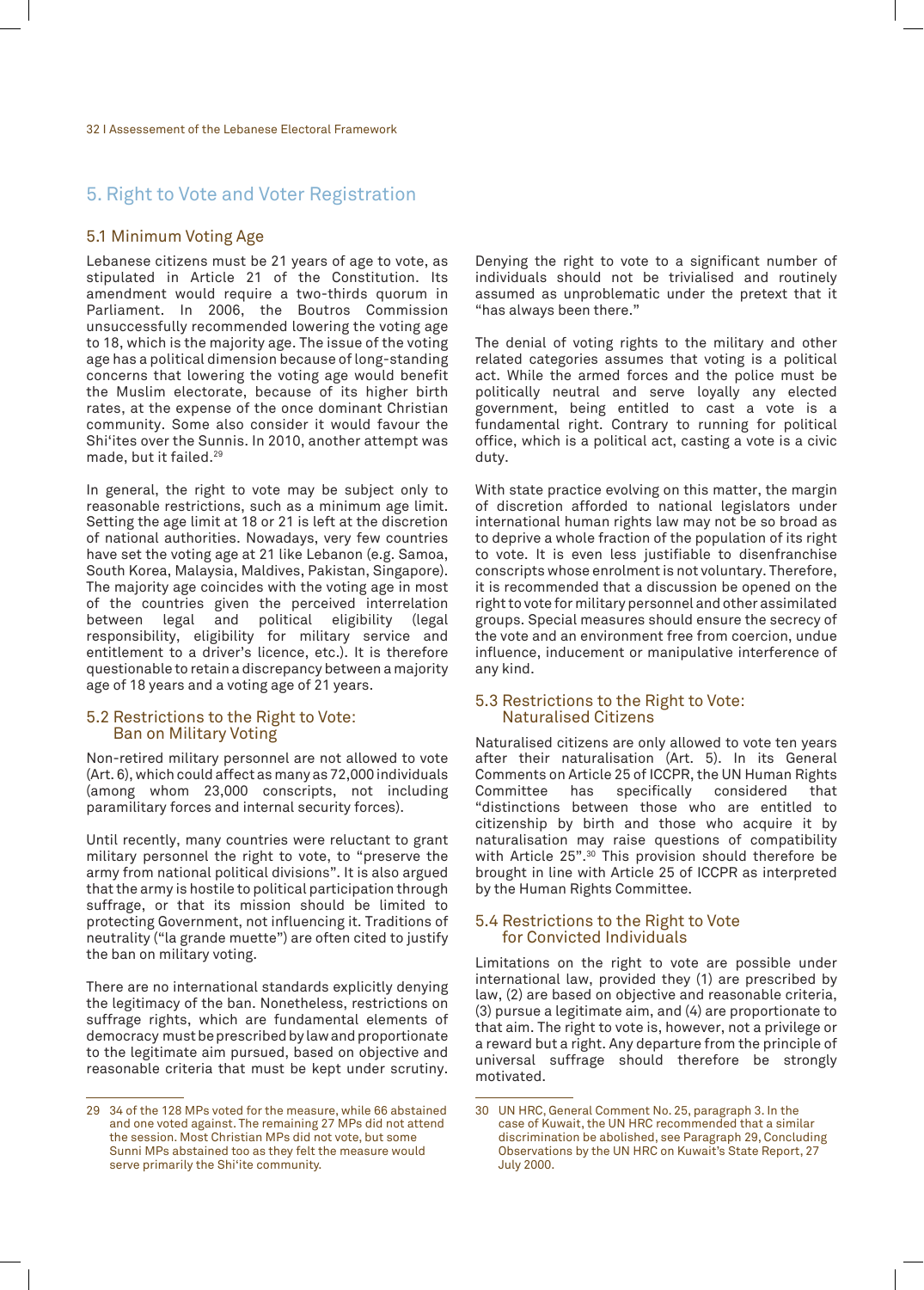Article 4 lists several voting restrictions for individuals convicted of a felony or a specific offence, or otherwise deprived of their civil rights, such as fraudulent bankrupts. This calls for three observations:

- $\blacksquare$  The offences referred to in Article 4 are not all clearly identifiable as they are not all defined in specific provisions of the Penal Code. The law must be unequivocally formulated to avoid diverging interpretations.
- **EXECT:** Disenfranchisement should only apply to "serious" offences. A criminal conviction should not automatically result in a suspension of the right to vote but rather be a matter for the judge to decide upon a case-by-case basis, as an additional penalty. Whether an offence is "serious" or not necessarily a matter of interpretation that cannot be determined outside the context of domestic law. However, the broad list of offences referred to in Article 4 triggers questions about the gravity of all the offences listed therein.
- $\blacksquare$  The duration of the suspension of the voting rights must be proportional to the length of the sentence for the principal penalty.

Restrictions to the right to vote of convicted individuals should be limited to individuals convicted of "serious" crimes, and the duration of the suspension should be proportionate to the length of the sentence for the principal penalty.

Furthermore, there ought to be special voting arrangements for citizens held on remand until trial or sentencing.

- $\blacksquare$  The distinction made in the law between naturalised and other citizens about voting rights is not permissible under Article 25 ICCPR, as interpreted by the UN Human Rights Committee, and should therefore be abolished.
- $\blacksquare$  A discussion on the right to vote for military personnel and the legitimacy of the justifications given for a blanket ban affecting such a significant number of individuals should take place. The military should be allowed to vote as ordinary citizens. Special measures must guarantee the secrecy of their vote and ensure an environment free from coercion, undue influence, inducement or manipulative interference of any kind.
- **Restrictions to the right to vote of convicted** individuals should be limited to those convicted of "serious" crimes, and the duration of the suspension should be proportionate to the length of the sentence for the principal penalty.
- There ought to be special voting arrangements for citizens held on remand until trial or sentencing

#### 5.5 Voter Registration

Voter registration in Lebanon is a passive system administered by MOIM's Directorate General of Personal Status (DGPS). Like the previous commission, the newly created SCE has no competence in the field of voter registration.

#### 5.5.1 Annual Updating Process and Checks by Voters

Since 2008, the voter register is permanent and updated for each election. Its reliability is affected by the quality of the population register from which it is generated. In Lebanon, the civil status record books are hand-written. The task of holding them is assigned to 52 regional registration offices. In the mid-term, personal status records and related processes should be computerised so that all changes of civil status can be traced and verified and that the procedures involved are transparent and efficient. This latter point may however require changes to the relevant legislation.

The voter register is annually updated through the compilation of personal data collected from regional registration offices and other state entities (courts, criminal record departments, regional personal status offices) between 5 December and 5 January. MOIM shares the preliminary voter lists with governors and district commissioners no later than 1 February of each year and publishes them on its website (Art. 32 and 33). Citizens have one month (1 February–1 March) to check whether the data in the voter register are accurate and complete. If not, they must submit a request to change the register. They may do so for other individuals as well.

Requests are submitted to the registration committees in every electoral district. The committee is composed of 3 members; it is chaired by a judge and includes one mayor or municipal council member and one DGPS civil servant. It must decide within 3 days after being notified of the request (instead of 5 days under the previous law). The decision can be appealed to a High Registration Committee within 3 days of the notification of the decision (instead of 5 days under the previous law).

Like the registration committee, a High Registration Committee is found in every district and has three members: it is chaired by a judge from the Court of Cassation or the Court of Appeal or the Council of State and includes one ordinary or administrative judge and one DGPS representative. Appeals lodged with the High Registration Committee must be determined within 3 days of the notification of the appeal. This fills a gap in the previous law, which did not specify a time limit for determining an appeal against a High Registration Committee decision. Three days may be too short compared with the 5-day period granted by the previous law.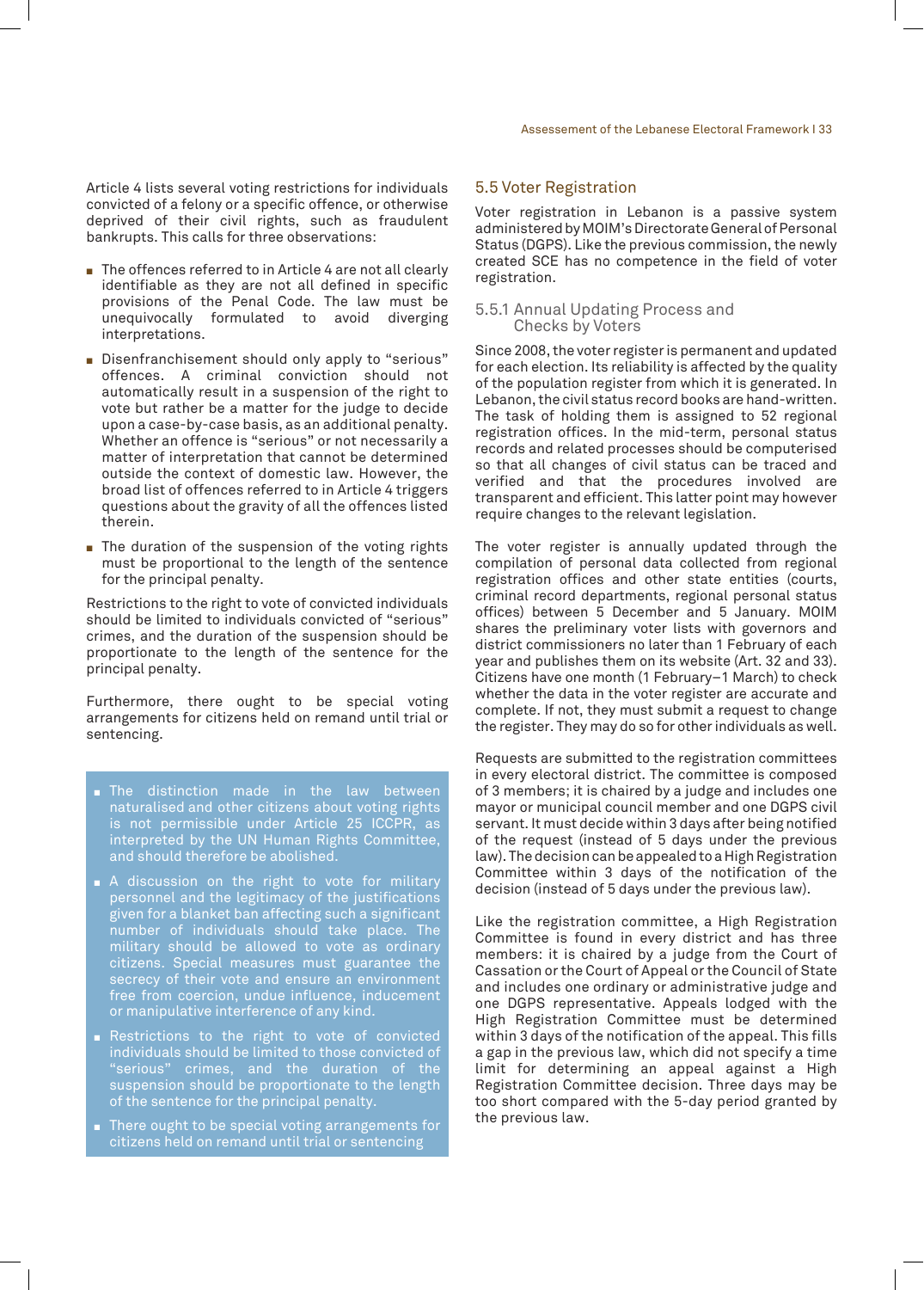#### 5.5.2 Registration at the Place of Family Origins

One hallmark of Lebanese society is the traditional practice of civil registration of citizens at the geographic location of origin of their family. Although citizens can transfer their civil registration to their area of residence, changes of the civil status require an excessively lengthy procedure that is subject to highly political considerations on the demographic weight of the sects in the different districts. The application may only be filed after 3 years of permanent residence and eventually requires the signature of the Minister of the Interior for the change to come into effect.

As a result, most citizens are registered to vote at places other than where they reside, which means that the election register does not reflect the demographic reality.31 With the last population census conducted in 1932 and a flawed distribution of voters across electoral districts, it is not possible to measure the magnitude and the impact of the resident/voter discrepancy. But there seems to be a mainstream consensus – at the political level and even at the voters' level – to maintain the status quo because changing the place of residence affects the distribution of voters of different confessions across electoral districts and undermines the delicate confessional balance on which the electoral system is founded.

This contradicts, a priori, a core principle of representative democracy found in Article 25 of ICCPR, which implies that representatives freely chosen by citizens through their right to vote are accountable through the electoral process for the exercise of their powers,32 thus pointing to a close connection between the right to vote and the fact of being directly affected by the acts of the political bodies one elects. In other terms, the vote should reflect the will of the population "concerned", not of the population "interested", which is precisely why a residence requirement for voting is not only justified but can also prove necessary to ensure representativeness of the elected bodies. The argument according to which locally elected representatives should seek to advance the national interest instead of the local one does not exclude the element of local representation with which the elected representative is vested.

There are also practical implications. It makes it impossible to rely on the election register to plan the location of polling stations and, as a result, voters must travel considerable distances on election day. While the size of the Lebanese territory makes it possible for voters to reach their place of registration within no longer than a few hours, this amounts to a breach of the

principle of equal opportunity between voters and a failure of the authorities to provide appropriate and equal access to the polling stations.<sup>33</sup>

While the political imperatives of coexistence and interconfessional dialogue are understandable given the long-standing tensions in the country, concrete steps should be taken to converge the electoral and demographic maps as part of a broader political process.

#### 5.5.3 The role of the mukhtars

An application to change one's civil registry requires a certificate of residence countersigned by an elected neighbourhood- or village-level state representative called mukhtar, whose signature is also required for other civil registry records. This is problematic since neither the neutrality nor the qualifications of elected representatives for this work is necessarily guaranteed. At the very least, the functions of the mukhtars related to the electoral process should be transferred to the relevant local levels of public administration.

#### 5.5.4 Registration After the Deadline for Filing Applications Has Expired

Once the 1 March deadline has expired, it is no longer possible to submit individual requests to change the voter register. As a result, voters who turn 21 years old between 1 March and election day cannot register and thus vote.

Nevertheless, Article 89 of the law refers to the decisions of Registration Committees that allow nonregistrants to vote provided the decisions are made by 25 March, after consultation with MOIM. It is not clear whether this is another avenue for non-registrants who have not yet turned 21 years old by the 1 March deadline to seek registration between 1 and 22 March (considering the 3-day time limit for the Registration Committee to decide). Despite a similar provision and the absence of a reference to a deadline in the 2008 law (Art. 81), nonregistrants were not allowed to register belatedly in 2009. The law must clarify whether citizens may still register to vote after the expiry date of the voter lists inspection phase (voter lists are declared "frozen" on 30 March of every year) in the run-up to the elections.

#### 5.5.5 Voter Identification

Individuals seeking to register or cast a vote must identify themselves with their ID card or passport. However, it appears that at the 2009 parliamentary elections a significant number of eligible voters had no ID cards or passports prior to the closure and publication of the voter register on 30 March, because of technical

<sup>31</sup> For instance, as per the Central Administration of Statistics CAS (2007), only %60 of the Lebanese population in the city of Beirut are registered voters (the latter amount to 487,519). For more information: http://www.cas.gov.lb/ images/PDFs/Demographic-2007ar.pdf.

<sup>32</sup> See UN HRC, General Comment No. 25, paragraph 7.

<sup>33</sup> "States must take effective measures to ensure that all individuals entitled to vote are able to exercise that right. Where registration of voters is required, it should be facilitated and obstacles to such registration should not be imposed." UN HRC, General Comment No. 25, paragraph 11.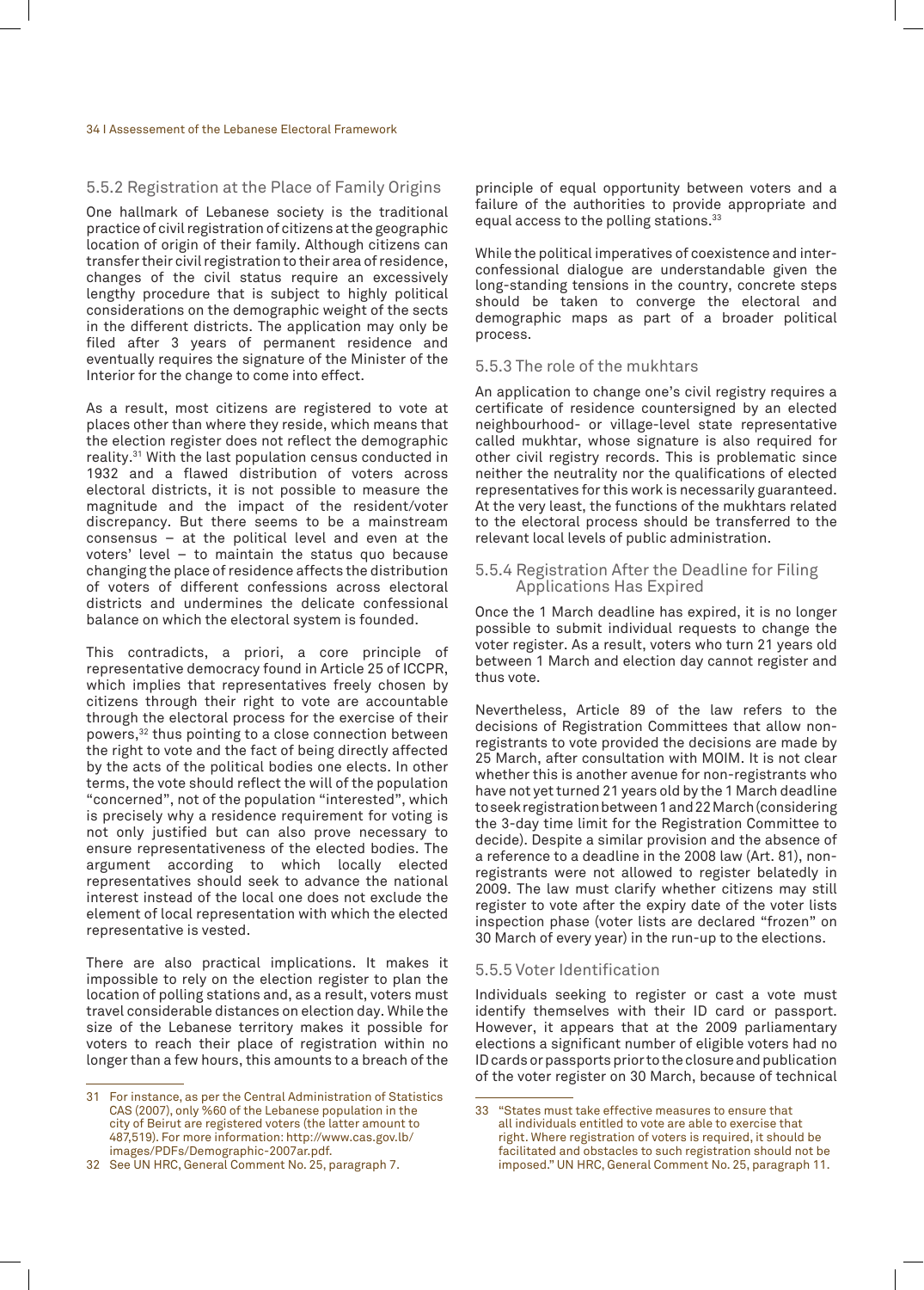problems in the ID card application process. For the upcoming elections, MOIM should take all the necessary measures to minimise the technical factors and deficiencies with the issuance of ID cards or passports causing eligible voters not to register or vote.

#### 5.5.6 Non-Resident Voters

Like the 2008 law, the new law allows non-resident voters to register and vote abroad. In the old law, however, this right would come into effect in the parliamentary elections following the upcoming parliamentary elections. The 2017 law regulates in greater detail out-of-country voting procedures and voter registration.

6 seats are reserved for non-resident candidates, equally distributed between Christians and Muslims, with one seat for each of the Maronite, Greek-Orthodox, Greek-Catholic, Sunni, Shi'ite and Druze sects (Art. 112). These seats are equally distributed among the six continents, but they are not allocated to a separate district for non-resident voters. They are fictitious since non-resident votes are counted in the district where their names appear in the civil registry, a precondition for allowing non-residents to vote.

The law provides that, in 2018, these seats will be taken from the quota of seats reserved for the Christian and Muslim communities respectively, while in the next elections, they will be added to the current 128 seats in Parliament, which will then have 134 seats. It is, however, unclear how this provision may impact the vote as voters cast their vote abroad, but in connection to the district where their names appear in the civil registry, therefore for seats with already established confessional affiliations.

Special rules apply to non-resident voters wishing to register. Lists of non-resident voters are not subject to an annual updating process irrespective of the electoral calendar, as is the case for resident voters, they are determined by the date of the next election. Nonresident voters have until 20 November of the year preceding the electoral year to register at embassies and consulates to vote abroad (Art. 113). In 2017, an online registration platform was made available for this purpose. According to MOIM data, 92,810 voters have registered abroad.

Eligible voters are grouped on voter lists that cannot have less than 200 voters each. They are not registered abroad, as their place of registration in Lebanon is still the basis upon which they can vote, but they are simply allowed to exercise their right to vote outside Lebanon.

Non-resident voters also differ from in-country voters in that they have less than 20 days (1–20 February) instead of 30 days to inspect the voter lists and ask for corrections, considering that 20 February is the deadline for embassies and consulates to send consolidated voter lists back to MOIM. In this regard, the law should specify which Registration Committee is competent to receive applications from non-resident eligible voters.

In general, out-of-country registration and voting require more time and more resources than in-country elections, particularly depending on the geographical distribution of the potential voters. The adequate level of resources must be budgeted for to ensure that registration services provided abroad are as effective as those provided for in-country registration.

- $\textcolor{red}{\bullet}$  Steps should be taken to allow voters, men and women alike, to cast their vote in their place of residence as opposed to the place of their family origin. Administrative procedures and political factors should not be a deterrent for citizens who wish to register where they live.
- $\blacksquare$  The law must be clear on whether it is still possible for citizens to seek registration after the expiry of the deadline and ask for changes or corrections in the voter lists.
- For citizens voting abroad, the law should specify which Registration Committee is competent to make decisions on requests for changes or corrections in the voter lists.
- Some functions assigned to mukhtars, particularly the authentication of civil status records, which has an impact on the electoral registration process, should be transferred to the relevant local levels of public administration.
- $\blacksquare$  MOIM should take all the necessary measures to issue ID cards and passports well in advance of the upcoming elections to enable eligible voters to register and vote.
- $\blacksquare$  The adequate level of resources must be budgeted for to ensure that registration services provided abroad are as effective as those provided for incountry registration.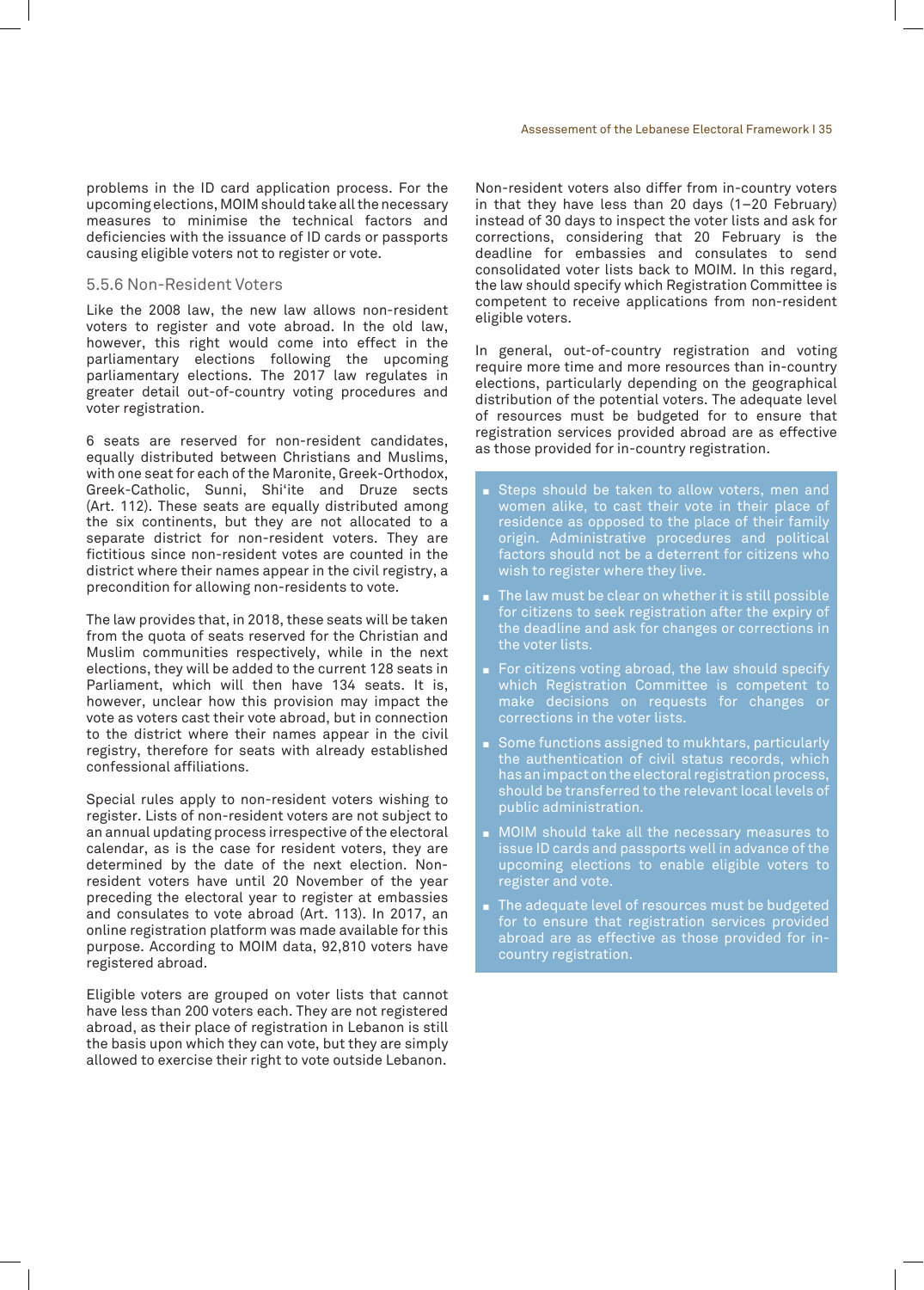## 6. Right to Stand: Registration of Candidates and Candidate Lists

#### 6.1. Candidate Registration and Religious Affiliation

The Lebanese electoral system remains confessional in that parliamentary seats are assigned to specific religious denominations. In their nomination papers, prospective candidates are not asked to identify themselves as members of a religious sect but, in the end, only the candidates who match the religious affiliation of a seat can be elected to it (Art. 99.7). In other terms, all citizens may be candidates, but they cannot be elected unless they are members of one officially recognised sect.

The UN Human Rights Committee found problematic "that every Lebanese citizen must belong to one of the religious denominations officially recognised by the Government, and that this is a requirement to be eligible to run for public office." It considered that "this practice does not (…) comply with the requirement of Article 25 of the Covenant".34 Under an electoral system based exclusively on confessional representation, citizens of a different religion or with no religious beliefs are barred from standing in general elections.<sup>35</sup> The risk may be theoretical as far as religious minorities are concerned, but not for non-believers or those who disagree with having the exercise of their political rights subject to religious affiliation. Interpreting Article 18.2 of ICCPR, which bars coercion that would impair the right to have or adopt (or not) a religion or belief, the UN Human Rights Committee has considered "policies or practices having the same intention or effect, such as, for example, those restricting (…) the rights guaranteed by Article 25" as inconsistent with Article 18.2. <sup>36</sup>

Strong historical and political reasons may militate against changing a system based on the distribution of seats according to religious affiliation. The ICCPR "does not impose any particular electoral system" but "any system operating in a state party must be compatible with the rights protected by Article 25 and must guarantee and give effect to the free expression of the will of the electors".37 There are reasons to doubt that an electoral system primarily designed to accommodate powersharing arrangements among a mosaic of minorities through confessional distribution of parliamentary seats meets the criteria of a genuine democratic system where "the drawing of electoral boundaries and the method of allocating votes should not distort the distribution of voters or discriminate against any group and should not exclude or restrict unreasonably the right of citizens to choose their representatives freely".38 Having said that,

- 34 Paragraph 23, Concluding Observation of the Human Rights Committee: Lebanon, 1997/04/01CCPR/C/79/Add 78. See also UN HRC, General Comment No. 25, paragraph 3.
- 35 See also Narrain and others v. Mauritius, HR Committee, 2013.
- 36 UN HRC, General Comment No. 22, paragraph 5.
- 37 UN HRC, General Comment No. 25, paragraph 21.
- 38 Ibid.

because the deficiencies of confessionalism are complex and overlapping, any change to the seat allocation system cannot be viewed in isolation of all other aspects of the electoral system. A comprehensive reform is necessary, which requires trust, political will and dialogue in the first place. It is therefore recommended that steps be taken towards defining eligibility criteria that do not include the requirement for candidates to be affiliated with one of the officially recognised religious denominations.

#### 6.2 Naturalised Citizens

Ten years must have passed following the issuance of the decree of naturalisation for naturalised citizens to be allowed to vote and to stand as candidates (Art. 5).39 The UN Human Rights Committee makes it clear that Article 25 ICCPR protects the rights of "every citizen" and does not distinguish "between those who are entitled to citizenship by birth and those who acquire it by naturalisation".<sup>40</sup> As a state party to the ICCPR, Lebanon should abolish this discrimination in its electoral legislation.

#### 6.3 Extension of the Nomination Period

Prospective candidates must submit their candidacy applications to MOIM at least 60 days before election day (Art. 46).41 MOIM has 5 days to approve the applications. If the application is approved, a receipt is provided to the candidate. If not, MOIM must provide the reasons for its rejection, and the candidate has 3 days (5 days under the previous legislation) to appeal that decision to the Council of State, which has 3 days to issue a final decision.

If no application has been submitted during the nomination period, the latter is automatically extended by 7 days (Art. 47), and so the time limits for approving candidacies submitted during the extension period (24 hours instead of 5 days), as well as for appealing rejection decisions to the Council of State (48 hours instead of 3 days) and for the Council of State to deliver a final judgement on the latter decisions (48 hours instead of 3 days) are shortened (as compared to those applicable during the initial nomination period). There was also a 7-day extension period under the old law, but no time limits for approving applications submitted during that period, for challenging rejection decisions and for final decisions to be made on the latter decisions, were specified in the law.

- 40 UN HRC, General Comment No. 25, paragraph 3.
- 41 The law does not indicate a starting date for submitting applications. However, candidates may only submit applications after the elections have been called, which cannot happen more than 90 days before election day (Art. 42).

<sup>39</sup> This does not apply to women who obtained the Lebanese citizenship through marriage.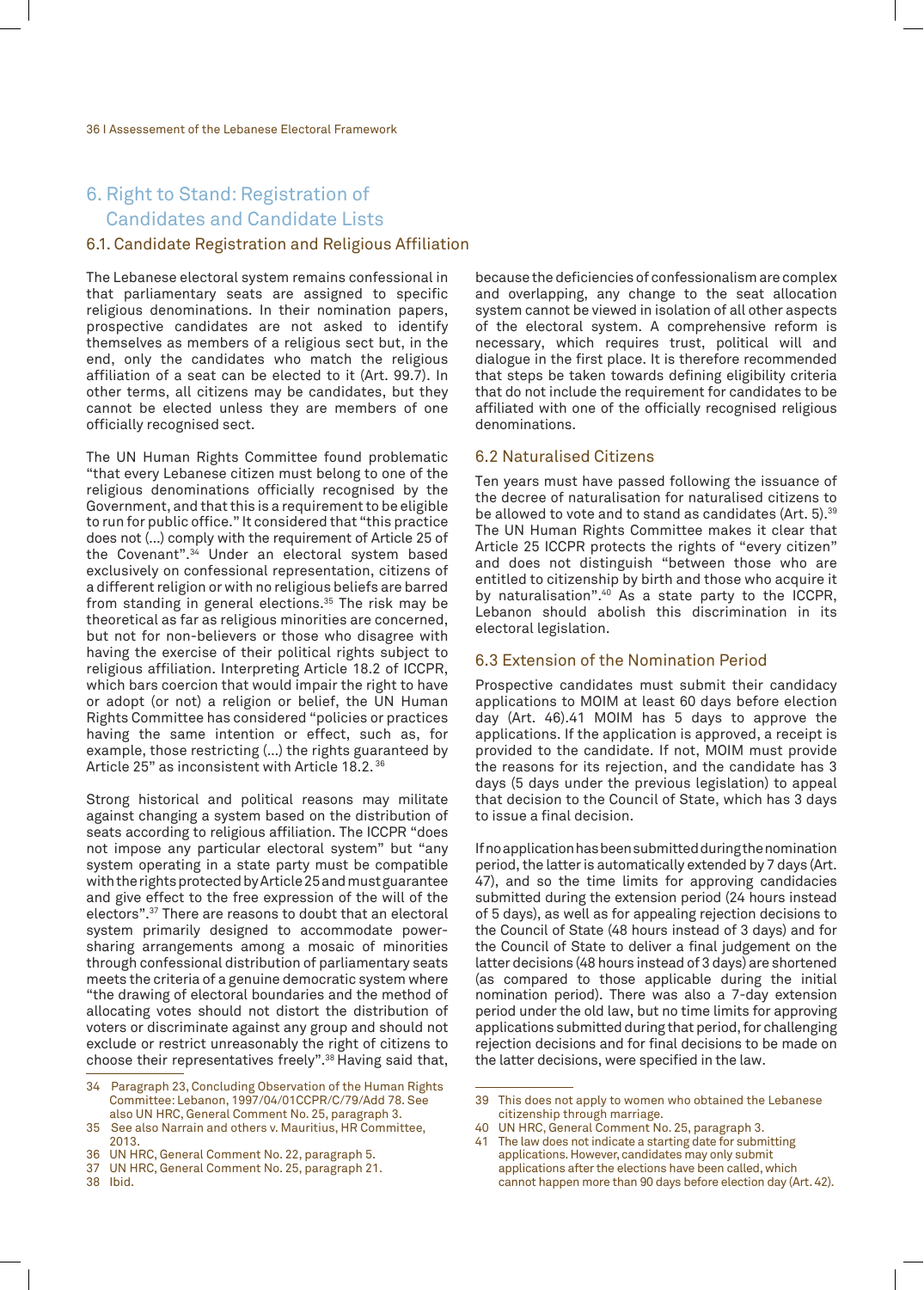The rationale behind the 7-day extension is not to guarantee a competitive electoral process with at least two candidates – and thus two lists – running for office, but rather to ensure that at least one candidate is registered, who will then be automatically declared the winner of the election (Art. 48.1).<sup>42</sup>

There cannot be "free expression of the elector's will" if the outcome of an election can be predetermined, i.e. if there is no election. Citizens find themselves deprived of an effective opportunity to exercise their right to participate in the conduct of public affairs. Elected candidates can only be held accountable for the exercise of their constitutional power through a genuine electoral process, failing which the core foundation of a democracy is lacking. As underlined by the UN Human Rights Committee, "the effective implementation of the right and the opportunity to stand for elective office ensures that individuals entitled to vote have a free choice of candidates".43 There must be a "free choice", but for that choice to be free, there must first be a choice.

#### 6.4 Nomination Fees and Deposit

Candidates are no longer required to make a refundable deposit, but instead to pay candidacy fees, the amount of which is multiplied by four compared to 2008 (8 million LBP instead of 2 million LBP in 2008).<sup>44</sup> In principle, measures that seek to discourage frivolous candidatures cannot be regarded as unreasonable barriers to candidacy. However, fees and deposit amounts should not be so substantial as to constitute an insurmountable financial barrier for candidates wishing to take part in elections. While the right to stand as a candidate is not an absolute right, all conditions must be justifiable based on objective and reasonable criteria. Administrative and financial requirements should be reasonable and nondiscriminatory, and not act as barriers to candidacy.

There seems to be no evidence that the amount of the candidacy fees as established under the previous law was insufficient to deter frivolous candidates to justify quadrupling the amount and turning the previously refundable deposit into non-refundable nomination fees. High nomination fees amount to discrimination based on socio-economic status. The amounts involved in the nomination process should be considered carefully to ensure that it does not prevent the candidacy of a serious candidate who happens to be economically disadvantaged.45

#### 6.5 Withdrawal of Candidates

The law regulates withdrawal procedures in detail, allowing registered candidates to withdraw their candidatures until 45 days before election day.46 If this results in having less than the required number of candidates in a district, new candidates will have 7 days to apply, following the same procedures and within the same time limits (Art. 47).

Not only is it not practical to superimpose different extension periods, with all the processes they involve (nomination decision, possible appeals, and final judgments by the Council of State), but there is also the risk that withdrawals be politically manipulated and made part of a bargaining process among political parties and organisers of candidate lists.<sup>47</sup> For all these reasons, consideration could be given to having alternate or substitute members nominated together with the candidates.

Once the deadline for candidate nomination has expired, MOIM forwards the list of candidates to the governors, district commissioners and the SCE. The list is published "where necessary" (Art. 51). This should be clarified as the principle of transparency requires that candidate lists be made public and accessible to voters who wish to consult them. Public access to candidate lists is likely to increase the level of confidence of citizens in the electoral process. It should not be left at the discretion of the government to decide whether and when candidate lists shall be published.

Arises also the question of whether it will actually be possible for MOIM to publish a complete list of candidates immediately after the expiry of the deadline of the nomination process, considering that more candidates, or new ones, might emerge during the 7-day extension period (in case of no-candidate or withdrawal) and that the appeal process against rejection decisions may extend beyond the expiry date of the nomination period (see Table 4 below). The full list of candidates should be published once all remedies are exhausted and the nomination process completed, including in case of withdrawals. The law should clarify the sequencing of the time limits and deadlines applicable to withdrawal procedures.

<sup>42</sup> The same applies to candidate lists. If the deadline for registering candidate lists (40 days before election day) expires with no more than one candidate list, that list is declared the winner of the elections and receives all the seats of the district (Art. 48.2).

<sup>43</sup> General Comment No. 25, paragraph 15

<sup>44</sup> 1 million LBP equals to approx. 550 EUR (December 2017).

<sup>45</sup> On this matter, as a source of comparative information, see the jurisprudence of the European Court of Human Rights on this subject (for instance, Sukhovetskyy v. Ukraine, 28 June 2006). As is the case in many countries imposing candidacy deposit or fees, consideration may be given to setting the amount of these fees by reference to the minimum wage.

<sup>46</sup> In the 2009 parliamentary elections, of the 702 initial candidates, 215 withdrew. As lists were formed following negotiations, candidates opted out after the official deadline for withdrawal (2009 EU EOM to Lebanon, Final Report, pp. 17–16). This shows that, in Lebanon, the withdrawal of candidates is not a benign phenomenon as may be the case in most other countries.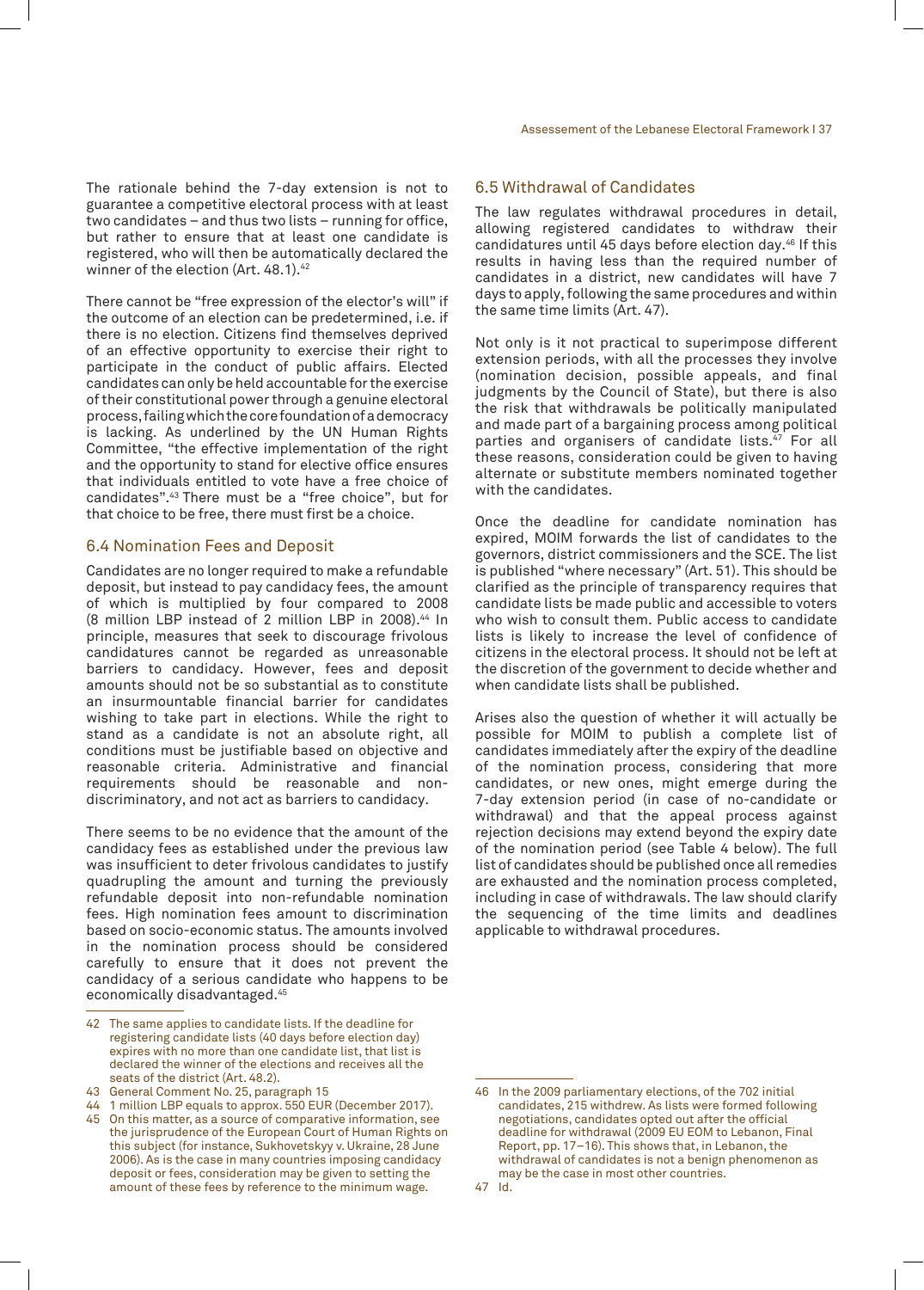#### 38 I Assessement of the Lebanese Electoral Framework

#### Table 4: Timeline for Processing Candidate Applications

| Day before<br>Election | <b>Registration of Individual Candidates</b>                                                                                         | <b>Extension of Deadlines If No Candidate Has</b><br>Registered (Art. 47)                                                            |
|------------------------|--------------------------------------------------------------------------------------------------------------------------------------|--------------------------------------------------------------------------------------------------------------------------------------|
| $E - 60$               | Deadline for submitting applications                                                                                                 |                                                                                                                                      |
| $E - 55$               | Deadline for MOIM decision on the<br>applications received                                                                           |                                                                                                                                      |
| $E - 53$               |                                                                                                                                      | Extended deadline for submitting individual<br>candidacies to uncontested seats at E-60                                              |
| $E - 52$               | Deadlines for appealing rejection decisions to<br>the Council of State                                                               | Deadline for MOIM decision (for new<br>applications made on the last day of the<br>extension period)                                 |
| $E - 50$               |                                                                                                                                      | Deadline for appealing the decision (for new<br>applications made on the last day of the<br>extension period)                        |
| $E - 48$               |                                                                                                                                      | Deadline for the Council of State to make a<br>final decision (for new applications made on<br>the last day of the extension period) |
| $E - 49$               | Deadline for the Council of State's final<br>decisions (fast-track procedure)                                                        |                                                                                                                                      |
| $E - 45$               | Deadline for withdrawing candidacies                                                                                                 |                                                                                                                                      |
| $E - 38$               | Extended deadline if withdrawal of<br>candidacies results in having less than the<br>required number of candidates in a district     |                                                                                                                                      |
| $E - 33$               | Deadline for the Council of State to make a<br>final decision (for new applications made on<br>the last day of the extension period) |                                                                                                                                      |

#### 6.6 Registration of Candidate Lists

Once candidates are registered, they must "organise themselves" in lists. The deadline for candidate lists to be finalised is 40 days before election day (Art. 52 and 54). Because it may be difficult for lists organisers to find candidates that match the full sectarian spectrum of an electoral district, lists are not required to include as many candidates as seats in a district. They should present a minimum of 40% of the seats in the district, with at least one seat per sub-district, where applicable. Seats that have no candidates on one list go to candidates of the same sect nominated by other lists.

This exemplifies the confessional character of the Lebanese electoral system, the emphasis being on individual candidates forming ad hoc alliances rather than on political parties bringing together candidates who defend the same programmatic vision. Ultimately, legitimising incomplete lists reinforces a disturbing pattern where candidates are incentivised to agree on who competes, for which seat, thereby deliberately building incomplete lists targeting specific seats, while leaving the remaining ones to other lists. The consequence of this practice is a further limitation of the free choice of voters.

It is tricky to reconcile the possible extension of the nomination process of individual candidates with Article 54, which closes the registration process of candidate lists 40 days before election day. In a few instances, new individual candidates may be registering after the closure of the lists, rendering MOIM unable to forward the complete and updated list of all registered candidate lists to governors, district commissioners and the SCE, as stipulated under Article 55.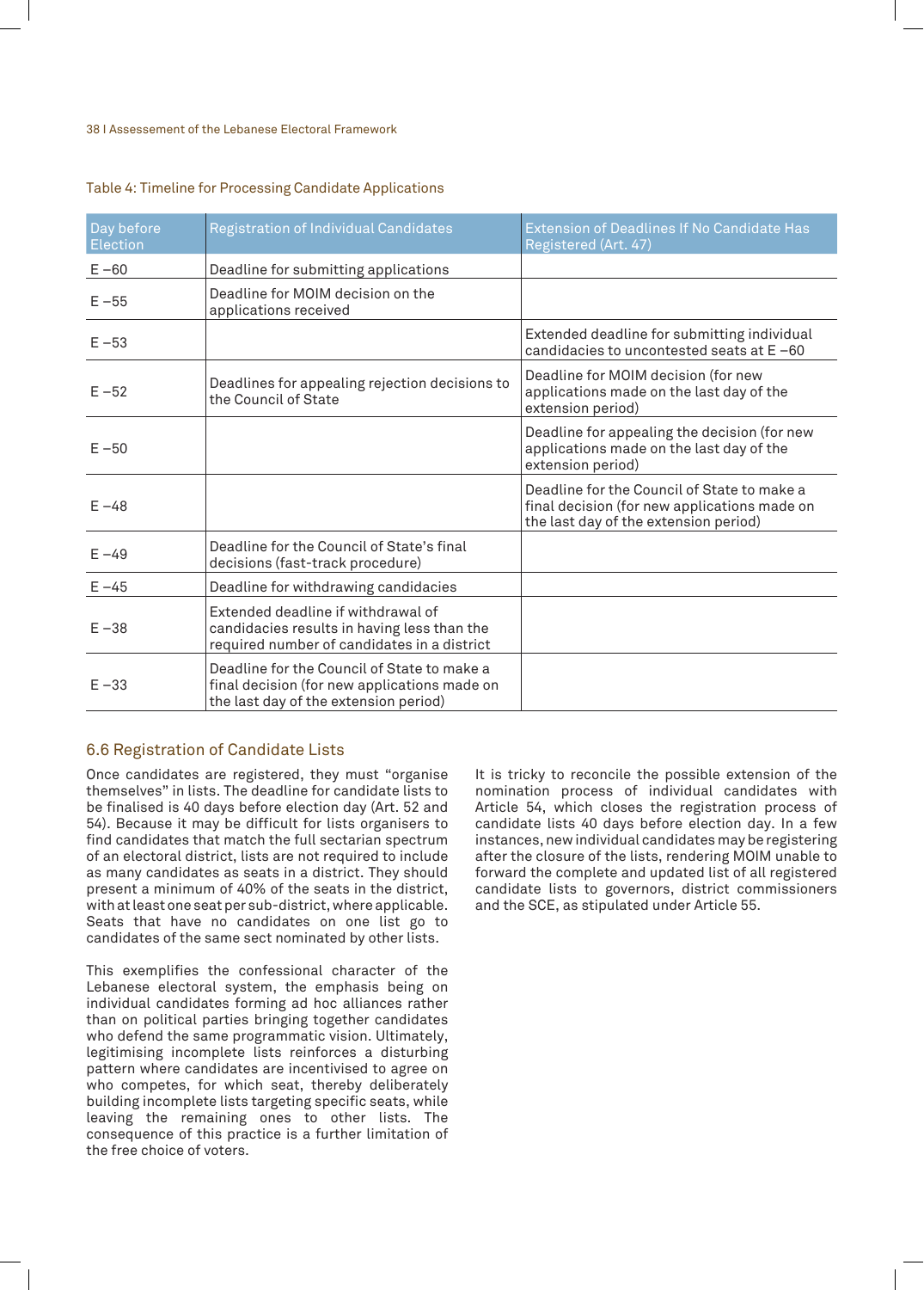- Steps should be taken to define eligibility criteria that do not include the requirement for candidates to be affiliated with one of the officially recognised sects. This postulates an electoral system where religious affiliation is no longer the basis for distributing seats.
- Naturalised citizens should be allowed to stand as candidates in parliamentary and other elections without discriminating between those who are entitled to citizenship by birth and those who acquire it by naturalisation.
- Considerations could be given to having alternate or substitute members nominated together with the candidates.
- $\blacksquare$  It should not be left at the discretion of the government to decide whether and when candidate lists shall be published.
- $\blacksquare$  The sequencing of the time limits and deadlines applicable to withdrawal procedures must be clarified.

## 7. Electoral Campaign

To vote is to express a choice. For it to be free, the choice implies the existence of a pluralistic political system that ensures equal opportunity for citizens to form political parties, inform themselves and communicate their ideas freely, without censorship or discrimination. This freedom should be reflected in the procedural and legal elements governing the electoral process as well as the rights and freedoms defining the wider democratic environment (freedoms of expression, freedom of opinion and conscience, freedom of association and peaceful assembly, freedom of the media).<sup>48</sup>

#### 7.1 Political Parties

In Lebanon, there is no specific law regulating the functioning of political parties; neither the Constitution nor the Ta'if Agreement mention them. Only an indirect reference can be found in Article 13 of the Constitution, which guarantees the freedom of association and thus the right to organise political parties. Like all other nonprofit associations, political parties are governed by the 1909 Ottoman Law of Association.

The Lebanese electoral system has traditionally made political parties irrelevant. Even though party structures began to modernise since 2005, the confessional structure of the political and electoral systems led most political leaders to rely on their extended family allegiances as well as sectarian and regional loyalty networks, rather than on organised partisan structures and programmatic electoral platforms.

The 2017 law is unlikely to foster changes in this regard, as the seat allocation remains based on sectarian affiliation. As such, as long as the confessional framework remains, political parties that offer programmatic electoral platforms are unlikely to gain influence.

#### 7.2 Nomination Process, Time Limits and Election Campaign

The electoral campaign begins no less than 90 days before election day, when the decree calling for elections is issued, signalling that prospective candidates should start submitting their applications (Art. 42 and 56).

This means that, for at least 30 days, i.e. until closure of the registration period, prospective candidates could start campaigning before being officially nominated. Considering that an electoral campaign should provide equal opportunities for candidates to communicate their ideas to all citizens, and for citizens to inform themselves freely about these ideas, having campaigning candidates who are not yet registered and whose eligibility has not been checked risks of deceiving the electorate.

The justification for an early start of the election campaign may be to enable the SCE to control campaign expenditures the earliest possible, but an electoral campaign should only be launched once all candidates are registered and all the remedies available to them for contesting rejection decisions have been exhausted. An uneven allocation of campaigning time for candidates cannot be seen as an acceptable cost while pursuing another aim, however legitimate that aim may be. The law should separate the nomination process from the electoral campaign and empower the SCE to control the expenditures made or incurred by candidates before the official start of the campaign.49

#### 7.3 Restrictions on Campaigning

Governors or district commissioners must assign specific locations for candidates to post advertising material. Given the widespread reliance on poster advertising in Lebanon, this provision may not be realistically enforceable, especially that the law does not explicitly grant candidates an equal right to advertising space (Art. 76).

<sup>48</sup> See UN Human Rights Committee, General Comment No. 25, paragraphs 25 ,14 and 26.

<sup>49</sup> For instance, in Tunisia, the 2014 electoral law provides for a so-called "pre-electoral campaign", which enables the electoral commission to trace expenditures incurred and/ or committed by candidates before the official start of the official campaign.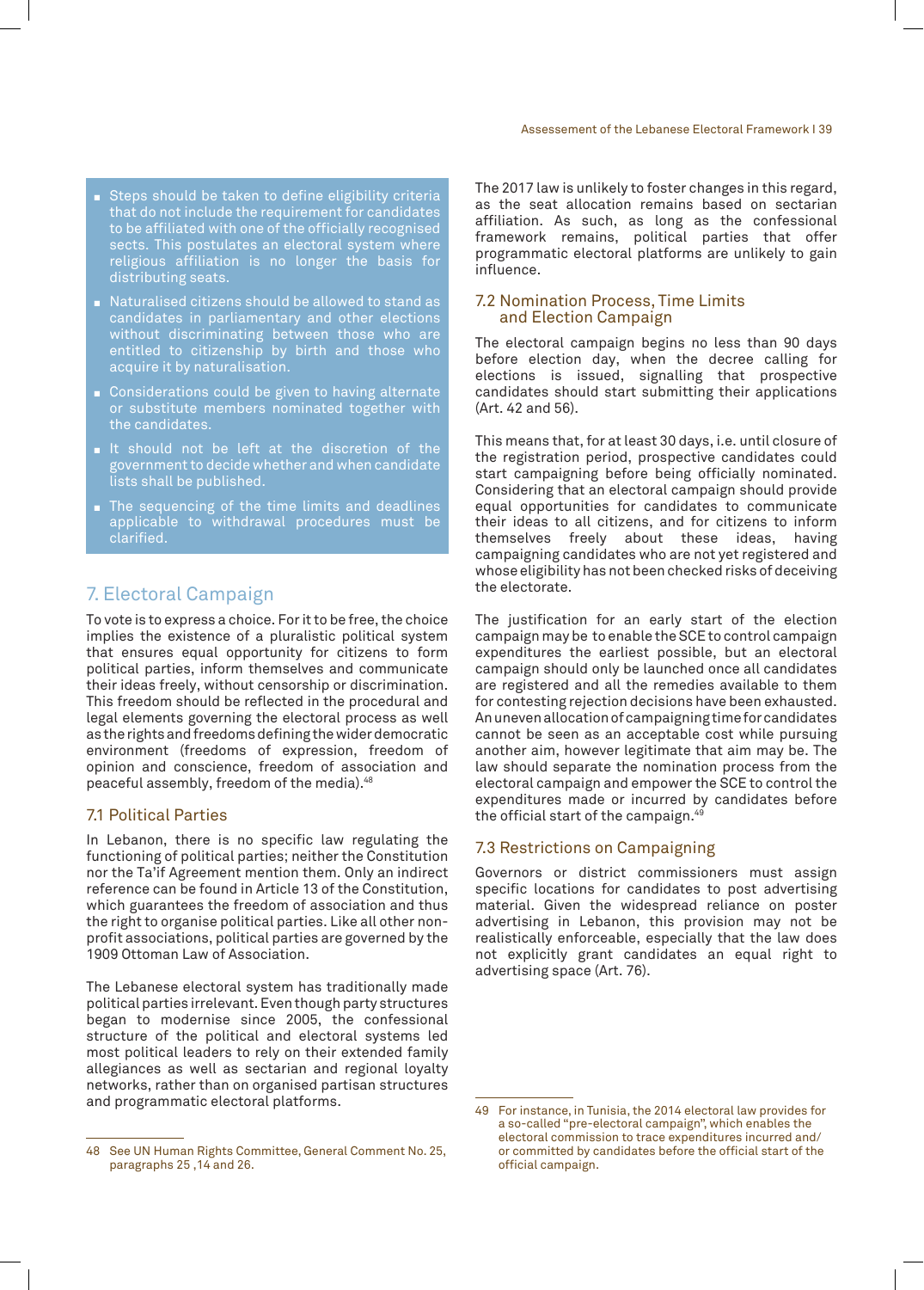#### 40 I Assessement of the Lebanese Electoral Framework

Public buildings, private universities, schools and places of worship may not be used for campaigning, although it was common to campaign in mosques and churches. The law also prohibits the distribution of flyers or other documents in or near polling stations on election day (Art. 77), which theoretically curbs the entrenched practice of candidates' agents soliciting voters at polling station entrances. According to EU observers in 2009, "despite the law prohibiting them, campaign materials were present in the direct vicinity of more than 40% of observed polling stations and campaign activities in 18%".<sup>50</sup> Throughout election day, head officers of each polling station are responsible for removing all such materials from the premises of the polling station (Art. 94.3), but this does not extend to the vicinity of the polling station.

### 8. Media Campaign Regulations

#### 8.1 Media Landscape

The Lebanese media landscape is vibrant and diverse, with many print and broadcast media outlets. While citizens have access to a broad range of views, they are exposed to an extremely polarised media environment. This pluralism coexists with polarisation of opinions along confessional and political lines because many television stations are owned or founded by politicians, namely:

- Future TV, owned by the family of Prime Minister Rafiq Hariri;
- $\blacksquare$  The National Broadcasting Network (NBN), owned by the family of Parliament Speaker Nabih Berri;
- $\blacksquare$  Al Manar TV, owned and controlled by Hizbullah;
- **Fi** The Lebanese Broadcasting Corporation (LBC), founded and formerly controlled by the Lebanese Forces;
- New TV (NTV), founded by the Lebanese Communist Party, now led by Tahsin Khayat, who supported the Arab nationalist "People's Movement";
- $\blacksquare$  Orange TV (OTV) owned by the family of FPM leader (now President of the Republic) General Michel Aoun;
- Murr TV (MTV), owned by the family of Gabriel El-Murr, close to the Lebanese Forces and the Kataeb party.

Amid this media spectrum dominated by politicians and sects, the public station Télé-Liban does not enjoy a large audience. Arab satellite channels such as Al Jazeera, Al Arabiya, France 24 Arabic, and Sky News are widely watched.

#### 8.2. Regulatory Framework

The 2017 law has brought minor changes to the 2008 law regarding media conduct during election campaigns. Since 2008, campaign advertising is subject to strict regulations, but the key challenge is their actual enforcement. Candidates may purchase advertisement slots only from media companies that are authorised by the SCE to providing this kind of service. The same price list applies, in principle, to all candidates.

Electoral ads must be marked as such and indicate the advertising party. Requests for advertising and the relevant material (videotape or print ad) should be submitted not only to the media company (which could be a public and a private company as per Art. 68) but also to the SCE at least 3 days before the desired publication date. No candidate may allocate more than 50% of his/her total advertising expenditures to one media or advertising agency (Art. 71.a.8). This is an important provision, given that many candidates entertain close ties to certain media.

Some provisions may be too restrictive, for example requiring candidates to submit any ad to the SCE 3 days prior to its publication. This might prevent candidates from reacting quickly to developments. It is more practicable to share a copy of any advertising request with the SCE without setting a deadline, especially that the law does not entrust the SCE with the task of reviewing all ads before they are made public.

#### 8.3 Enforcement Powers of the Supervisory Commission for Elections

The enforcement powers of the SCE were slightly increased. For instance, it can now determine the maximum size and timing of advertising slots available for electoral campaigning (Art. 71.b and c). Also, the law now expressly requires that the SCE ensure equal access of the candidates to the media (Art. 71.c). The SCE has the power to issue recommendations that are binding upon the media (Art. 72.2), which comes in addition to the enforcement powers granted by Articles 72 and 81 (formerly Art. 75 and 76). Increased enforcement powers were granted to the SCE to ensure compliance with the regulations on opinion polls (Art. 81.2). Although these additional powers constitute a positive step forward, it remains to be seen how the SCE will use its powers in practice.

#### 8.4 Impartiality/Neutrality Obligations Imposed on Public and Private Media

Like in 2008, the law requires the public media to remain impartial. They may not "carry out activities that may be construed as supporting a candidate or candidate list at the expense of another candidate or candidate list" (Art. 73.4). In other countries, the public media are only required to provide an overall balance and fairness in their coverage of election campaigns. Such a standard allows the airing of critical or positive opinions, since it only requires overall balance in reporting. The public

<sup>50</sup> EU EOM Final Report on Parliamentary Elections of 7 June 2009, p. 26.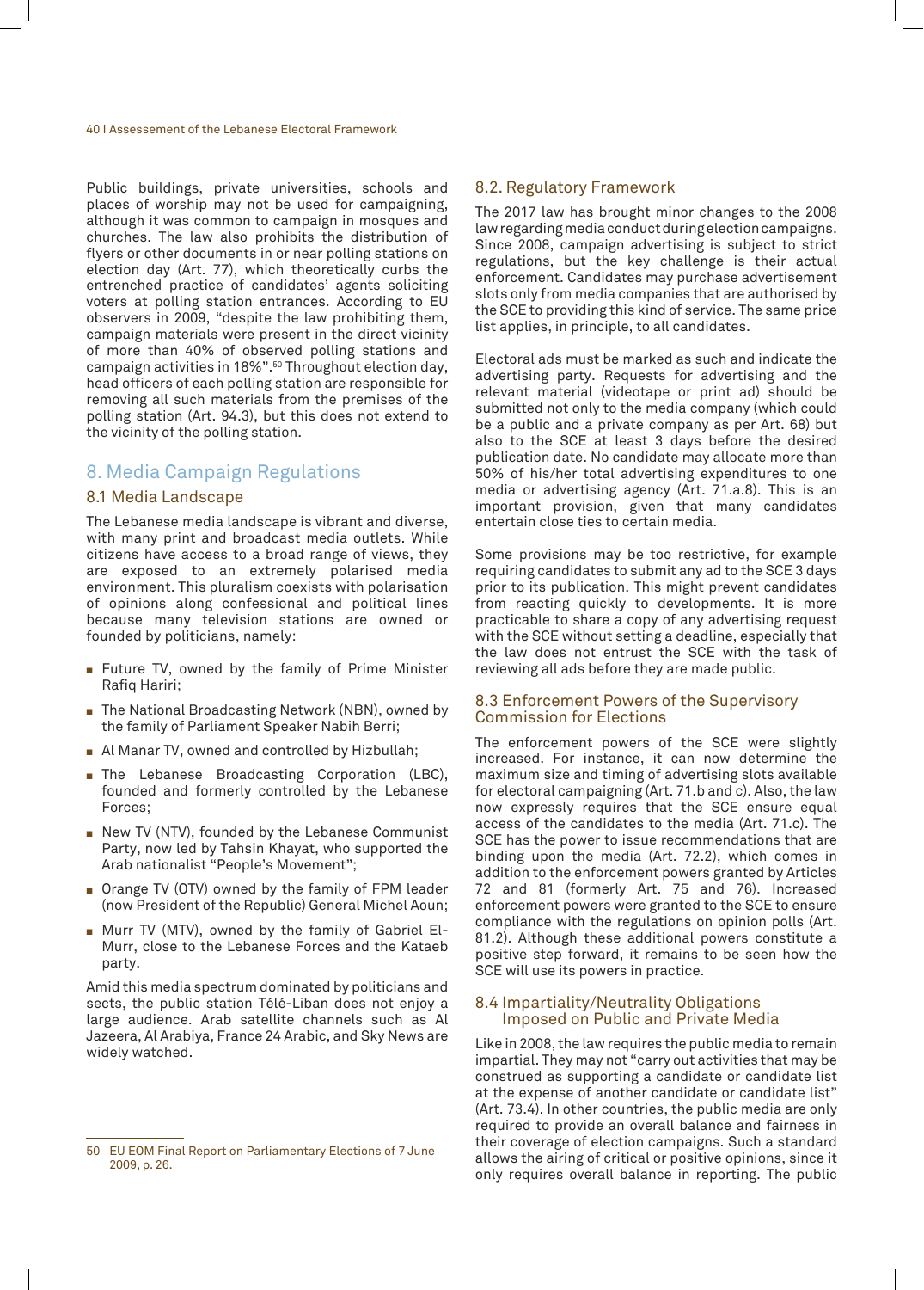media should be required to ensure an overall balance and fairness while covering election campaigns as opposed to being bound by an obligation of neutrality in the narrow sense that would unreasonably overburden them with rules that are not precisely defined in scope.

Similarly, private media are required to maintain an "independent" stance during the campaign and "make a clear distinction between facts on the one hand, and opinions and comments on the other" (Art. 74.1). It is neither clear why this applies to private media only, nor how this could be more than wishful thinking. Media facts are seldom separated from their interpretation and therefore this "regulation" is unlikely to be enforced. The law should endorse a more balanced formulation on these matters and, as far as coverage of election campaigns is concerned, it should subject public and private media to the same obligations.

Furthermore, Article 74 requires that private media outlets (not only audio-visual medias as in Art. 68 of the 2008 law), candidates and candidate lists do not engage in a range of wrongful activities listed under five subparagraphs, namely: libel and slander, defamation, incitement to hatred or violence, intimidation, bribery, falsification, etc. Interestingly, these prescriptions do not apply to public media outlets. Also, prohibited activities like "distorting, obscuring, falsifying, omitting or misrepresenting information" are too broad for the media to reasonably foresee the consequences that a given action may entail and regulate their conduct accordingly. For example, "omitting information" in media is extremely common for editorial reasons. Also, the provision obliges the media to screen paid advertisements by political groups before broadcasting, leaving considerable scope for controversy. The law should clearly articulate the obligations imposed on the media so that the latter can foresee the consequences that a given action may entail.

Article 72.5 provides that the SCE should decide whether media appearances of candidates on foreign satellite television should be accounted for as electoral ads, given their importance. In 2008, the supervisory commission had no authority to "allocate" advertising space. Now, the SCE is responsible for determining the maximum slots size available for candidates on every media. However, this is difficult to enforce because Lebanese regulations are not applicable abroad and case-by-case negotiations with foreign media companies are not realistic. Since not all foreign news reports on a candidate fall under this obligation, it may be worth creating an obligation for candidates not to intentionally use foreign media for campaigning purposes or purchase advertisement slots abroad.

#### 8.5 Media-Related Disputes

The law specifies the course of action available to the SCE when it detects a breach of the media regulations on campaigning. It is not clear, however, whether candidates or lists may file complaints before the SCE, and if so what the time limits of these complaints are.

When it identifies the breach, the SCE can issue a warning to the media outlet, oblige it to publish an apology, or require that a right of reply be granted by the media outlet to the affected party. The SCE can also take the case to the Court of Publications, which has the power to fine the media outlet, partially suspend it for up to 3 days or, in case of recurring violations, completely suspend it for 3 days (Art. 81).

The aggrieved party may also file a request with the public prosecutor who can, in turn, sue the concerned outlet before the Court of Publications or bring a lawsuit on his own motion before the Court of Publication. The Court of Publication has 24 hours to deliver its judgement. It can be appealed by both the prosecutor and the concerned media outlet to the Court of Cassation (under the 2008 law, it was the Court of Appeal).

Although short timeframes for the resolution of mediarelated complaints are a positive trait (to avoid that successive dispute resolution steps overlap), it is problematic to have multiple avenues of complaint and redress available to plaintiffs like here, as this may cause confusion. It must be clear which cases give rise to criminal prosecution to prevent "forum shopping". The law should ensure that complaints about the nonobservance of campaign-related media regulations are<br>determined promptly and effectively through effectively adjudicative mechanisms that do not lend themselves to "forum shopping".

For this, the rationale behind Article 82, which allows individuals to claim to have suffered damages from any of the above-mentioned "violations" (assuming it refers to violations listed under Art. 81), should be clarified, as one cannot seek redress or compensation for wrongful acts that resulted from one's own actions.

- $\textcolor{red}{\bullet}$  The key challenge is whether the new SCE will be adequately empowered to enforce campaignrelated media regulations – some of which requiring considerable resources and a high responsiveness.
- **Provisions that distinguish between public and** private media on certain issues (e.g. libel and slander, defamation, incitement to hatred or violence and other wrongful speech, or regulations defining the scope of the obligation of "impartiality") should be clarified. Also, the law should not create an unreasonable burden on the media by requiring them to abide by rules that are undefined in scope.
- **E** Creating an obligation for candidates not to intentionally use foreign media for campaigning purposes or purchasing advertisement slots abroad should be considered. This would at least prevent foreign media to be intentionally used for campaigning.
- The law should ensure that complaints about the non-observance of campaign-related media regulations are determined promptly and effectively through adjudicative mechanisms that do not lend themselves to "forum shopping".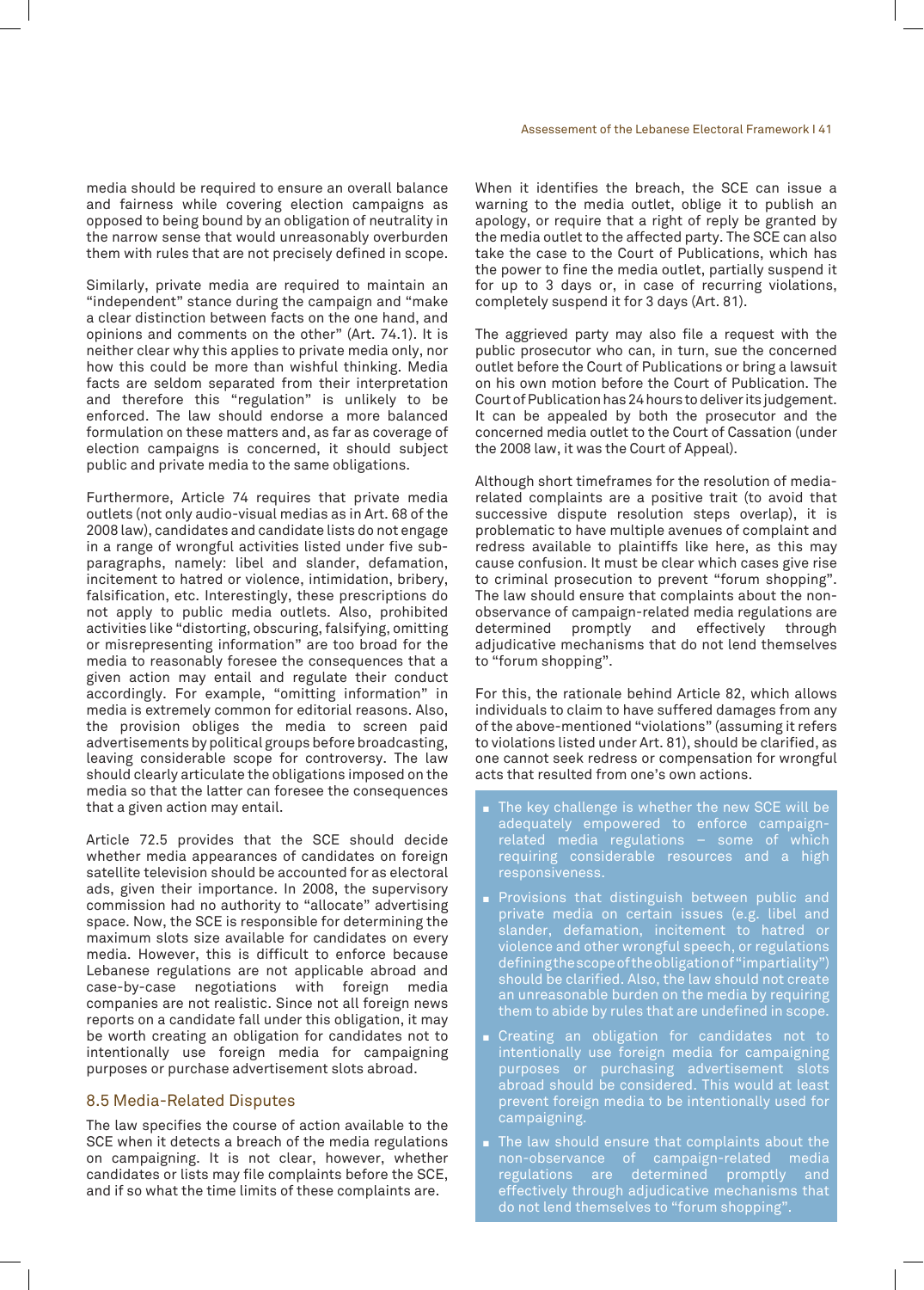### 9. Campaign Finances

There are limitations on candidate spending and controls on the sources of funding for campaigning purposes. Money played a major role in Lebanese elections and observers have criticised the absence of regulations. Chapter five of the 2008 law contained detailed provisions on campaign financing. The 2017 law did minor adjustments to these regulations by further describing the jurisdictional review process of campaign account reports.

#### 9.1 Ceiling on Campaign Expenditures

In the former legislation, candidates were required to open a single bank account for all donations and campaign expenditures and spend no more than 150 million LBP (approximately 82,000 EUR) per election, plus an additional sum fixed by the Council of Ministers acting on MOIM recommendation, in consultation with the SCE (Art. 61). This additional sum was based on the number of registered voters per district and therefore varied depending on the size of each district. The new law specifies that each registered voter adds 5,000 LBP (2.75 EUR) to this sum. It even allows for more flexibility as this sum may be revisited at each election depending on the economic situation. While this flexibility is legitimate, it remains to be seen how this will be interpreted and applied with no risk of misuse. The law states that the additional sum must be "reconsidered" at the opening of the electoral campaign, but it does not stipulate that a decision be made before the opening of the electoral campaign. The maximum amount that may be spent by candidates on electoral campaigning should be set before the start of the electoral campaign.

#### 9.2 Authorised Sources of Funding

Candidates may spend their "own money" (including family resources) and receive donations or other contributions from Lebanese natural and legal individuals. They are not allowed to accept contributions from states or foreign natural or legal individuals. Gifts in kind, cash or "subscriptions" (party dues) are considered as campaign contributions. The work of volunteers is not. Candidates are not allowed to make donations or provide services to voters or organisations during the campaign period (Art. 62).

Contributions made to one candidate or list must not exceed 50% of the total amount of contributions received by that candidate or list (Art. 80.5). This is a new requirement that precludes candidates from relying heavily on one source of funding with the risk of collusion it entails. The question is whether – or how – the SCE will be able to trace the origins of the contributions, especially when these are split in several smaller contributions to conceal their common source. This requires sophisticated expenditure control mechanisms and thus adequate resources, which are both not provided.

#### 9.3 Expenditure Control Mechanisms

Under the previous legislation, the supervisory commission was given the power to check the candidates' campaign accounts at any time. The 2017 law spells out the duty of candidates' auditors to submit monthly reports to the SCE on all expenditures incurred by candidates during the election campaign (Art. 63). This new provision may facilitate the work of the SCE.

On the other hand, the law no longer mentions whether the SCE still has the possibility to set up special committees to assist in supervising the candidates' adherence to campaign financing regulations. It is not clear whether this is implied in the general supervisory function defined in Article 19 or the delegation of powers under Article 22. In practice, the SCE has so far established two committees (a legal committee and a media committee), but they include all the members of the SCE. In other terms, these committees are not subentities, but the SCE sitting in a different capacity to examine a set of specific issues.

Candidates must submit detailed campaign accounts to be audited by the SCE within one month of the elections (Art. 19.6 and 64). Intentional breaches of the campaign financing provisions incur a fine or a prison sentence of up to 6 months.

The SCE has 30 days to examine the reports received from the candidates. It may ask the candidate to make corrections before a decision is made and submitted to the Constitutional Council. If the SCE decides to reject a report, it must inform the President of the Constitutional Council and the Parliament Speaker. If no decision is made, the report is considered approved.

These are all new stipulations that mark progress over the previous legislation. However, they fall short of covering other important aspects. The law should, for instance, include a provision on the consequences a rejection decision may have on the result of the election, if the rejected reports belong to an elected candidate. For instance, should a successful candidate whose account has been rejected remain in office? Also, the law should specify the deadline for the Constitutional Council to determine the appeals. There are no provisions on the appeal process, its time limits and how last resort decisions by the Constitutional Council may affect the outcome of the election.51

<sup>51</sup> Article 31 of the Law on the Constitutional Council provides that unsuccessful candidates may challenge the election results before the Constitutional Council who may declare another candidate as winner of the election or annul the election and call for by-elections (see section 12.2). It is not clear whether the Constitutional Council could make similar decisions in relation to the rejection of campaign accounts.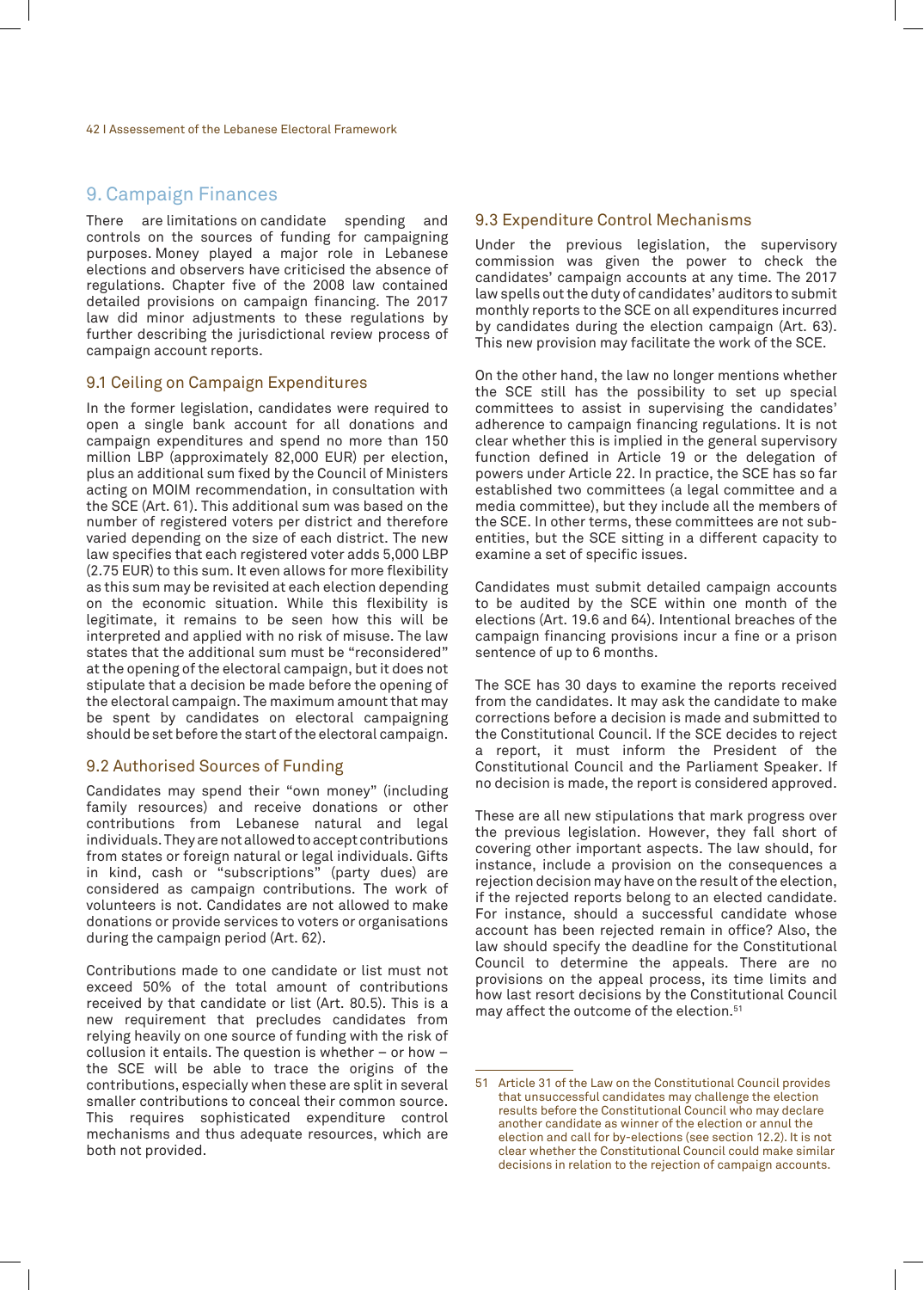- The 2008 and 2017 electoral laws have introduced detailed rules on election expenses of candidates and controls on the sources of funding. The new law has clarified the jurisdictional regime applicable to the review of account reports submitted by the candidates to the SCE.
- $\blacksquare$  It remains to be seen whether the SCE will be appropriately empowered to ensure adherence to the regulations on campaign spending, as tracing the origins of campaign contributions requires sophisticated expenditure control mechanisms and adequate resources.
- $\blacksquare$  The law should specify the deadline for the Constitutional Council to determine the appeals on SCE's decision to reject a campaign account report. It should also set forth the appeal process, its time limits and how last resort decisions made by the Constitutional Council affect the outcome of the election.
- The maximum amount that candidates can spend should be set before the start of the electoral campaign.
- The campaign account reports should be published once they have been examined by the SCE and the Constitutional Council to add transparency to the electoral process.

## 10. Voting

#### 10.1 Polling Stations

The law sets out objective criteria for the geographical distribution of polling stations (Art. 85):

- A village with 100-400 registered voters must have one polling station;
- In principle, up to 400 registered voters may be assigned to one polling station, but "if so required for ensuring the integrity of the electoral process", there can be up to 600 registered voters – no more – per polling station (instead of 800 in the previous law);
- $\blacksquare$  There shall be a maximum of 20 polling stations per polling centre.

The list of polling sites must be published at least 20 days (instead of 30 days in the previous law) before election day (Art. 85).

In the 2005 elections, there were 5,875 polling stations for 3,007,261 registered voters, i.e. an average of 512 voters per polling station. In the 2009 elections, there were 5,181 polling stations for 3,257,243 registered voters, which amounts to an average of 629 voters per polling station.

No specific provision addresses the choice of the buildings to be used as polling sites. In 2005, EU observers noted that several inappropriate locations, like police stations and places of worship, were used.

The practice of registering voters with their families in their "district of origin" is a long-standing administrative practice that is not specifically enshrined in the election law. Voters are further allocated to polling stations by sect, family and gender; there is a ballot box for men and another for women. This not only causes unnecessary travel for voters on election day, it also makes it easier for candidate or party agents to monitor the choices of voters and entire families.

#### 10.2 Election Day

Polling is to take place on one Sunday from 7:00 a.m. until 7:00 p.m. (Art. 87). The 2009 parliamentary elections were the first ones in the post-war era to be held in one day (Art. 80 of the 2008 law). Previous elections were held in different governorates on consecutive Sundays, which poses, inter alia, the challenge of ensuring the security of ballot boxes.

#### 10.3 Voter Identification

Voters should vote upon showing their ID card or passport, which are checked against the voter list (Art. 95). Since 2008, MOIM-issued voter cards, which were easily counterfeited, are no longer required.52

Article 84 foresees the use of electronic magnetic cards (magnetic stripe cards that contain identification information) in future elections but subjects their use to the approval of the Council of Ministers by a twothirds majority. It is particularly unusual for an electoral law to condition the applicability of its provisions by another legislation to be passed and regulate the majority requirement by which to pass it.

In any case, the introduction of magnetic cards presents serious challenges, not the least being the logistical capacity to plan how these cards will be procured, tested, evaluated, certified and secured for more than 3 million voters within an extremely tight timeframe, let alone how to educate voters and train election officials. The difficulties encountered in previous elections to ensure the timely delivery of ordinary ID and passports speak against the adoption magnetic cards. While

<sup>52</sup> Before 2008, a significant number of eligible voters was disenfranchised by the inefficiency and the lack of transparency pertaining to the mechanism for the production and distribution of the voter cards.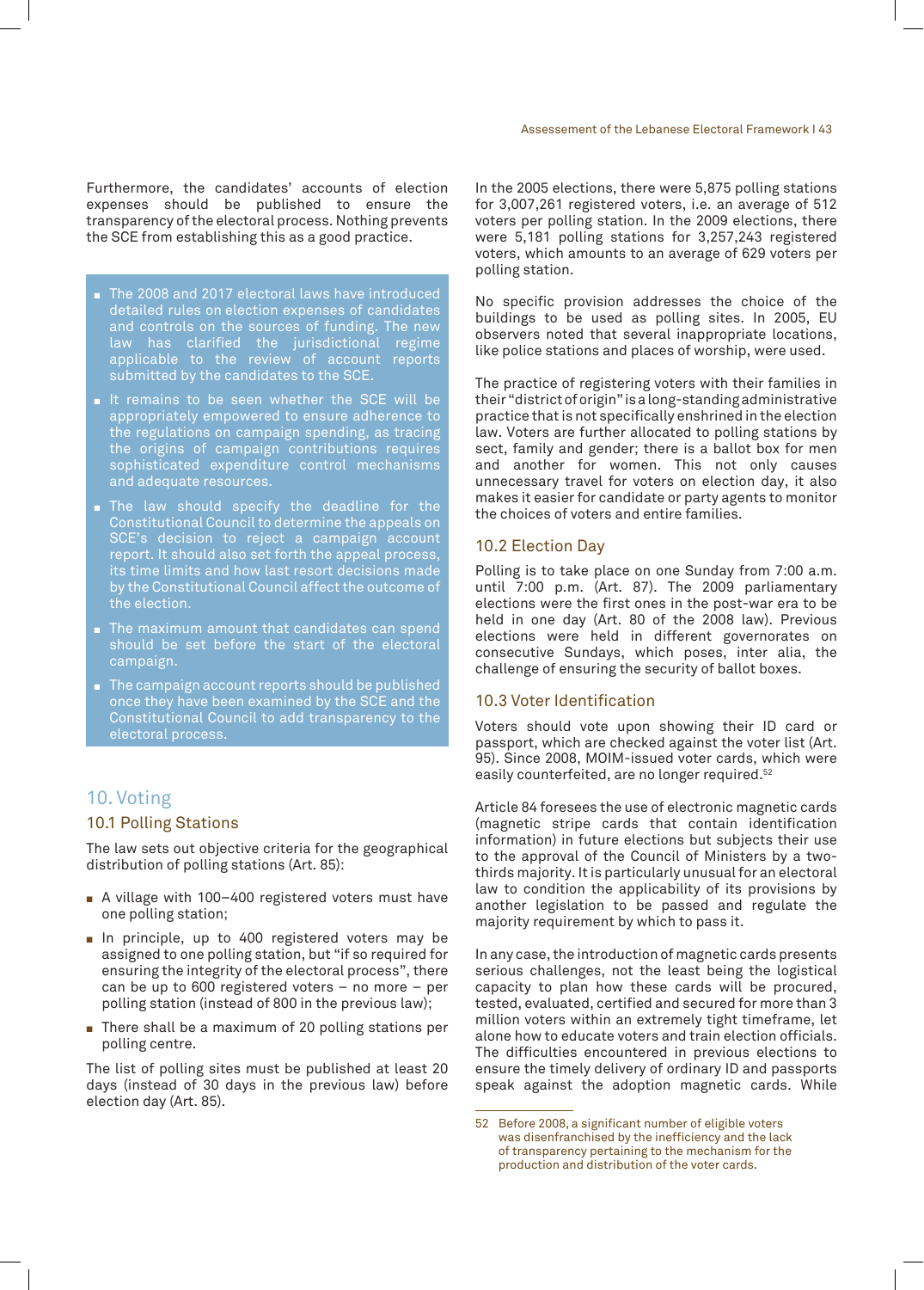dealing with practical issues, the legislators should ensure two imperatives: the secrecy of the vote and the integrity of the results. The use of new technologies does not necessarily build confidence; rather, it often requires prior confidence in the ability of the election administration to ensure successful implementation. Given its logistical and financial challenges, the introduction of magnetic cards should be postponed. Measures should instead focus on the election's compliance with the imperatives of the secrecy of the vote and the integrity of the electoral process.

In past elections, as per Article 81.3, polling officials could refer voters whose names were incorrect or missing from the voter list to the relevant registration committee. In the new law, registration committees are no longer allowed to register voters who were turned away on election day. Voters may only register based on a decision of the registration committee issued no later than 25 March and after consultation with MOIM. A redress mechanism should be provided on election day to eligible voters whose names do not appear on the voter list or are misspelt.

#### 10.4 Polling Staff

Each polling station is composed of a head officer and one or more clerks (Art. 86.1). No later than one week before election day, the head officer and the clerks are appointed by the governor or the district commissioner from the list of civil servants submitted by MOIM's Directorate General for Political Affairs and Refugees. Polling staff is informed of the location of the polling station assigned to them 5 days before election day (instead of 3 in 2008). The head officer may have two assistants who are appointed at the opening of the polling station on election day. One is designated by the head officer among the voters present, and the other one by the voters themselves. The procedure of designation of the assistant chosen by the voters should be specified in the law to avoid misuses.

Both EU EOMs of 2005 and 2009 observed that assistants were mostly candidate representatives. In 2009, MOIM's polling and counting handbook indicated that polling operations could proceed even if there were fewer than 3 members present, which was the case of almost 25% of the observed polling stations according to EU observers. This did not prevent the implementation of polling procedures to be rated as either satisfactory or good in 95% of the observed polling stations,<sup>53</sup> contrary to the 2005 elections. Interestingly, no prior training was given to the appointed staff in both elections.

The individuals allowed in the polling stations are referenced in several provisions of the law (polling staff, party agents, observers, voters etc.), and it is not clear who is allowed inside the polling station. The law should include an exhaustive list of those who may be present in the polling stations or premises during voting, counting and tabulation of the votes. The personnel permitted in polling stations should wear a form of identification to be easily identifiable by voters and observers on election day. This should be set forth either in the law or in implementing measures as well as in MOIM's polling and counting handbook.

#### 10.5 Casting of Ballot Papers

There is now a requirement to use official ballot papers (Art. 95.2). This reform is long overdue.<sup>54</sup> The use of nonofficial ballot papers made voters cast their vote with ballots printed and distributed by party agents, which undermined the secrecy of the vote and facilitated vote buying. Voters could "not be protected from any form of coercion or compulsion to disclose how they intend to vote or how they voted, and from any unlawful or arbitrary interference with the voting process".55 Because no one could rule out the potential risk of large-scale fraud and manipulation, the integrity of the electoral process was seriously compromised. This was incompatible with Article 25 of the ICCPR.

The law also requires that the head officer and one of the assistants sign on the back of the official ballot paper handed out to each eligible voter. Before casting their vote, voters place their ballots in official envelopes signed and stamped by the head officer. Article 95 is ambiguous about the use of these envelopes since they are only mentioned in the second paragraph but not in subsequent ones that describe the placement of the ballot paper in the ballot box. Voters are only allowed to place the ballot paper in the ballot box after they show the polling staff that they do not have more than one ballot paper, folded and sealed. Similarly, there is no reference to the envelopes in the provisions relative to vote counting (Art. 101–102). This inconsistency should be rectified. It should be clear that each voter is required to insert his/her ballot paper in an envelope and that only standard envelopes supplied inside the polling station and devoid of any distinguishing marks should be used. Envelopes containing more than one ballot paper, or ballot papers cast without an envelope, should be considered invalid.

Like the previous law, the current one provides for the use of transparent ballot boxes and the inking of fingers in indelible ink to prevent multiple voting (Art. 95.5).

<sup>54</sup> In 2006, the Boutros Commission urged the adoption of a uniform pre-printed official ballot. Yet, when Parliament voted on the electoral law in September 50 ,2008 MPs, out of the 70 present, rejected the introduction of such a ballot. These MPs were both from the March 14 and March 8 coalitions.

<sup>53</sup> EU EOM Final Report on Parliamentary Election of June 2009, p. 26.

<sup>55</sup> UN HR Committee, General Comment No. 10, paragraph Y..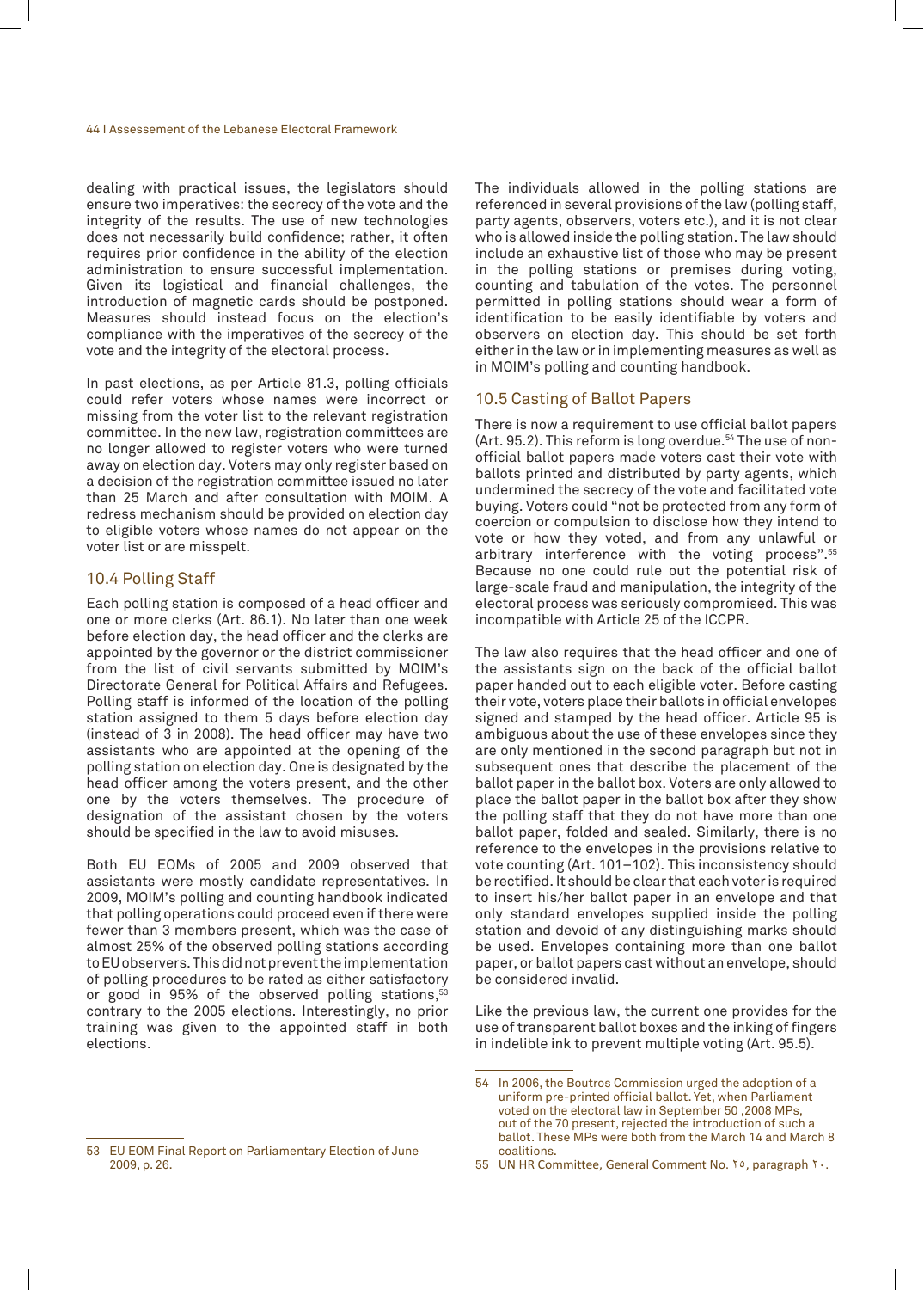#### 10.6 Out-of-Country Voting

Non-resident voters will be allowed for the first time to register and vote abroad at the next elections. It was recently announced that they would vote on 22 and 28 April 2018. This could pose challenges in terms of ensuring the security of ballot boxes until the announcement of the electoral results.56

6 seats (one per continent) are reserved for non-resident candidates, equally distributed between Christians and Muslims, using the same formula as for other electoral districts. In the upcoming elections, these seats will be subtracted from the current number of seats in Parliament, equally between Christians and Muslims, while at the following elections, they will be added to the number of seats, which will amount to 134 instead of 128 seats (Art. 122).

These 6 seats are not allocated to a separate district that is specific to non-resident voters. They are fictitious since the votes of non-resident voters will be counted in the districts where their names appear in the civil registry, as a precondition for them to vote abroad. Adding 6 seats to the 128 current ones could imply the creation of an additional district for out-of-country voters, but this is not clear in the law.

Non-resident voters may be no more than 200 per polling centre as stipulated in Article 114. This does not mean that they will be only allowed to vote if they are at least 200 registered in the same district in Lebanon, but rather that there will be groups of no less than 200 voters established in connection to a given geographical region abroad. This point is not clearly formulated in Article 114 as the law does not define the geographical divisions to be used on the six continents. This should be clarified and stabilised in future legislation. Furthermore, Article 116 requires that embassies and consulates establish as many polling centres as groups of 400 voters. Like in-country polling stations, the final list of polling stations established abroad must be published no later than 20 days before election day and cannot be changed during the week preceding it (Art. 116). The law should explicitly indicate the geographical divisions of foreign territories used for the distribution of out-of-country voters or at least specify the criteria used for delineating these geographical divisions.

For geographically scattered diasporas, it can be very challenging for the election administration to ensure the adequate access of voters using an in-person voting method without falling prey to accusations of bias. Outof-country voting is much more susceptible to fraud and perceptions of fraud. It is more difficult to supervise and control, and it is unlikely to be as observed as in-

country voting. Therefore, it is crucial that the resources earmarked for out-of-country voting be adequate and that operational and administrative decisions are made in the most transparent manner.

#### 10.7 Voters with Disabilities

The law stipulates that physically impaired individuals who are unable to vote by themselves can be assisted to vote by another voter of their choice. Where this occurs, it must be mentioned on the voter list. The law does not elaborate further but refers instead to implementation measures to be developed in consultation with the relevant organisations.

Article 29 of the UN Convention of the Rights of Persons with Disabilities (CRPD), which Lebanon signed in 2007 but did not ratify, stipulates that special measures should ensure "that voting procedures, facilities and materials are appropriate, accessible and easy to understand and use". This entails the provision of "reasonable accommodation" defined as "necessary and appropriate modification and adjustments not imposing a disproportionate or undue burden, where needed in a particular case, to ensure to individuals with disabilities the enjoyment or exercise on an equal basis with others of all human rights and fundamental freedoms" (Art. 2, CRPD). Measures should ensure that polling stations are accessible to individuals with disabilities, i.e. have proper lighting, sufficiently wide doorways and corridors to facilitate wheelchair access. Also, individuals with disabilities should be incentivised to exercise their suffrage rights through targeted information campaigns, media advertising, guides and awareness-raising initiatives.

Improving accessibility also means using alternative voting methods, i.e. voting outside the polling station for individuals with disabilities who are home-bound or reside in short-term or long-term institutions. These methods, however, warrant special safeguards as they may undermine the secrecy of the vote and the integrity of the electoral process.

<sup>56</sup> Expatriates ballots will be sealed and numbered in special bags and will be sent via the diplomatic pouch to the Central Bank. The safety mechanism is the numbered seals, which will be recorded in the official report of out-of-the-country polling stations.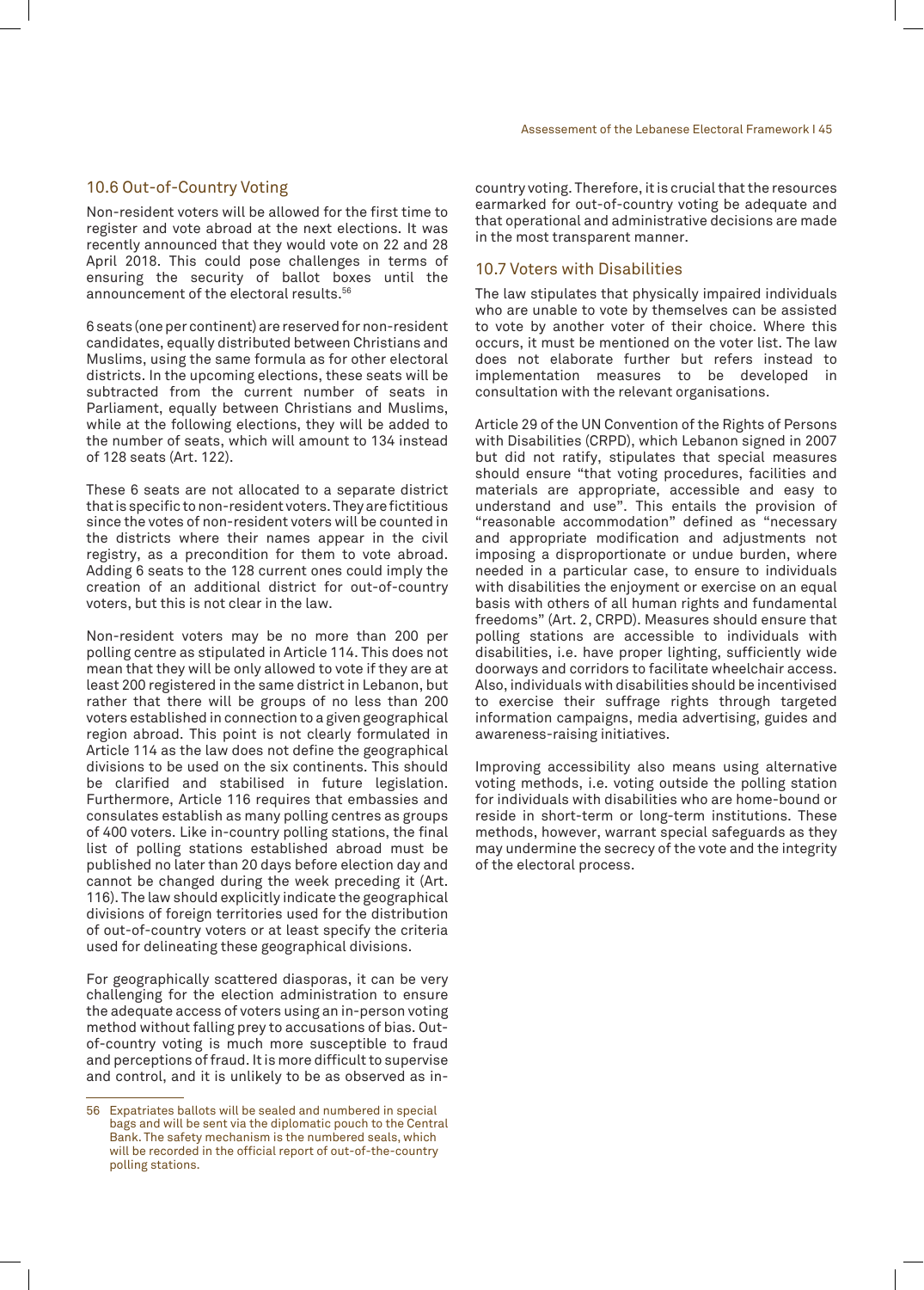#### 46 I Assessement of the Lebanese Electoral Framework

- Measures to introduce magnetic cards should be based on a prior evaluation of the implementation cost and the logistical steps required and comply with the requirements of the secrecy of the vote and the integrity of the electoral process. The current challenges posed by the introduction of magnetic cards call for its postponement to future elections.
- $\blacksquare$  A redress mechanism should be provided on election day to eligible voters whose names do not appear on the voter list or are misspelt.
- $\blacksquare$  The law should include a list of those who may be present in polling stations or premises during voting, counting and tabulation. The law should also clarify the procedure of designation of the head officer's assistant who is to be designated by the voters. This procedure should not be misused.
- The law should be clear that each voter is required to insert his/her ballot paper in a standard envelope supplied inside the polling station and devoid of any distinguishing marks. Envelopes containing more than one ballot paper and ballot papers cast without an envelope should be considered invalid. The inconsistencies in the law regarding the envelopes should be corrected accordingly.
- $\blacksquare$  For out-of-country voting, the law should explicitly indicate the geographical divisions of foreign territories used for the distribution of out-ofcountry voters or at least specify the criteria used for delineating these geographical divisions.
- $\blacksquare$  In view of the 2022 parliamentary elections where 6 seats for non-resident voters will be added to the parliament, the legislator should clarify whether non-resident voters will vote in a separate electoral district, and, if not, how this will work.
- $\blacksquare$  The resources earmarked for voting operations abroad should be adequate and all operational and administrative decisions concerning non-resident voters should be made in the most transparent manner.
- $\blacksquare$  Voters with disabilities, particularly physically impaired voters, should benefit from special measures that ensure accessibility of polling stations. They should be incentivised to exercise their suffrage rights through targeted information campaigns, media advertising, guides and awareness-raising initiatives.

## 11. Counting, Tabulation and Aggregation of Votes

Votes are counted in polling stations in the presence of candidate agents and authorised observers. Journalists accredited by the SCE prior to the election may also be present. Discrepancies in the number of ballot papers used and voters checked against the voter list must be noted in the minutes (Art. 100). Ballot papers must be opened one at a time with names of the selected candidates being read out. At the same time, each ballot is projected on a screen for everybody to see it. Ballots or envelopes containing additional marks are considered invalid.

Results are posted immediately on the polling station door and candidate agents are given certified copies upon request. The law should specify that observers can make copies or shall be given copies upon request of all protocols and tabulation and tally sheets.

Like the previous legislation, the law requires that blank votes be counted with valid votes, which provides a means for voters to demonstrate their dissatisfaction with the political offer (Art. 103). An estimated 1% of the votes cast at the 2009 parliamentary election were blank.

The minutes and all relevant materials are forwarded to the Registration Committee Office (RCO). Article 105 refers to the ballot papers among the items to be inserted in the special envelopes to be passed from the polling stations to the RCOs, which Article 98 of the previous law omitted.

The RCOs review the polling stations' protocols and related documents and announce the figures for each polling station, drawing up a record with the aggregation of the results. These are signed by RCO members and passed on to the Higher Committee of the Electoral District.

The Higher Committee aggregates the results for the electoral district and may correct tabulation mistakes in the process. It announces the results to all candidates and their agents and passes the final minutes along with the table of results to the governor or the district commissioners. They, in turn, forward the information to MOIM, which announces the final results for all candidates and the names of the successful candidates.

The law leaves several gaps in this process of aggregation, which should be addressed by government decrees. While the results at polling station level are posted on the door of the premises, results aggregated at all the intermediary levels until the national level are not publicly posted. The law should require the posting of results following their aggregation at the level of Registration Committees. At the 2009 elections, only half of the observed committees did so.<sup>57</sup>

<sup>57</sup> EU EOM Final Report on Parliamentary Elections of June 2009, p. 27.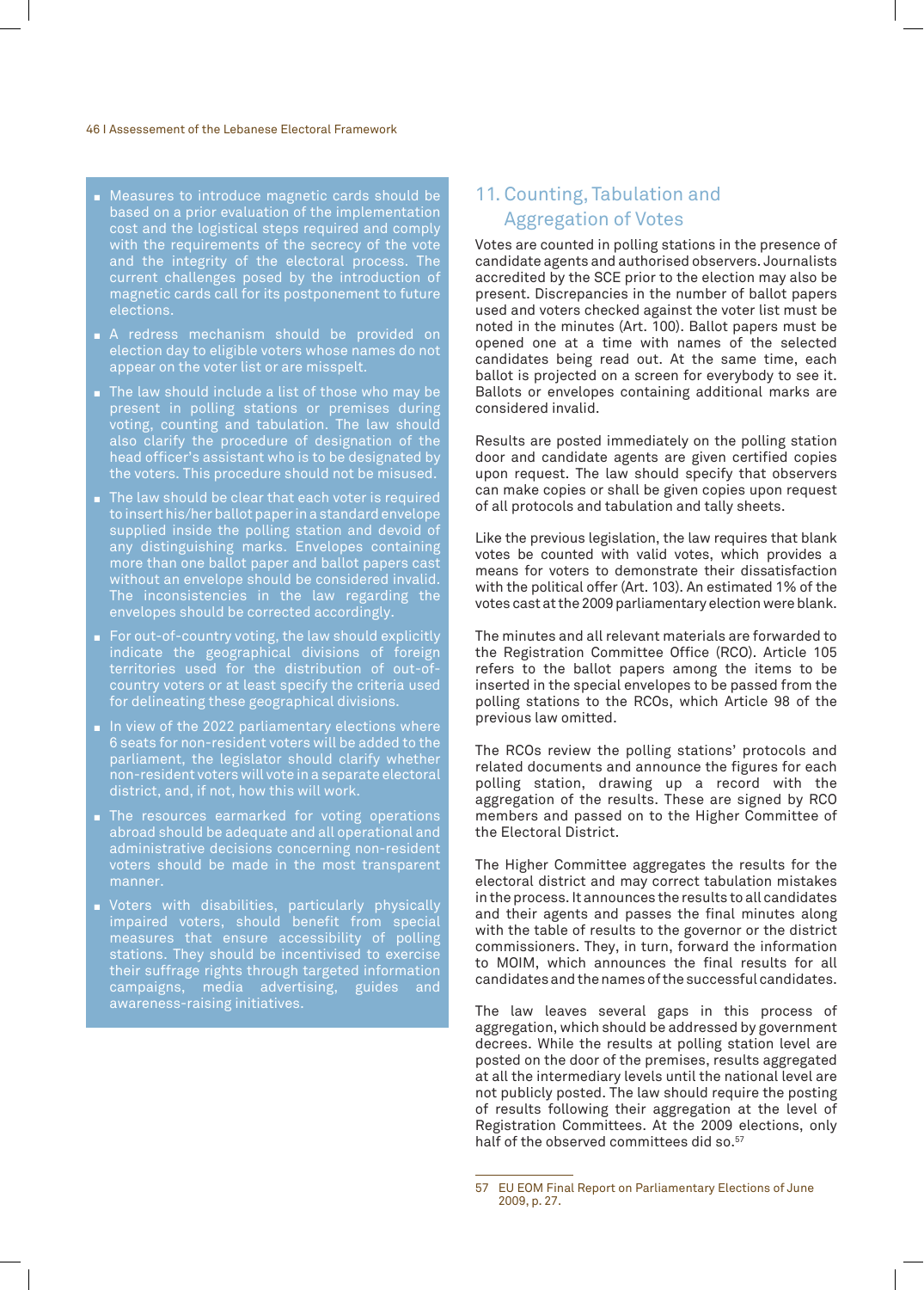Furthermore, while the law provides that polling stations and Higher Committees announce the results in the presence of the candidates or their agents (Art. 107), no such announcement is foreseen at the intermediate level of the Registration Committees – a shortcoming already noted in 2008.

The breakdown of the results per polling station should be published with the aggregate results immediately after the elections and kept regularly updated to ensure transparency and citizens' confidence in the electoral process.

In contrast with past practice, ballots are not destroyed after counting since 2008. This is a positive measure in the law, because it allows for recounts. It also puts an onus on the electoral administration to safeguard ballots and avoid any post-election tampering. The law states that the Central Bank of Lebanon must store used ballots for 3 months after the announcements of results. They must be destroyed by MOIM unless they are subject to a review before the Constitutional Council (Art. 108).

- $\blacksquare$  The law should specify that observers can make copies or shall be given copies upon request of all protocols and tabulation and tally sheets.
- $\blacksquare$  The law should require the posting of results following their aggregation at the level of Registration Committees.
- $\blacksquare$  The breakdown of the results per polling station should be published with the aggregate results immediately after the elections and kept regularly updated to ensure transparency and citizens' confidence in the electoral process.

### 12. Electoral Disputes Resolution (EDR)

#### 12.1 Complaints and Appeals during the Electoral Process

The law provides for three specific avenues for resolving electoral disputes: first, complaints against decisions on voter registration by registration committees can be lodged free-of-charge with the higher election committees between 1 February and 1 March (until 20 February for non-resident voters) (Art. 34 and 37). Registration Committees must reach a decision within 3 days of notification of the complaints. Their decisions can be appealed within 3 days of notification thereof to the relevant High Registration Committees who have also 3 days to reach a decision (Art. 39). The law does not mention whether their decisions are final, and this should be clarified.

Secondly, MOIM's refusal to register a candidate can be appealed to the Council of State (Art. 46) within 3 days of notification of the ministerial decision, instead of 5 in the previous law. The Council of State has 3 days to deliver a judgement, which is final.

Thirdly, the SCE has the authority to adjudicate complaints filed by candidates or candidate lists about compliance with media regulations (Art. 72.6). It has 24 hours to decide whether it will defer or not the case to the Court of Publications, which has the same amount of time to decide (Art. 81). Article 19.11 provides that the SCE is competent to adjudicate complaints on all matters related to media and campaign finance, but it does not expand beyond what comes under Article 72.6 of the law.

Furthermore, according to the administrative code, all decisions by the public administration can be appealed to the administrative court (Art. 63 of the Administrative Code). This provides a basis for appeals on issues other than those explicitly mentioned in the electoral law, which entails a risk of "forum shopping."

#### 12.2 Challenging and Certifying the Electoral Results

The legal framework does not provide for a certification process of the election results. MOIM announces the aggregated election results and enumerates the successful candidates but it does not announce the breakdown per polling station (although the law does not rule out that possibility). MOIM is also required to communicate the results to the Parliament Speaker and the President of the Constitutional Council (Art. 107). In 2009, MOIM published the election results on its official website but removed them 3 days later. These are obviously preliminary results as unsuccessful candidates have 30 days to challenge the election results before the Constitutional Court based on Article 19 of the Constitution. They can only challenge the results of their respective districts.

The Court has 15 days to review the admissibility of the appeal. If it is declared admissible, the appeal is investigated by one appointed member of the Court who has up to 3 months to submit his/her conclusions. The Court has then one month to deliver a decision on the case. It can either cancel the election result and declare another candidate as winner of the election or annul the election and call for by-elections (Art. 31 of the Law on the Constitutional Council). The Court has unlimited jurisdiction in disputes on the election results. However, it does not have the power to certify the final results of the elections.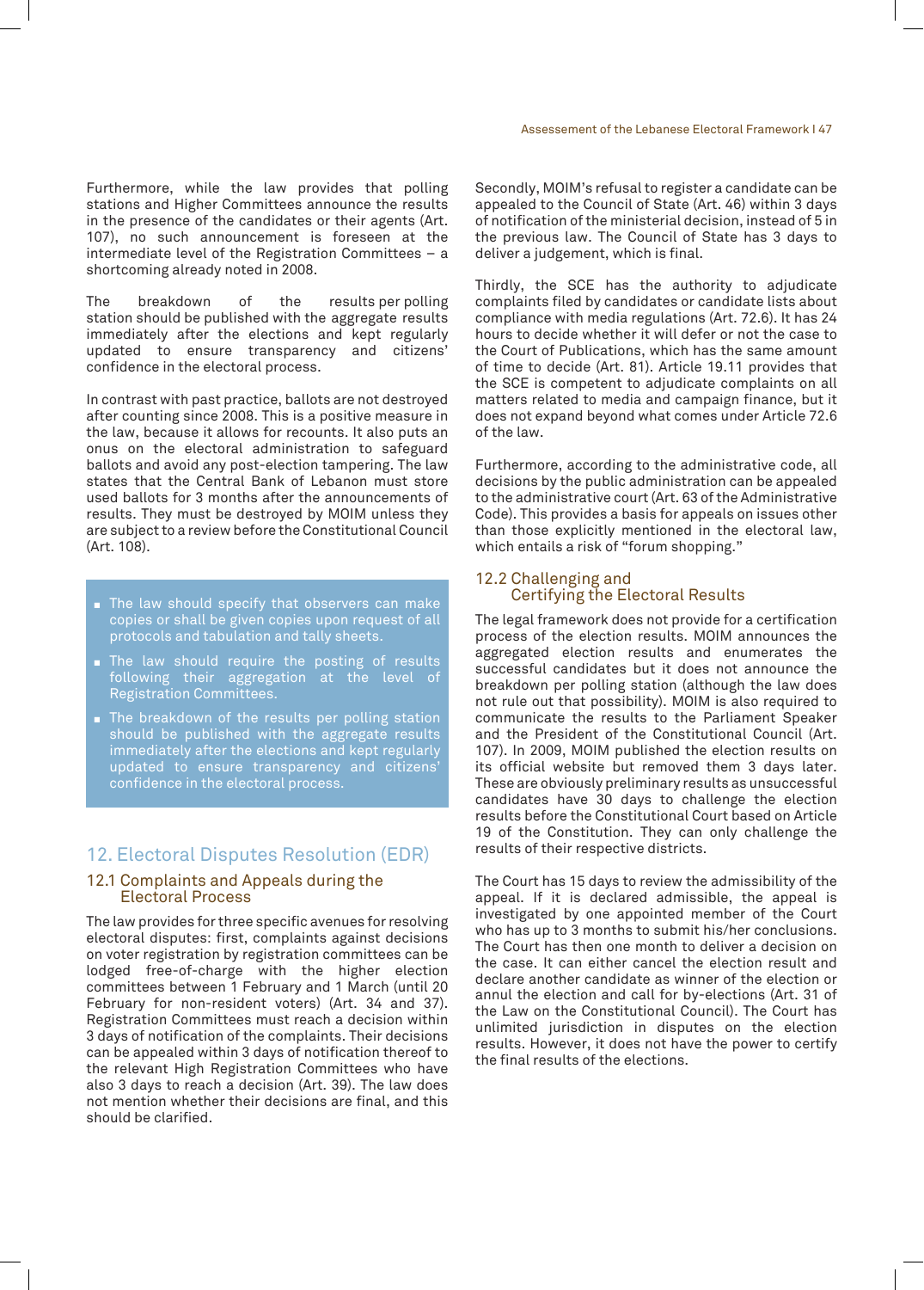### 13. Election Observation

Each candidate or list can delegate representatives to each polling station in their electoral district to observe polling and the counting of votes (Art. 90). These observers are no longer authorised directly by MOIM but rather by the governors or district commissioners. It is not clear whether the approving authority has the discretionary power to reject some of the proposed candidate agents and if so, what the remedies available to candidates and candidate lists are. The law or the implementing measures should set forth in detail the procedure governing the nomination of party agents, including deadlines for submitting applications and approving them.

As far as non-partisan election observation<sup>58</sup> is concerned, the 2017 law no longer restricts the right to observe the elections to domestic organisations, but it adds problematic conditions. In 2008, only Lebanese organisations could "accompany and observe" the elections (Art. 20) under certain conditions (non-profit status, officially registered since at least 3 years, no connection to any political party, no less than 100 members etc.). In practice, this did not hinder the accreditation of international observer groups. Organisations seeking authorisation to observe the elections are now required to disclose their funding sources and submit to the SCE the closing balance of their account earmarked for observation purposes no later than one month after the announcement of the election results. These conditions are unreasonable, intrusive and constitute an undue interference with the organisations' lawful activities, subjecting them to requirements that undermine the freedom of association.59 It would be an aggravating factor if organisations were required to submit their membership lists to prove that they have at least 100 members. These restrictive measures are not justified, particularly because the number of observer groups that have observed past elections has never exceeded what can be reasonably anticipated.

Although the new law allows international observers to seek accreditation, it does not detail the accreditation procedure. The power to deliver accreditations is transferred from MOIM to the SCE for the latter to lay down the necessary regulations.

When drawing up guidelines for international observers, MOIM should draw on the UN-sponsored "Declaration of Principles for International Election Observation", which includes a list of guarantees for meaningful international election observation as well as a code of conduct for international election observers. It is particularly important that observers monitor the electoral process from an early stage to observe not only voting and counting procedures on election day, but also pre- and post-election periods through a comprehensive, long-term observation involving a variety of techniques. Observers must be guaranteed unimpeded access to all stages of the election process and to all individuals involved in the election process, including, but not limited to, electoral officials.

As in 2008, the media must be authorised from the SCE to cover polling or counting procedures (Art. 80), but the law provides no details on how the media receives such authorisation. This should be clarified. Like other observers, the media professionals are also required to abide by the terms of a conduct of conduct laid down by the SCE.

- $\blacksquare$  The new conditions imposed on domestic observer groups are intrusive and constitute an undue interference with these organisations' lawful activities, subjecting them to requirements that undermine the freedom of association. Observer groups should not be required to demonstrate more than what is required under the law on associations.
- $\blacksquare$  When drawing up guidelines for international observers, MOIM should draw on the UN-sponsored "Declaration of Principles for International Election Observation", which includes a list of guarantees that are required for meaningful international election observation.
- $\blacksquare$  The law should provide detailed regulations on the authorisation procedure applicable to the media that wish to cover the polling and counting procedures.

<sup>58</sup> Non-partisan election observation has become a global practice. The UN Human Rights Committee interprets Article 25 ICCPR in the sense that "there should be independent scrutiny of the voting and counting process (…) so that electors have confidence in the security of the ballot and the counting of the votes."

<sup>59</sup> The Law on Associations is the 1909 Ottoman Law under which newly formed associations are required to notify the government immediately after they are created. Despite a 2006 MOIM Circular, which requires that receipts be given within 30 days of the date of notification, civil society organisations continue to face delays in obtaining a notification receipt.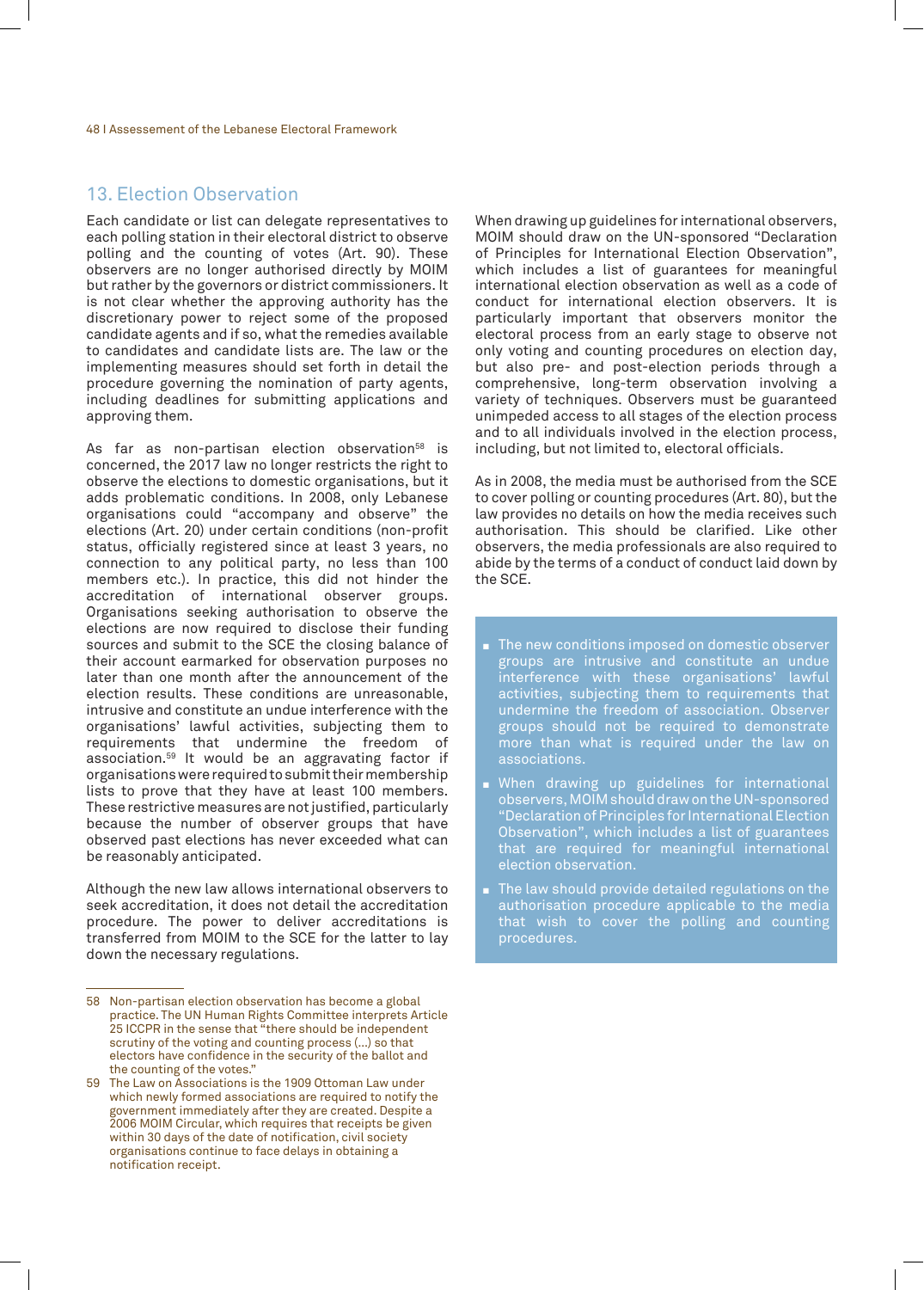### 14. Representation of Women

"Societies in which women are excluded from public life and decision-making cannot be described as democratic."60 Women are severely underrepresented in Lebanon's political institutions. In 2008 as well as in 2017 there is only one female minister out of 30. In 2005, only six women were elected among the 128 MPs (4.7%), some uncontested and largely thanks to their family backgrounds. In 2009, this number dropped to four (3.1%),61 ranking Lebanon 184th rank out of 189 Parliaments in terms of women's representation in Parliament.<sup>62</sup>

In its 2008 concluding comments on the third periodic report submitted by Lebanon, the UN Committee on the Elimination of Discrimination Against Women (CEDAW) noted the absence of any progress on recommendations made in previous remarks $63$ , among which the recommendation that Lebanon take "sustained measures to accelerate the increase in the representation of women in elected and appointed bodies in all areas of public life" (recommendation 108). The Committee recommended that Lebanon "use temporary special measures, in accordance with Article 4, paragraph 1, of the Convention and the Committee's general recommendation 25, as part of a necessary strategy to accelerate the achievement of de facto equality between women and men. It calls upon the state party to consider using a range of possible measures, such as quotas, benchmarks, targets and incentives, to accelerate the implementation of Articles 7–8, 10–12 and 14 of the Convention". In 2014, the Committee reiterated these recommendations and expressed its concerns about the "strong political resistance to the adoption of temporary special measures to effectively promote the equal participation of women in public and political life".64

The draft election law prepared by the Boutros Commission in 2006 included a 30% quota for women candidates in the districts where proportional representation would be applied. In 2012, under pressure from women's organisations, further attempts were made to introduce the 30% quota, but the draft provision was watered down to one female candidate per list, which was not approved in the 2013 parliamentary debate. The new electoral law does not include provisions to increase women's representation in Parliament.

| <b>Elections</b> | Number of Female<br>Candidates | Number of<br><b>Successful Female</b><br>Candidates |
|------------------|--------------------------------|-----------------------------------------------------|
| 1992             | 6                              | 3                                                   |
| 1996             | 11                             | 3                                                   |
| 2000             | 18                             | 3                                                   |
| 2005             | 14                             | 6                                                   |
| 2009             | 12                             | 4                                                   |
| 2013             | 38                             | No elections held                                   |

#### Table 5: Women in Lebanese General Elections since 1992

Source: CEDAW Country Report (2014).

There is "strong resistance", among the male political elite in Lebanon, towards women's participation in the elections, as noted by CEDAW. Generally, the larger a district is, the higher the possibility for a woman who is part of a bloc or list to win a seat.<sup>65</sup> In addition, the cross-confessional set-up of most lists makes it even more difficult for women, because political leaders may consider it advantageous to present men in cases where a given confession has only one or two seats.

Decisive steps should be taken to end the underrepresentation of women in the Lebanese Parliament and increase their participation in all aspects of political life. Special measures, including gender quota, should be taken to increase their participation in elected and appointed bodies in all areas of public life. These measures should also apply to political parties.

<sup>60</sup> CEDAW General Recommendation No. 23.

<sup>61</sup> 3 out of the 4 women who entered Parliament in 2009 were re-elected. Only one entered Parliament for the first time.

<sup>62</sup> IPU, October 2017, "Women in Parliaments", http://archive. ipu.org/wmn-e/classif.htm 63 A/38/60, paras. 126-77.

<sup>64</sup> CEDAW/C/LBN/15 ,5-4 May 2014, Fourth and Fifth periodic reports of state parties due in 2014, Lebanon.

<sup>65</sup> Larger districts often have higher turnout and can thus create "spaces for opportunity" for politically aspirant women. The advantage is also linked to "party magnitude", which is the number of seats a party expects to win in a given district. If the "party magnitude" is high, political parties are more likely to "take a risk" and run new women candidates alongside their usually male incumbents, and these women stand a better chance of winning the next seat.